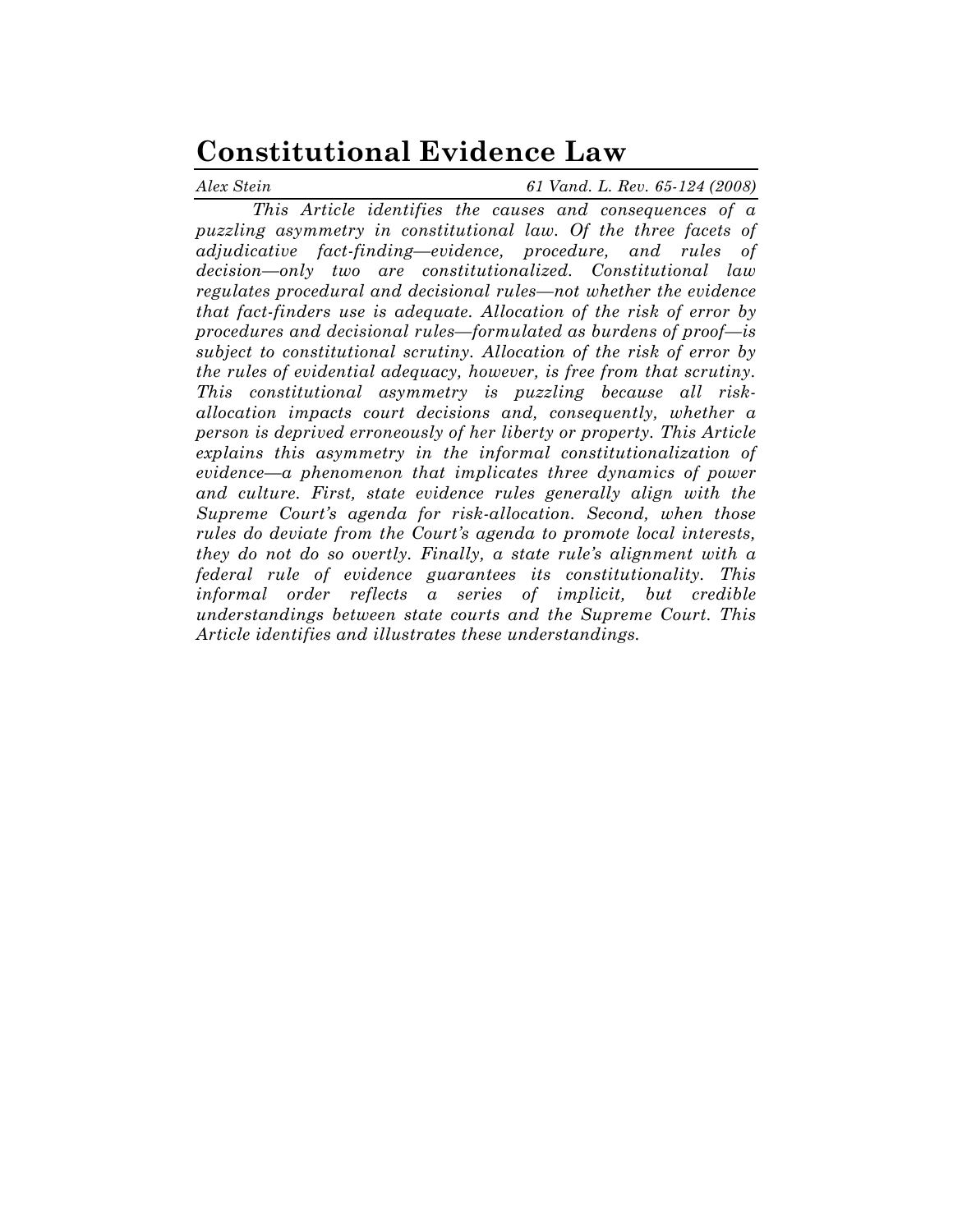## **Constitutional Evidence Law**

## *Alex Stein\**

| L.  |                 | THE LANDSCAPE OF CONSTITUTIONAL TRIAL RULES 70            |  |
|-----|-----------------|-----------------------------------------------------------|--|
|     | $\bm{A}$ .      | The Protected Domains: Procedure and Decision 71          |  |
|     |                 | $\mathbf{1}_{\cdot}$                                      |  |
|     |                 | $2^{\circ}$                                               |  |
|     | В.              | The "Least Harm Principle": Constitutional                |  |
|     |                 |                                                           |  |
|     | $\mathcal{C}$ . |                                                           |  |
| H.  |                 | THE CASE FOR CONSTITUTIONALIZING EVIDENCE 91              |  |
|     | $\bm{A}$ .      |                                                           |  |
|     |                 | Marginalization of Evidence Rules<br>$\mathbf{1}_{\cdot}$ |  |
|     |                 |                                                           |  |
|     |                 | 2.<br>Marginalization of Evidence Rules                   |  |
|     |                 |                                                           |  |
|     |                 | 3.<br>Marginalization of Evidence Rules                   |  |
|     |                 |                                                           |  |
|     |                 | Marginalization of Evidence Rules<br>4.                   |  |
|     |                 |                                                           |  |
|     | B.              |                                                           |  |
| HL. |                 | THE INFORMAL CONSTITUTIONAL LAW OF EVIDENCE  105          |  |
|     | A.              |                                                           |  |
|     | $B_{\cdot}$     |                                                           |  |
|     | С.              |                                                           |  |
|     |                 |                                                           |  |

<sup>\*</sup> Professor of Law, Benjamin N. Cardozo School of Law, Yeshiva University. E-mail: astein1@yu.edu. LL.B., LL.M. Hebrew University of Jerusalem; Ph.D. University of London. This Article was written during my visit at Yale Law School in 2006/7. I thank Bruce Ackerman, Akhil Amar, Eyal Benvenisti, Richard Bierschbach, Daniel Crane, Mirjan Damaška, Heather Gerken, Zohar Goshen, Michael Graetz, Henry Hansmann, Dan Kahan, Laird Kirkpatrick, John Leubsdorf, Daniel Markovits, Gideon Parchomovsky, Peninah Petruck, Ariel Porat, Roberta Romano, Michel Rosenfeld, Jed Rubenfeld, Kevin Stack, Henry Smith, Kate Stith, Julie Chi-Hye Suk, David Super, and participants in a faculty workshop at Yale Law School for their advice and commentary on earlier drafts, and Selina Ellis (Cardozo Law School, Class of 2008) and Embry Kidd (Yale Law School, Class of 2008) for outstanding research assistance.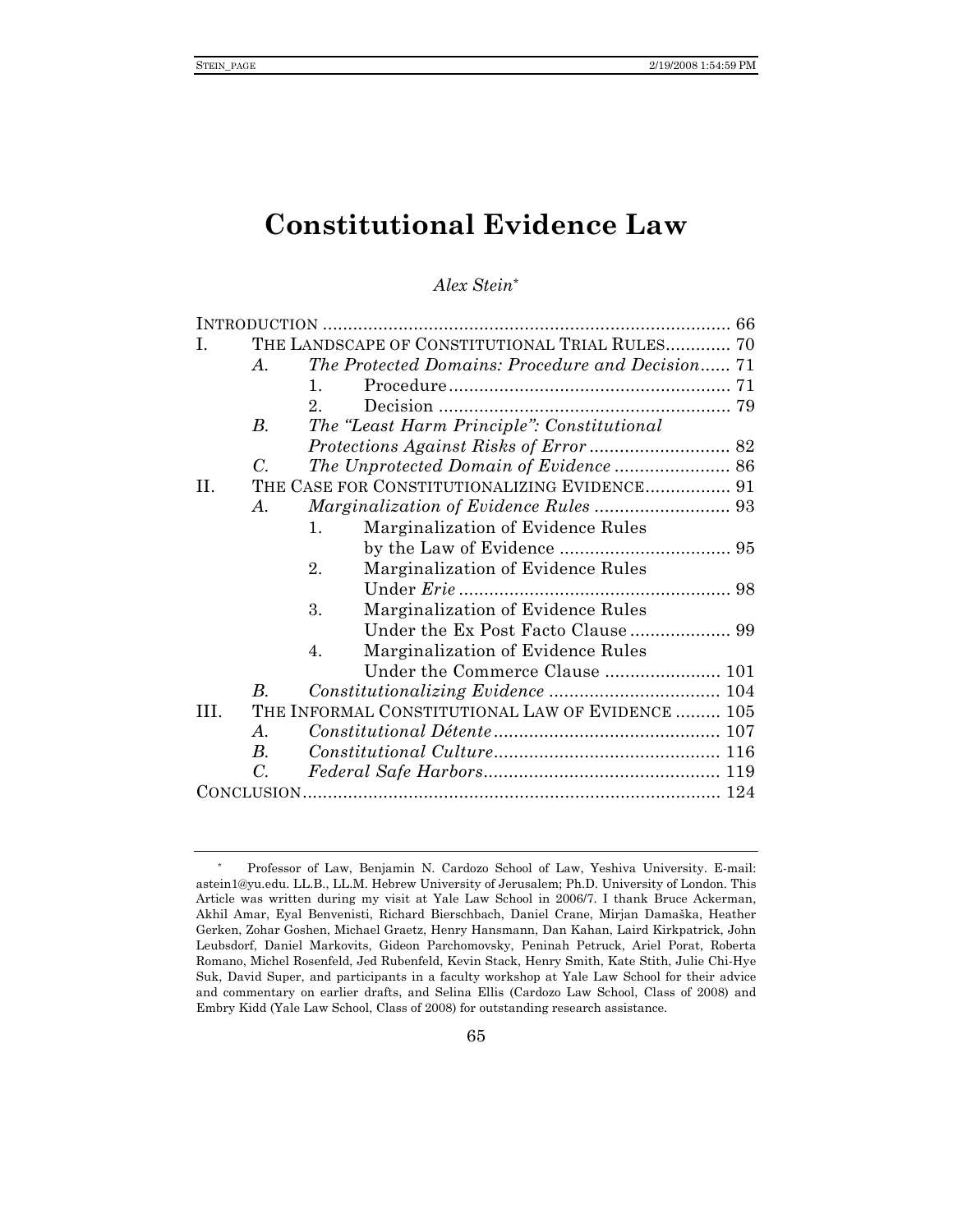#### **INTRODUCTION**

This Article identifies the causes and consequences of a puzzling asymmetry in constitutional law. Of the three facets of adjudicative factfinding—evidence, procedure, and rules of decision only two are constitutionalized. Constitutional law regulates procedural and decisional rules, but not whether the evidence that factfinders use is adequate.

Constitutional law regulates procedure through a set of rules that determine a person's power to control the trial by adducing evidence in support of her case and by examining the evidence of her adversary. Constitutional law regulates decisionmaking by setting probability requirements for findings of fact—standards of proof—and by allocating the burdens of proof among the prosecution, plaintiffs, and defendants. Constitutional law, however, does not control adequacy of the evidence upon which factfinders determine the probability of contested allegations and apply the burdens of proof. This is so because the Supreme Court interprets the Due Process Clause, as related to evidence, very narrowly. Under this interpretation, any evidence is constitutionally adequate when its use is not "fundamentally unfair."1 Moreover, "fundamental unfairness" occurs only in extreme cases such as those which exhibit a serious prosecutorial misuse of the trial process. Examples include when the government knowingly procures the defendant's conviction by false evidence or by evidence from which factfinders can draw no rational inferences.2 Anything less is not "fundamentally unfair." As a result, virtually any rule that controls evidential admissibility and identifies evidence that does or does not require corroboration is constitutional. The "fundamental unfairness" criterion practically exempts evidential adequacy from constitutional scrutiny.

Under this regime, as long as factfinders apply the "beyond a reasonable doubt" standard, they can convict a defendant upon any inculpating evidence. This evidence may include the defendant's uncorroborated confession,3 uncorroborated testimony of the defendant's accomplice, a DNA statistic, or even the defendant's prior crimes. Evidential insecurity would not make the verdict unconstitutional,4 as constitutional scrutiny only applies to evidence

<sup>1.</sup> *See infra* Part I.C.

<sup>2.</sup> *See infra* Part I.C.

 <sup>3.</sup> The confession, of course, must not be a product of coercive police interrogation. If it is, the court would have to suppress it under the prophylactic exclusionary rule. *See infra* note 11.

 <sup>4.</sup> An appellate court can only overturn such a verdict if no rational juror could deliver it. *See* Jackson v. Virginia, 443 U.S. 307, 319 (1979) ("[T]he relevant question is whether, after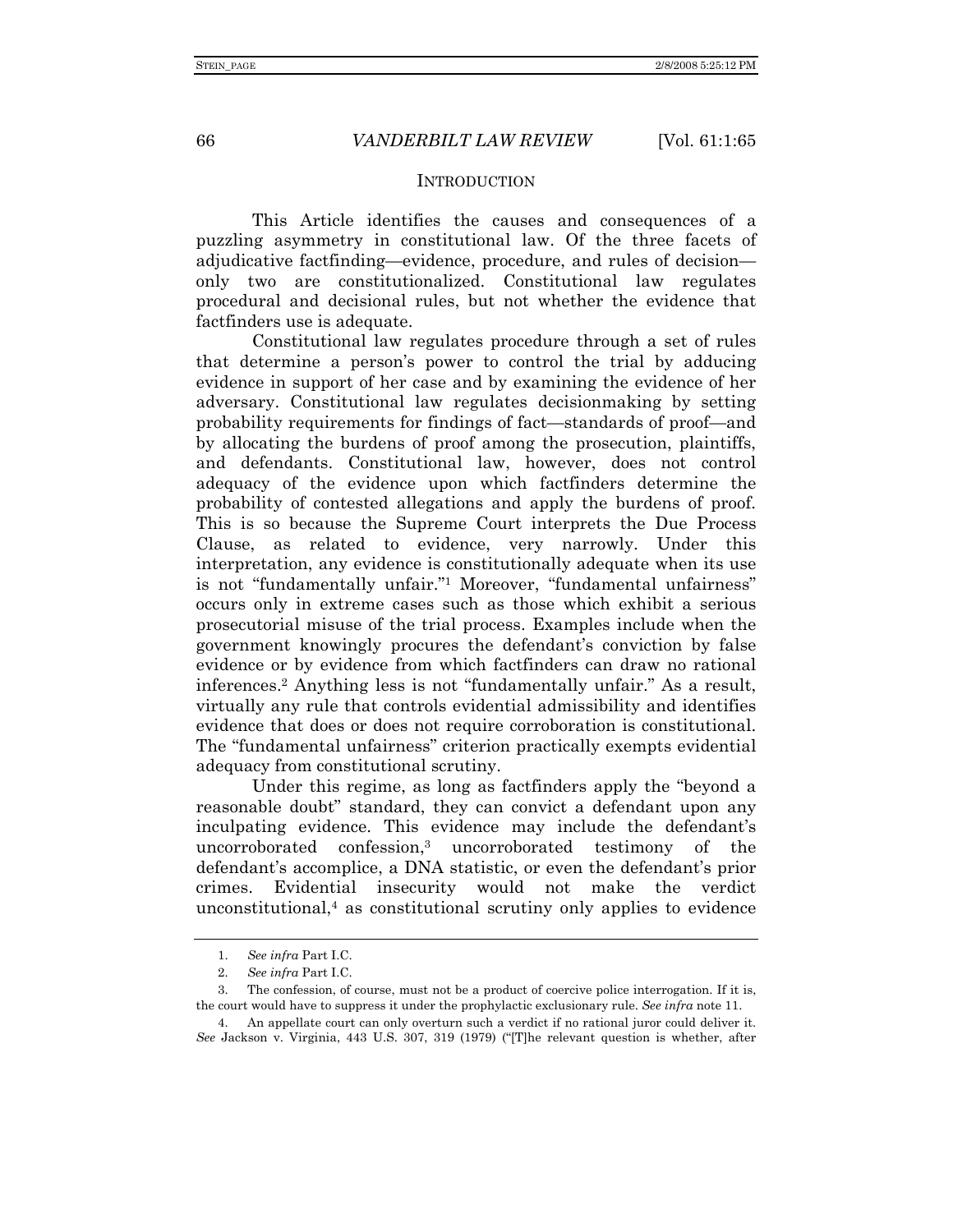implicating the defendant's participatory powers under the Sixth Amendment. A rule that blocks the admission of defense evidence might detract from the defendant's right to compulsory process. A rule that allows factfinders to rely on hearsay statements as evidence against the defendant might detract from the defendant's right to confrontation. While such detractions are of constitutional concern,5 this concern is about the quality of the trial process rather than the adequacy of the evidence.6 And for rules that determine evidential adequacy—admissibility, corroboration, and "one witness"7 rules there is no constitutional review.

This constitutional asymmetry is puzzling. Adjudicative factfinding takes place under uncertainty and thus involves risk of error.<sup>8</sup> Adjudicators<sup>9</sup> allocate this risk in every single case, civil and

 7. The "one witness" rule, generally adopted across the United States, authorizes factfinders to determine facts on a testimony of a single witness. 7 JOHN HENRY WIGMORE, EVIDENCE IN TRIALS AT COMMON LAW § 2034(2), at 343 (James H. Chadbourn rev. ed. 1978) (stating as a general principle that a jury may decide a case on the uncorroborated testimony of a single witness); *see* United States v. Ingram, 600 F.2d 260, 263 (10th Cir. 1979) (stating courts' general adherence to the "one witness" rule); United States v. Levi, 405 F.2d 380, 383 (4th Cir. 1968) (same).

8. *See* ALEX STEIN, FOUNDATIONS OF EVIDENCE LAW 34-36 (2005) (identifying causes and pervasiveness of the risk of error in adjudicative factfinding).

viewing the evidence in the light most favorable to the prosecution, *any* rational trier of fact could have found the essential elements of the crime beyond a reasonable doubt.").

<sup>5.</sup> *See infra* text accompanying notes 17-30.

 <sup>6.</sup> The focal point of the Sixth Amendment's participatory requirements is the defendant's opportunity "to fight back" by adducing evidence and by cross-examining adverse witnesses. *See* Crawford v. Washington, 541 U.S. 36, 61 (2004) ("[The Sixth Amendment] commands not that evidence be reliable, but that reliability be assessed in a particular manner: by testing in the crucible of cross-examination."). The confrontation doctrine, as interpreted until recently, made only one reference to evidential adequacy by requiring "indicia of reliability" for any statement made against the defendant by a person who does not testify in court and classifies as "unavailable." Ohio v. Roberts, 448 U.S. 56, 65-66 (1980), *overruled in part by* Crawford v. Washington, 541 U.S. 36 (2004) (holding that *Ohio v. Roberts* only applies to non-testimonial hearsay statements). To limit the admissibility of such statements, the Supreme Court held that "adequate indicia of reliability" must be present in the statement itself. Corroborative evidence no matter how trustworthy it is—will not do. Idaho v. Wright, 497 U.S. 805, 814-23 (1990). The Court made it clear that what matters here is not the statement's probability of being true, but rather the defendant's opportunity to uncover its flaws and falsities by cross-examining the person who made it. Evidence corroborating the statement is no substitute for such crossexamination. *Id.* at 822-23; *see also* AKHIL REED AMAR, THE CONSTITUTION AND CRIMINAL PROCEDURE: FIRST PRINCIPLES 125-31 (1997) (observing that the confrontation doctrine promotes truth-finding via cross-examination, rather than through sorting hearsay statements by credibility). According to the most recent understanding of the doctrine, the confrontation requirement applies to inculpatory testimonial statements alone, but its application is rigid. There are no "indicia of reliability" that could substitute the defendant's right to cross-examine the maker of a testimonial hearsay statement relied upon by the prosecution. The court can admit such a statement over the defendant's objection only when the defendant is given an opportunity to cross-examine its maker at or before trial, or when he forfeits this right by committing a wrongdoing. *See infra* notes 23 and 30.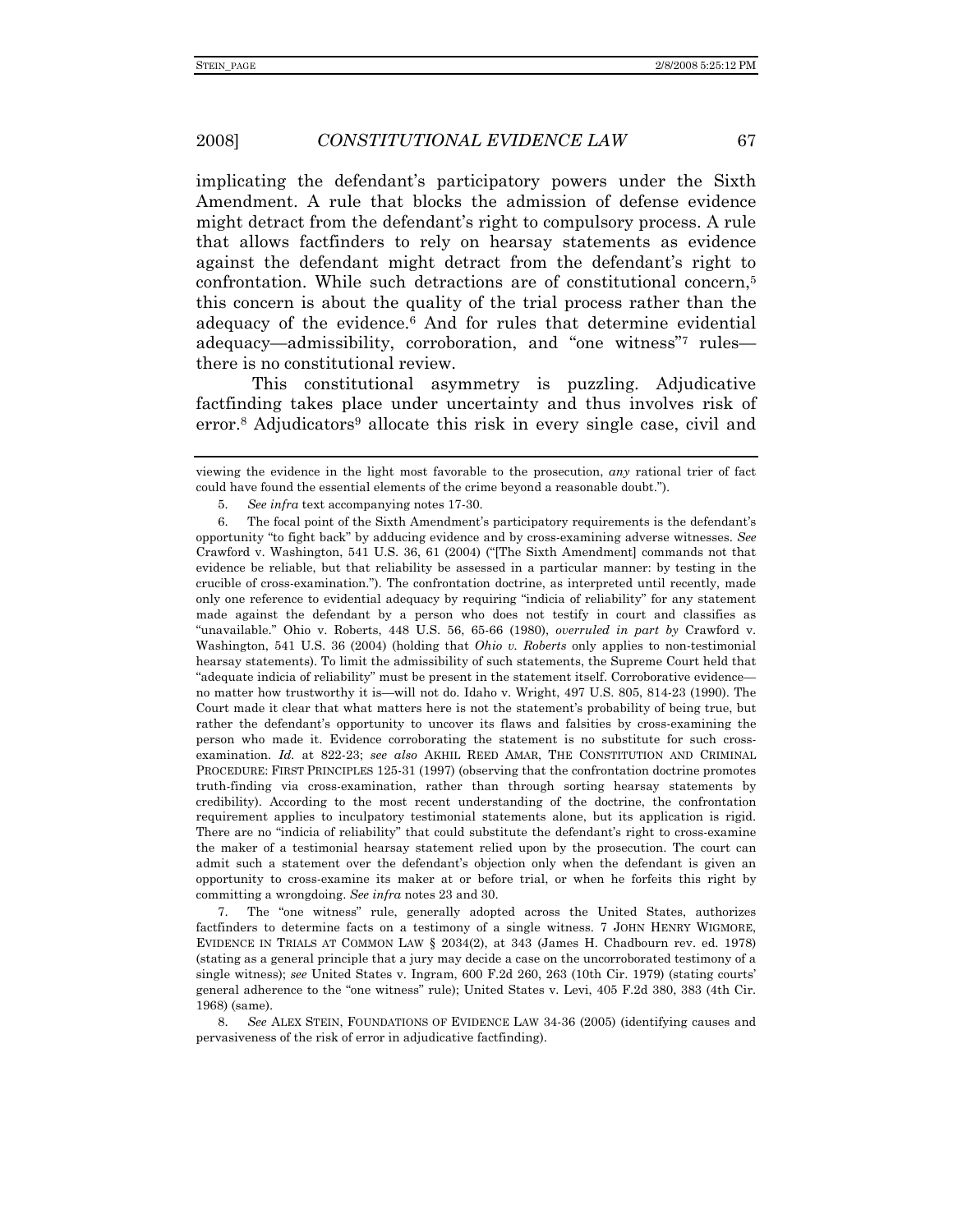criminal. The risk's allocation depends on evidence, procedure, and the rule of decision applied. The rule of decision allocates the risk of error by setting the standards of proof for factual allegations and by placing the burden of proof on a given party. I identify this risk as "decisional." The rules of procedure allocate control over management of the trial by giving litigants participatory powers that enable each litigant to promote her case by evidence and argumentation. The participatory power thus allows a litigant to protect herself against impositions of the risk of error. But it also allows a litigant to expose her adversary to that risk: a litigant may use her participatory power to distort the factfinders' information or obfuscate the applicable rule of decision.<sup>10</sup> I identify this risk as "participatory." Finally, the rules of evidential adequacy determine the information—qualitatively and quantitatively—on which factfinders can rely in their decisions. These rules allocate risks I identify as "informational."

Constitutional law protects people against decisional and participatory risks, but not against informational risks. This policy is inconsistent. If constitutional protections against decisional and participatory risks shield people from wrongful deprivation of their liberties and properties, why allow lawmakers and judges to chip away at these protections by distributing informational risks as they deem fit?

This Article proceeds in three parts. Part I compares the constitutional regulation of procedure and decisions with the minimalist "fundamental unfairness" criterion for evidence rules. This discussion evaluates the constitutionally unprotected domain of evidence alongside the protected domains of procedure and decision. Allocation of the risk of error by the rules of procedure and decision must satisfy the broad constitutional requirement of minimizing harm—the "least harm principle," for short—under which a decisional or procedural rule must work to reduce the net amount of harm from an erroneous disposition of the case. The greater the harm, the stricter

 <sup>9.</sup> The term "adjudicators" refers to judges and juries in their respective roles as trial managers and factfinders. "Factfinders" also refers to both judges and juries, but only in their factfinding capacity.

 <sup>10.</sup> A prosecutor, for example, may use the defendant's criminal record to impeach his true testimony about duress. Alternatively, she may frame duress as an "affirmative defense," which the defendant must prove by a preponderance of the evidence, even though in reality the defense negates "malice"—an element of the crime that the prosecution must prove beyond a reasonable doubt. *Cf.* Davis v. United States, 160 U.S. 469, 474 (1895) (holding that when defendant's insanity negates "malice aforethought," the prosecution has the burden of disproving it beyond a reasonable doubt); *cf. also* Dixon v. United States, 126 S. Ct. 2437, 2441 n.4 (2006) (observing that when duress negates malice or another form of mens rea, the prosecution carries the burden of disproving it beyond a reasonable doubt).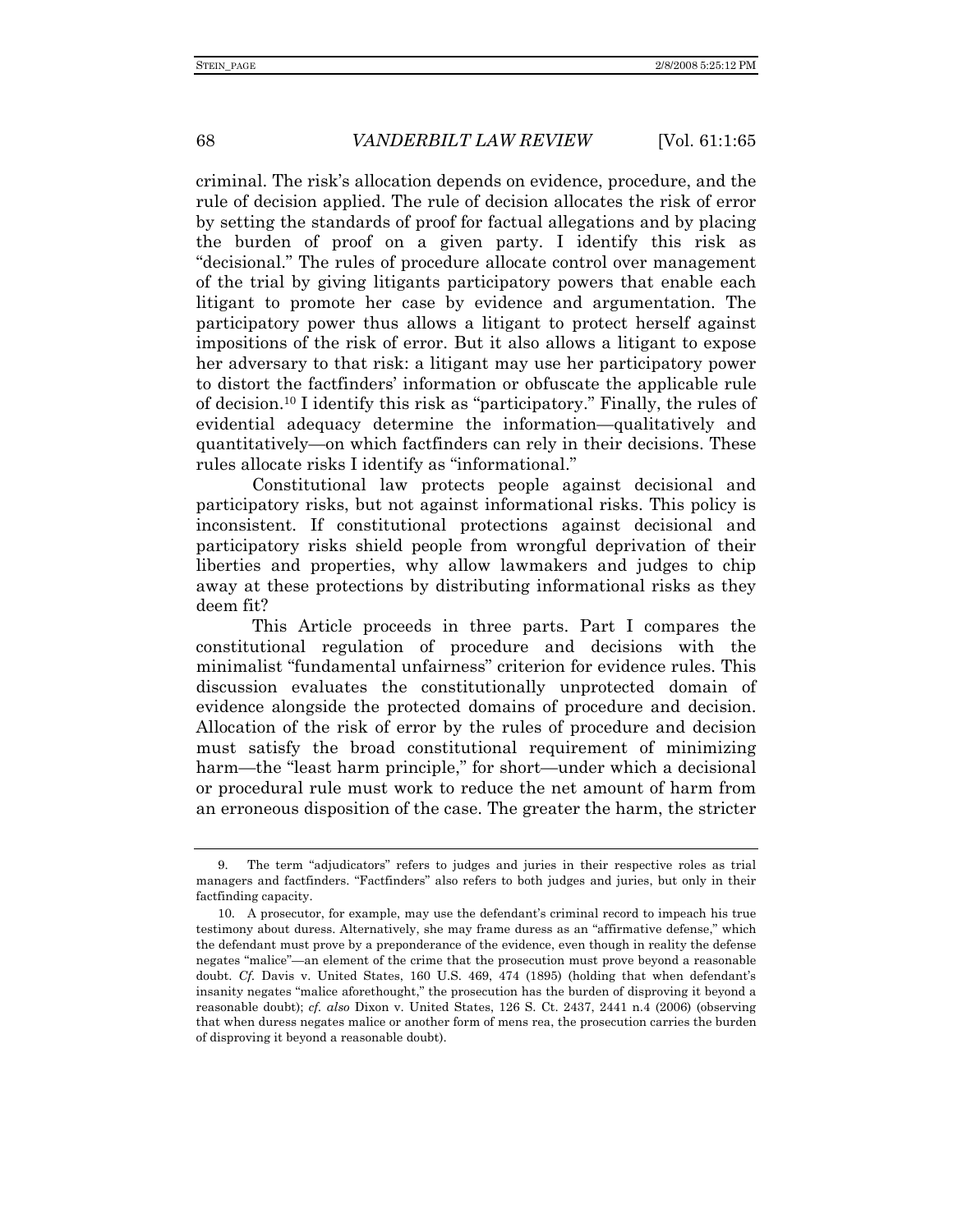the procedural and decisional requirements for authorizing its infliction. Substantial deviation from this principle renders the rule in question unconstitutional. There is, however, no similar requirement for evidence rules and, consequently, no constitutional protection against informational risks. Constitutional law only addresses the apportionment of decisional and participatory risks, which is puzzling.

Part II develops a theory that supports the installation of constitutional control over evidence rules. Decisional, participatory, and informational risks have different causes, but the same effect: an erroneous decision that deprives a person of her liberty or property. Therefore, the allocation of informational risks by the rules of evidence must answer the same constitutional criteria that control the allocation of decisional and participatory risks. The Supreme Court devised these constitutional criteria in accordance with its vision as to how to allocate the risks of error. The Court's decision not to extend these criteria to evidence rules therefore appears to be an oversight.

In developing this argument, I examine the widespread perception of evidence rules as rare and sporadic exceptions to unregulated factfinding. This perception permeates a number of constitutional doctrines and evidence law itself. As such, it provides a partial explanation to the "fundamental unfairness" standard. I demonstrate, however, that this perception is flawed. Evidence rules are not marginal: their effect on the outcomes of court decisions is profound. More importantly, a regime that provides factfinders with unregulated discretion poses a serious constitutional problem. Allowing factfinders to apportion informational risks as they deem fit undercuts the Supreme Court's agenda for risk-allocation by procedural and decisionmaking rules. Factfinders can foil this agenda by manipulating informational risks. This anti-constitutional prospect calls for the constitutionalization of evidence law.

This call is purely normative in nature. As such, it does not consider the effects of federalism and constitutional culture. These effects are introduced in Part III, which develops a positive account of the informal constitutionalization of evidence. This account identifies three dynamics: constitutional détente, constitutional culture, and federal safe harbors. These dynamics involve implicit, but entirely credible, understandings between the Supreme Court and state courts about the permissible scope of state evidence rules. According to these understandings, state courts must never openly defy the Court's agenda for risk-allocation. While they can deviate from this agenda to protect local interests, they must use evidence rules that have low visibility so as not to undermine the Court's constitutional authority.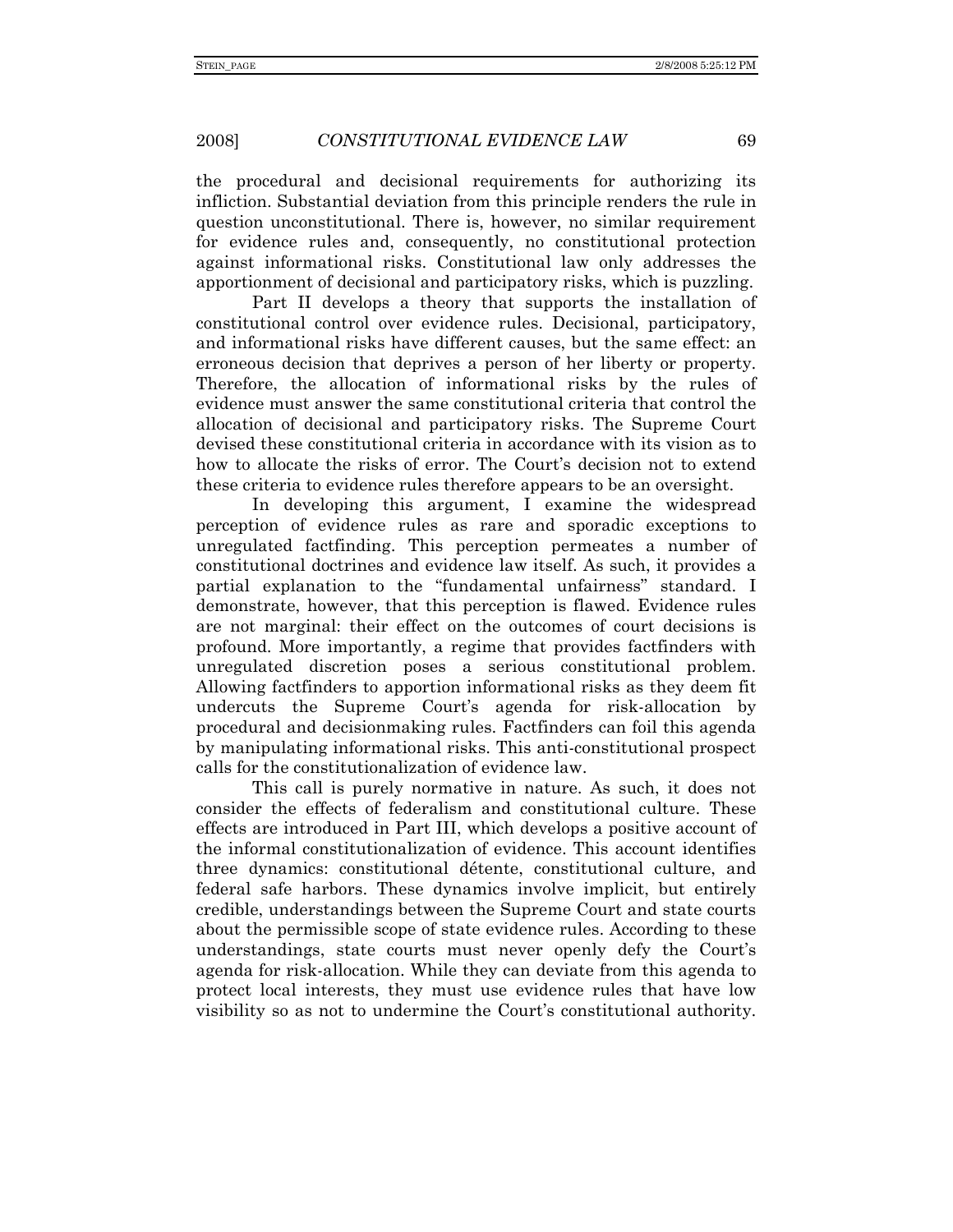Finally, a state rule's alignment with a federal rule of evidence guarantees its constitutionality.

#### I. THE LANDSCAPE OF CONSTITUTIONAL TRIAL RULES

Constitutional trial rules<sup>11</sup> control two domains: procedure and decisionmaking. This Part of the Article examines these rules and their underlying motivation. The constitutional validity of court procedures and decisional rules, formulated as burdens of proof, depends on the risk of error and the consequent harm. Constitutional rules of procedure and decision aim to minimize net harm from an erroneous case disposition. The greater the potential harm, the stricter the procedural and decisional requirements authorizing the denial of a person's liberty or property. This "least harm principle" animates the Supreme Court's constitutional requirements for procedures and decisions in both criminal and civil trials. In the domain of procedure, these requirements control the allocation of participatory risks by the rules of trial management. In the domain of

 <sup>11.</sup> Trial rules are provisions that regulate processes of proof and argumentation in trials. Rules that control pre-trial matters such as arrest, bail, interrogation, and a grand jury review of criminal charges are not trial rules. The Sixth Amendment's guarantee of a speedy and public criminal trial before an impartial jury and the Seventh Amendment right to a jury trial in civil actions at common law also do not count as trial rules. Rather, these constitutional provisions are about the trial's format. They set no requirements with respect to proof and argumentation. Furthermore, trial rules do not include the Fourth Amendment's protections against searches and seizures or the exclusionary rule that remedies violations of these protections. *See* Mapp v. Ohio, 367 U.S. 643, 655-60 (1961) (articulating the scope and purpose of the Fourth Amendment's exclusionary rule as applicable to the states). The Supreme Court's constitutional jurisprudence explicitly separates these prophylactic protections from defendants' trial rights. *See* Withrow v. Williams, 507 U.S. 680, 688 (1993) (explaining that the Fourth Amendment's exclusionary rule is not a trial right); Kimmelman v. Morrison, 477 U.S. 365, 374 (1986) (same). The constitutional rules that suppress coerced confessions, Malloy v. Hogan, 378 U.S. 1 (1964); Bram v. United States, 168 U.S. 532, 542-45 (1897), and confessions elicited during custodial interrogations in violation of Miranda v. Arizona, 384 U.S. 436 (1966), are different. Based on the Fifth Amendment's privilege against self-incrimination and, in the case of coerced confessions, also on the general due process requirement, *Withrow*, 507 U.S. at 693; Colorado v. Connelly, 479 U.S. 157, 163 (1986), these rules serve a dual purpose. Primarily, they deter police misconduct in interrogations. *See* Rogers v. Richmond, 365 U.S. 534, 540-41 (1961) (explaining that suppression of coerced confessions is driven primarily by the need to prevent improper inquisitorial methods of interrogation, as opposed to a concern that "such confessions are unlikely to be true"). But they also guard against the use of unreliable confessions at trial and for that reason can be categorized as trial rules. *See Withrow*, 507 U.S. at 691-92 ("*Miranda* safeguards a 'fundamental *trial* right.' "). This categorization would be untidy, though. The primary focus of the Fifth Amendment's exclusionary rule and its "due process" addition for coerced confessions is not confession evidence as such, but rather confessions obtained by police misconduct. This rule regulates a highly limited segment of the informational risk. I therefore do not include it in my account of constitutional trial rules. Adding it to the list would not change anything in my analysis anyway.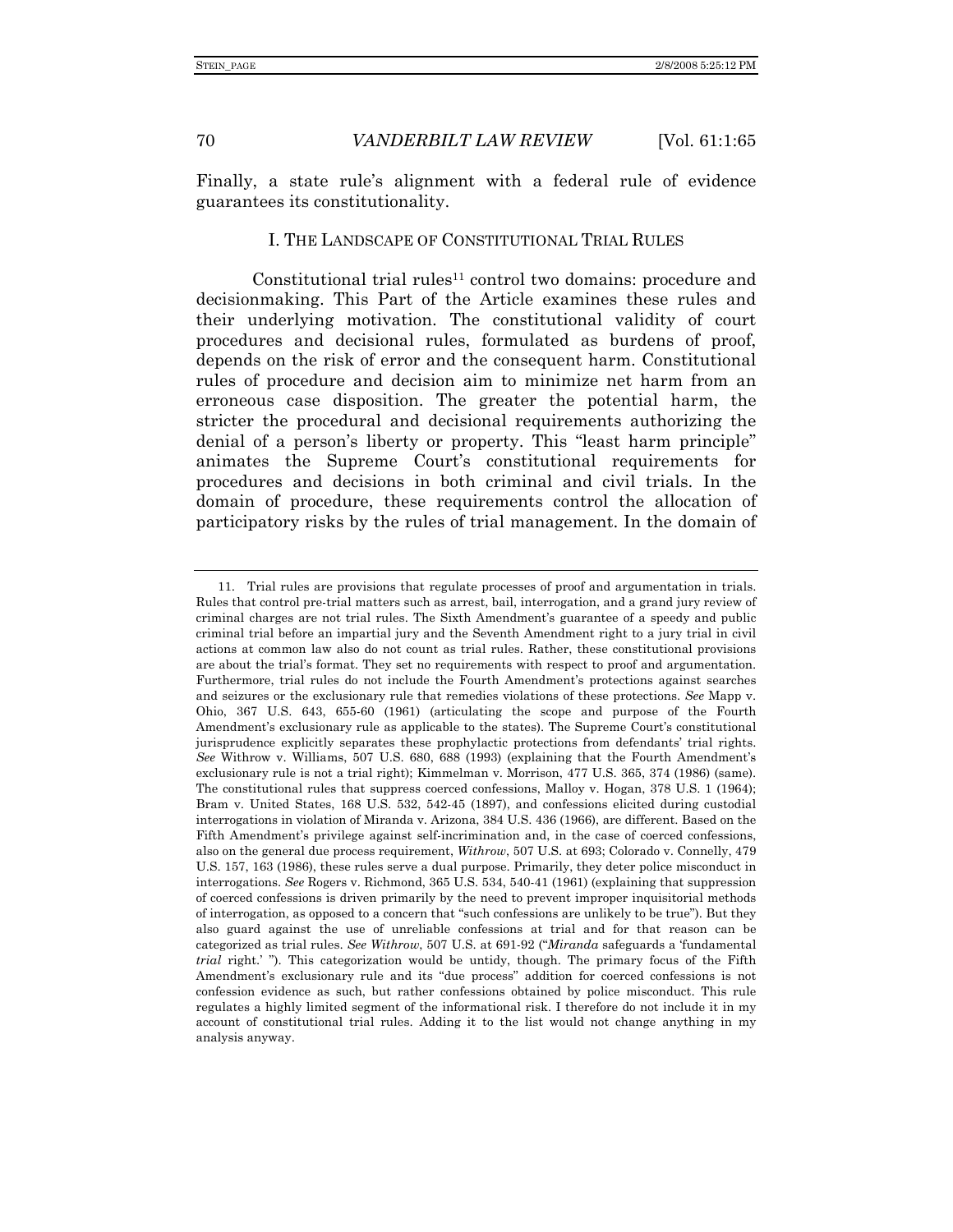decisionmaking, they regulate the imposition of decisional risks by the rules allocating the burden of proof. These requirements reflect the Court's choices between false positives (errors favoring the prosecution and plaintiffs) and false negatives (errors favoring defendants). The constitutional status of these choices protects people from decisions of lawmakers and judges that favor a different allocation of the risk of error.

This Part of the Article also identifies a domain that receives no such protection—rules of evidential adequacy that determine which evidence is admissible and which evidence requires corroboration. By setting requirements for evidential adequacy, evidence rules allocate informational risks to one party or the other. Constitutional law steps in to invalidate such a rule only in extreme cases that exhibit "fundamental unfairness."

As with participatory and decisional risks, informational risks result in erroneous verdicts that deprive people of their liberties and properties. Evidence rules, therefore, are operationally identical to the risk-allocating procedures and decisions that need to align with the Constitution. However, because evidence rules only need to avoid "fundamental unfairness," by devising rules of evidence, legislators and judges can skew the informational risks in a way that subverts the Supreme Court's constitutional agenda for participatory and decisional risks. The Constitution's checkerboard protection against risks of error therefore presents a puzzle for legal theory and a legitimacy problem for the practice of the law. What can possibly explain and justify the constitutional indifference towards informational risks alongside the expansive constitutional regulation of participatory and decisional risks? Why not treat the three risks similarly?

## *A. The Protected Domains: Procedure and Decision*

#### 1. Procedure

Constitutional rules of procedure determine a person's power to participate in her trial. This power enables a person to adduce evidence that supports her allegations and that challenges the allegations of her adversary.12 The participatory power protects a person from being abused by a bad judge, an overzealous prosecutor,

<sup>12.</sup> *See, e.g.*, WAYNE R. LAFAVE ET AL., CRIMINAL PROCEDURE § 1.4, at 28 (4th ed. 2004) (explaining that in an adversary system each party "is expected to present the facts . . . in a light most favorable to its side, and . . . challenge the . . . presentations made by the other side").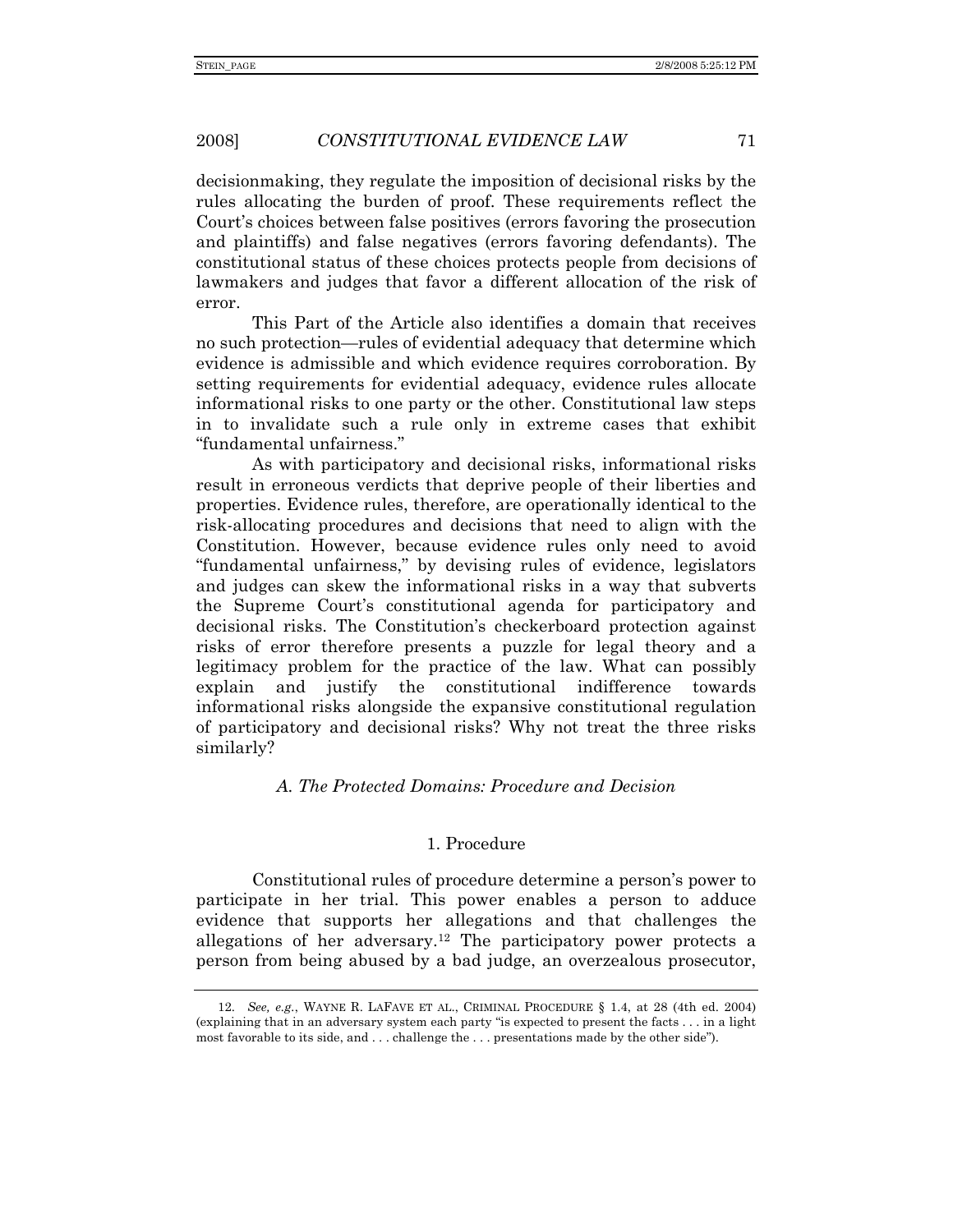and an unscrupulous adversary.13 However, it also enables a person to abuse her adversary and the trial process by distorting the truth.14 The power therefore requires a counterbalance: the participatory rights must be apportioned equitably between the parties. This apportionment still does not neutralize the parties' potentials for truth-distortion. Rather, it enables each party to impose the same amount of risk of error on her opponent. This mutual imposition of risks may be good for some cases, but not for others.

As a normative matter, apportionment of participatory risks depends on morality. Under the prevalent moral vision, equal apportionment of participatory risks is suitable for ordinary civil adjudication. There, adjudicators have no special reason for erring in favor of the plaintiff instead of the defendant, or vice versa: false positives are as harmful as false negatives.15 In criminal trials, however, things are markedly different. Under the prevalent moral vision, it is better to acquit a guilty defendant than to convict and punish an innocent person.16 This preference requires an asymmetrical allocation of participatory risks—one that gives defendants more participatory power than the prosecution.

The Supreme Court's willingness to protect the accused from the risk of erroneous conviction<sup>17</sup> defines the constitutional design of the participatory power for criminal defendants. A defendant's right to confrontation gives her the power to cross-examine any person testifying against her interest.18 Testimonial evidence is admissible only when the defendant has an opportunity to cross-examine its provider, a witness or an out-of-court declarant.19 The concept of

 16. 2 MCCORMICK ON EVIDENCE § 341, at 491 (Kenneth S. Broun ed., 6th ed. 2006); *see also* STEIN, *supra* note 8, at 172-83 (offering an account of the criminal burden of proof as securing the legal system's alignment with the "equal best" standard).

17. *See, e.g.*, *In re* Winship, 397 U.S. 358, 364, 369-72 (1970) (holding in a foundational ruling that proof beyond a reasonable doubt is constitutionally required in all criminal trials); Speiser v. Randall, 357 U.S. 513, 525-26 (1958) (stating that avoidance of erroneous convictions has "transcending value").

 18. U.S. CONST. amend. VI; *see also* 2 MCCORMICK, *supra* note 16, § 252, at 155-65 (describing confrontation rights).

 19. Crawford v. Washington, 541 U.S. 36, 61 (2004); *see also* California v. Green, 399 U.S. 149, 164 (1970) (holding that admission of a witness's prior statement inconsistent with his trial

<sup>13.</sup> *Id.*; *see also* JACK H. FRIEDENTHAL ET AL., CIVIL PROCEDURE § 1.1, at 2-3 (4th ed. 2005) (indicating that in civil trials litigants "control and shape the litigation," while the court maintains a "passive role").

<sup>14.</sup> *See* Steven Shavell, *The Fundamental Divergence Between the Private and the Social Motive to Use the Legal System*, 26 J. LEGAL STUD. 575 (1997).

<sup>15.</sup> *See* Grogan v. Garner, 498 U.S. 279, 286 (1991) (applying the "preponderance-of-theevidence standard" because it "results in a roughly equal allocation of the risk of error between litigants"); *see also* STEIN, *supra* note 8, at 219-44 (describing the equality principle for allocating risk of error and its effect on civil litigation).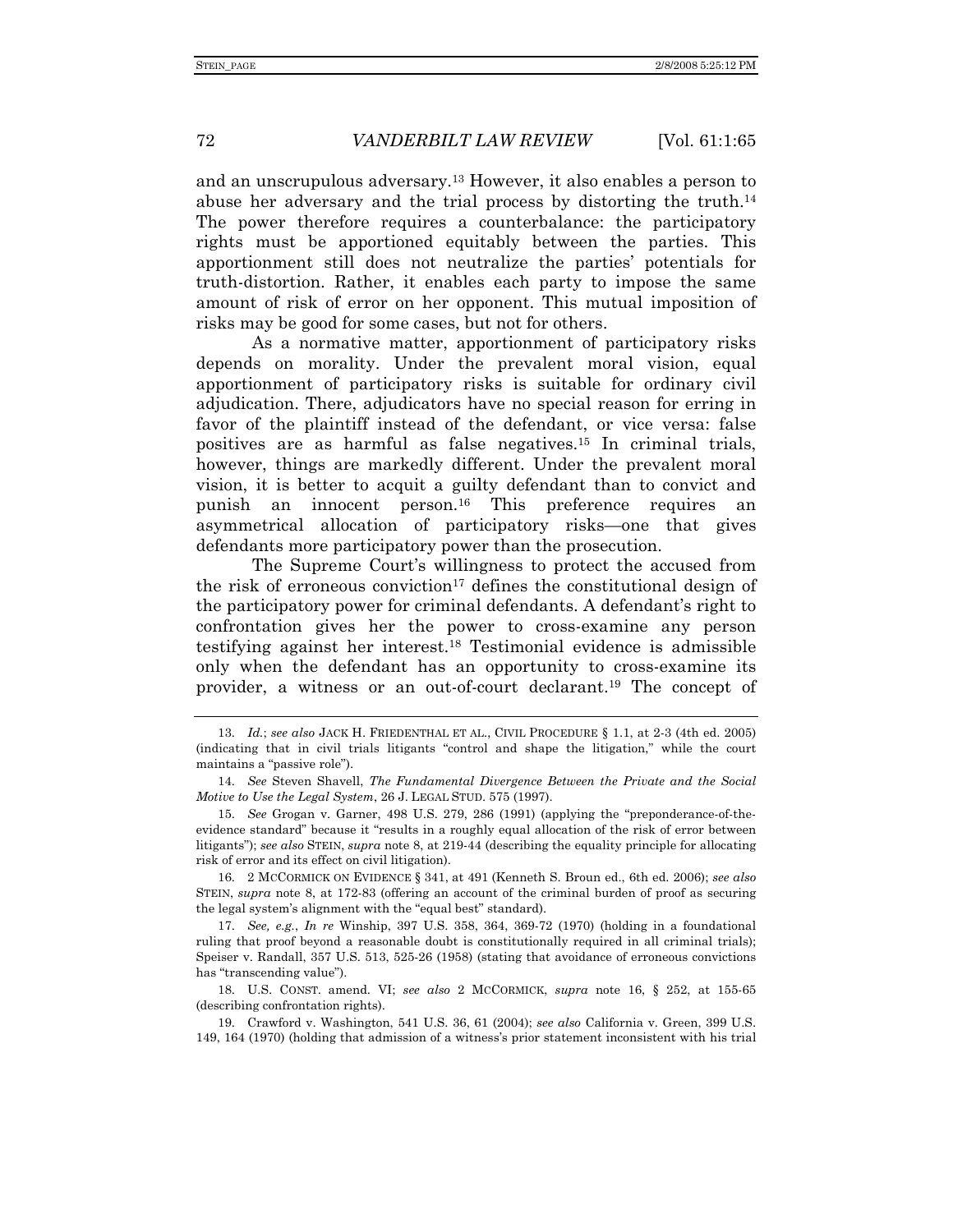"testimonial" is crucial to a defendant's entitlement to confrontation.20 To qualify as testimonial, a person's factual account must be delivered in court or in another formal proceeding, such as a police interrogation.21 The defendant's entitlement to confrontation does not attach to statements unaffiliated with a formal proceeding,  $22$  a victim's cry for help, for example.23 Informal "event statements,"24 however, may still constitute admissible hearsay.25 If so, admission of such statement must rely on a recognized exception to the rule against hearsay.26 Until very recently, the exception also had to satisfy the Constitution's demand for confrontation. To satisfy that demand, the exception had to be "firmly rooted" in the common law of evidence.<sup>27</sup> Alternatively, a statement cleared as evidence against the defendant ought to have exhibited "adequate indicia of reliability,"28 and the

21. *Crawford*, 541 U.S. at 68.

22. *Id.*; *see also* Davis v. Washington, 126 S. Ct. 2266, 2273 (2006) (reaffirming that *Crawford* does not apply to statements made outside formal proceedings).

23. *See Davis*, 126 S. Ct. at 2273-74 (holding that the Confrontation Clause protects defendants against statements made in interrogations aiming to collect evidence for criminal prosecutions, but not against statements to an agency attending an ongoing emergency). The defendant also may forfeit his right to confrontation by committing a wrongdoing that prevents the maker of an inculpatory testimonial statement from testifying as a witness at his trial. *Id.* at 2280 (stating that "one who obtains the absence of a witness by wrongdoing forfeits the constitutional right to confrontation," and explaining that "forfeiture by wrongdoing . . . extinguishes confrontation claims on essentially equitable grounds" (quoting *Crawford*, 541 U.S. at 62, and citing Reynolds v. United States, 98 U.S. 145, 158-59 (1879)).

24. *See* STEIN, *supra* note 8, at 190 (defining "event statements" as "any statement that the declarant makes . . . during any event outside of legal proceedings").

25. *See* FED. R. EVID. 801(c) (defining as presumptively inadmissible hearsay any out-ofcourt statement aiming to "prove the truth of the matter asserted"); 2 MCCORMICK, *supra* note 16, § 246, at 128-31 (explaining the definition of hearsay).

26. *See* FED. R. EVID. 802 (prescribing that a hearsay statement is admissible only under a recognized exception to the rule against hearsay); 2 MCCORMICK, *supra* note 16, § 245, at 127-28 (explaining this principle).

27. *See* Idaho v. Wright, 497 U.S. 805, 817 (1990) ("Admission under a firmly rooted hearsay exception satisfies the constitutional requirement of reliability . . . ."); Bourjaily v. United States, 483 U.S. 171, 183 (1987) (same); 2 MCCORMICK, *supra* note 16, § 252, at 160 (describing the case law that led the Court to conclude that statements admissible under "firmly rooted" hearsay exceptions have sufficient "indicia of reliability").

28. *Wright*, 497 U.S. at 814-15; Ohio v. Roberts, 448 U.S. 56, 66 (1980), *overruled in part by* Crawford v. Washington, 541 U.S. 36 (2004).

testimony does not violate the Confrontation Clause when the defendant can cross-examine the witness).

 <sup>20.</sup> The differentiation between "testimonial" and "event" statements originates from the disparity of power between the defendant and the government. Testimonial statements are controllable by government agents who may put pressure on a witness to induce him to testify in accordance with their wishes. Event statements have no such potential for generating injustice and therefore do not require heightened constitutional scrutiny. STEIN, *supra* note 8, at 189-96. For foundational analysis, see Richard D. Friedman, *Confrontation: The Search for Basic Principles*, 86 GEO. L.J. 1011, 1014-22 (1998).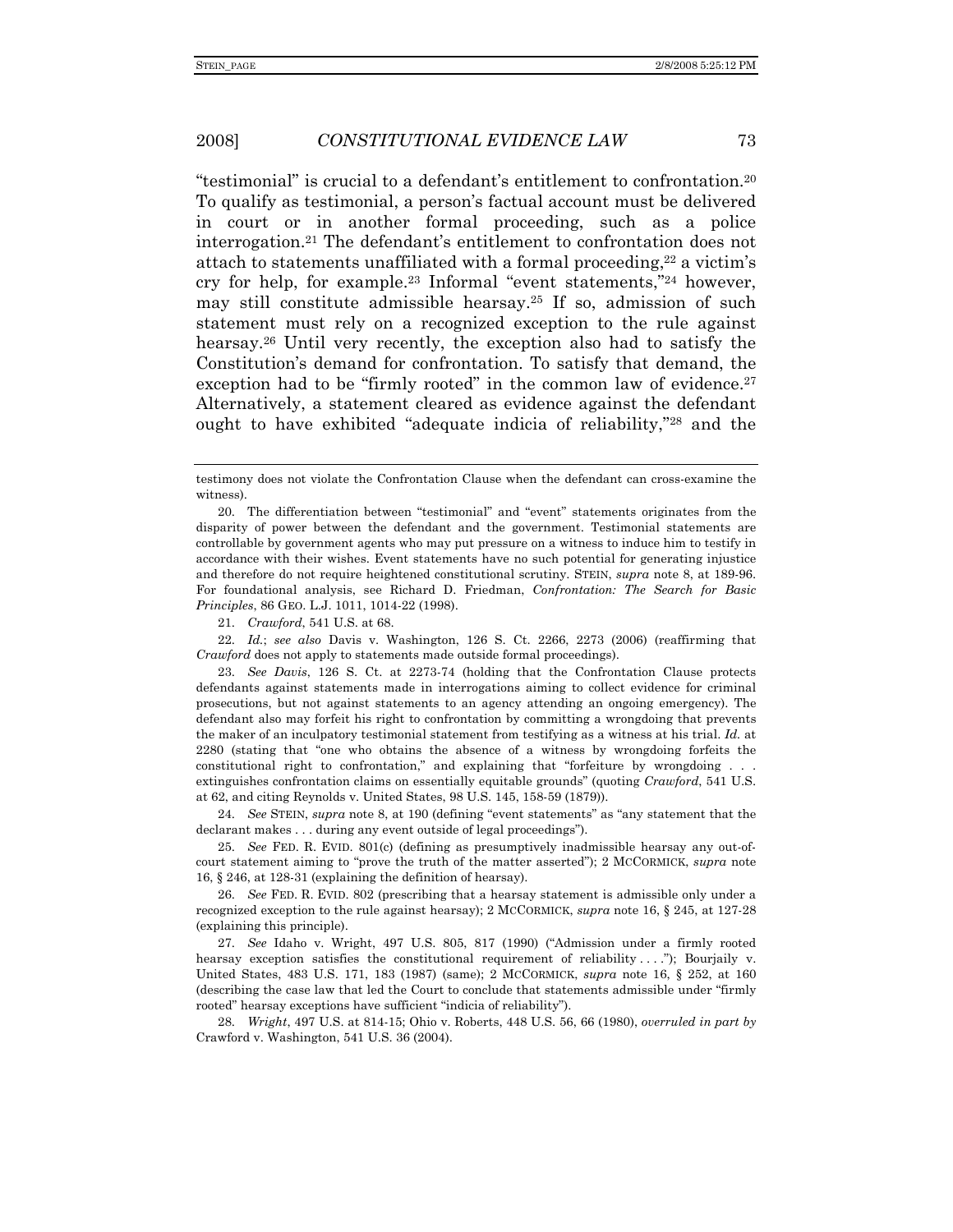person who made it had to be unavailable as a witness at the defendant's trial.29 However, two recent Supreme Court dicta seem to remove completely the defendants' constitutional protection against non-testimonial inculpatory statements.30

Additionally, criminal defendants are entitled to compulsory process—a right that gives a defendant the power to call witnesses $31$ and demand the production of documents and physical evidence for trial.32 To this end, the defendant can mobilize the formal subpoena mechanism.33 The compulsory process requirement imposes on the government an affirmative duty to facilitate the defendant's effort to obtain evidence that may exonerate her. Discovery rules that exist under the Due Process Clause<sup>34</sup> protect the defendant's right to obtain such evidence. Under the basic discovery rule laid down in *Brady v. Maryland*, the defendant is entitled to receive from the prosecution not only the evidence that may be used against her at trial, but also any evidence that may have exculpating potential.35 The suppression of exculpatory evidence, both willful and inadvertent, violates due process<sup>36</sup> and voids the defendant's conviction.<sup>37</sup> A rule that works in

[W]hatever improvement in reliability *Crawford* produced must be considered together with *Crawford*'s elimination of Confrontation Clause protection against the admission of unreliable out-of-court nontestimonial statements. . . . Under *Roberts*, an out-of-court nontestimonial statement not subject to prior cross-examination could not be admitted without a judicial determination regarding reliability. Under *Crawford*, on the other hand, the Confrontation Clause has no application to such statements and therefore permits their admission even if they lack indicia of reliability.

For analysis of these pronouncements and their implications, see Laird C. Kirkpatrick, *Nontestimonial Hearsay After* Crawford*,* Davis *and* Bockting, 19 REGENT U. L. REV. 367 (2007).

31. *See* Washington v. Texas, 388 U.S. 14, 22-23 (1967) (holding that a statute disqualifying accomplice testimony as evidence for defendant violates the Compulsory Process Clause). The defendant's right to call witnesses and produce evidence is also guaranteed under the Due Process Clause. *See* Holmes v. South Carolina, 547 U.S. 319, 324 (2006) (noting that the Constitution guarantees criminal defendants "a meaningful opportunity to present a complete defense" (quoting California v. Trombetta, 467 U.S. 479, 485 (1984), and citing Crane v. Kentucky, 476 U.S. 683, 690 (1986))).

32. *See* LAFAVE ET AL., *supra* note 12, § 24.3, at 1127-28 (describing uses of a court's subpoena power to compel the production of evidence or witness testimony).

33. *Id.*

34. *See id.* at 1128-30 (outlining the constitutional rights of defendants to assistance in obtaining evidence).

35. 373 U.S. 83, 87 (1963).

36. *Id.*

<sup>29.</sup> *See Roberts*, 448 U.S. at 74 (defining "unavailable" for purposes of the confrontation requirement); Barber v. Page, 390 U.S. 719, 724-25 (1968) (holding that to establish a declarant's "unavailability," prosecution must show substantial effort to secure his attendance as a witness).

 <sup>30.</sup> In *Davis*, 126 S. Ct. at 2274, Justice Scalia, writing for the Court, explained that testimonial hearsay defines not only the core of the Confrontation Clause protection, but also the protection's parameters. In a more recent decision, Whorton v. Bockting, 127 S. Ct. 1173, 1183 (2007), Justice Alito, writing for the Court, opined: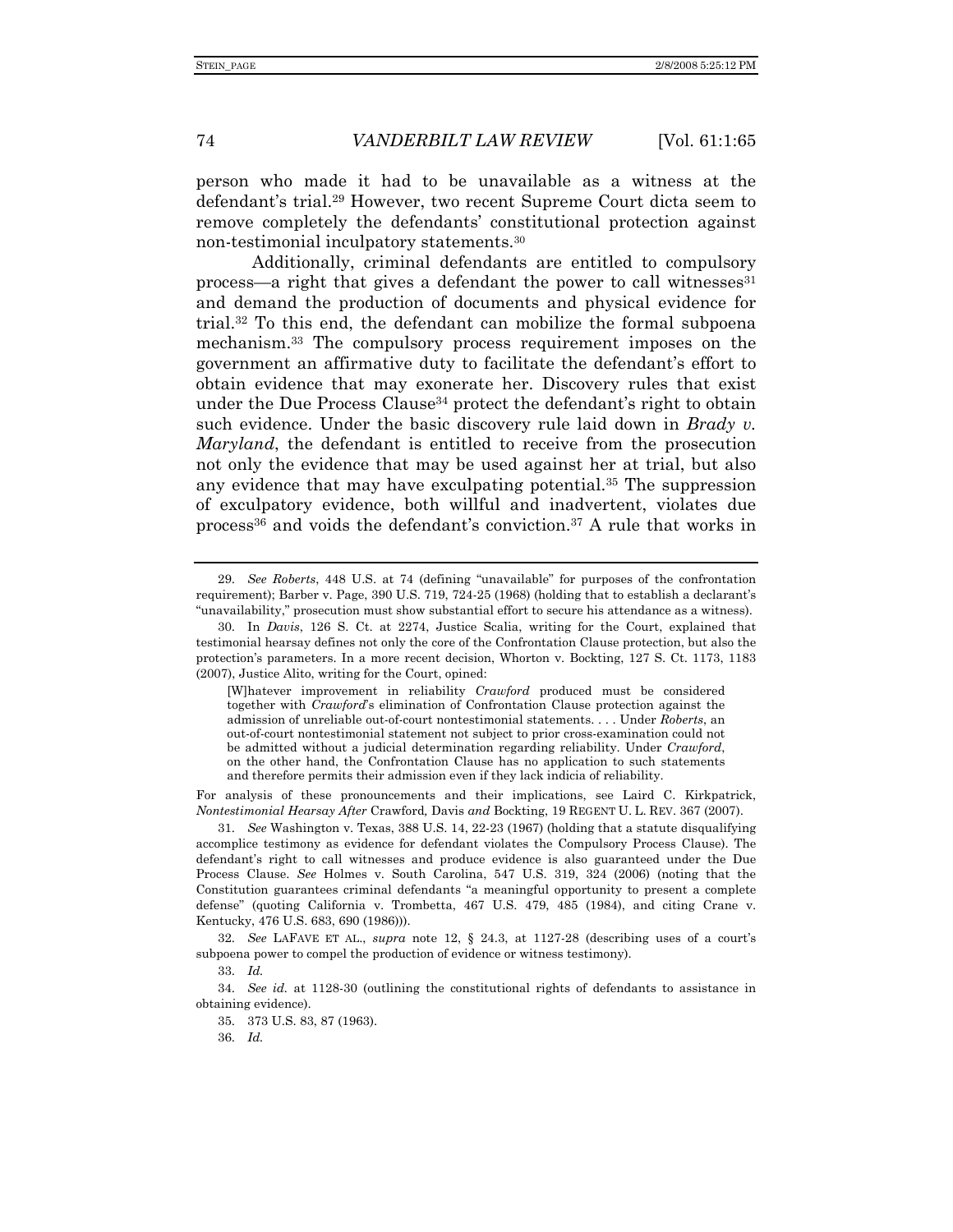tandem with *Brady* provides that even a faultless destruction or suppression of material exculpatory evidence by police or prosecution mandates acquittal.38 There is also a special rule that applies in cases in which police or the prosecution maliciously suppresses or destroys evidence potentially useful to the defendant. The normal consequence of such misconduct is acquittal; the court need not even examine the potential probative value of the evidence maliciously suppressed or destroyed.39

Finally, the right to counsel strongly enhances the defendant's participatory power. This right allows a criminal defendant to appoint an attorney to represent her throughout the legal process.40 A defendant who is unable to pay attorneys' fees normally is entitled to a counsel at the government's expense.41 The right to counsel is understood as incorporating the attorney-client privilege, $42$  which protects the confidentiality of the defendant's communications with her attorney and any additional information generated by the attorney's work.43 The right to counsel also protects the defendant from ineffective assistance of counsel.44 This right attaches not only to criminal trials and preliminary hearings, $45$  but also to police lineups $46$ after the defendant has been charged.47 Failure to honor the right

41. Gideon v. Wainwright, 372 U.S. 335, 344 (1963).

42. *See, e.g.*, Black v. United States, 385 U.S. 26, 28-29 (1966) (per curiam) (remanding the case for a new trial as a result of a finding that government agents monitored confidential communications between defendant and his attorney); Williams v. Woodford, 306 F.3d 665, 683 (9th Cir. 2002) (holding that government interference in a defendant's confidential relationship with his attorney violates the Sixth Amendment); United States v. Castor, 937 F.2d 293, 297 (7th Cir. 1991) (same); Clutchette v. Rushen, 770 F.2d 1469, 1472 (9th Cir. 1985) (same); United States v. Rosner, 485 F.2d 1213, 1224 (2d Cir. 1973) (holding that privacy in a defendant's communications with his attorney is "the essence of the Sixth Amendment right").

43. 1 MCCORMICK, *supra* note 16, § 89, at 401, § 96, at 434-40.

44. *See* Strickland v. Washington, 466 U.S. 668, 691-92 (1984) (explaining the rule that ineffective assistance of counsel voids a defendant's conviction).

45. Coleman v. Alabama, 399 U.S. 1, 6 (1970).

46. United States v. Wade, 388 U.S. 218, 236-37 (1967).

47. *See* Kirby v. Illinois, 406 U.S. 682, 689 (1972) (holding that the right to counsel attaches "at or after the initiation of adversary judicial criminal proceedings—whether by way of formal charge, preliminary hearing, indictment, information, or arraignment").

<sup>37.</sup> *Id.* at 88-89; *see also* Strickler v. Greene, 527 U.S. 263, 281-82 (1999) (summarizing essential components of a *Brady* violation).

<sup>38.</sup> *See* Illinois v. Fisher, 540 U.S. 544, 547 (2004) (per curiam) (finding that the defendant could not be acquitted automatically because the destroyed evidence was only "potentially useful," as opposed to "materially exculpatory").

<sup>39.</sup> *See* Arizona v. Youngblood, 488 U.S. 51 (1988).

 <sup>40.</sup> Wheat v. United States, 486 U.S. 153 (1988) (holding that the Sixth Amendment right to counsel encompasses the right to choose one's attorney); *see also* United States v. Gonzalez-Lopez, 126 S. Ct. 2557, 2564-66 (2006) (holding that denial of defendant's right to choose an attorney warrants reversal of conviction).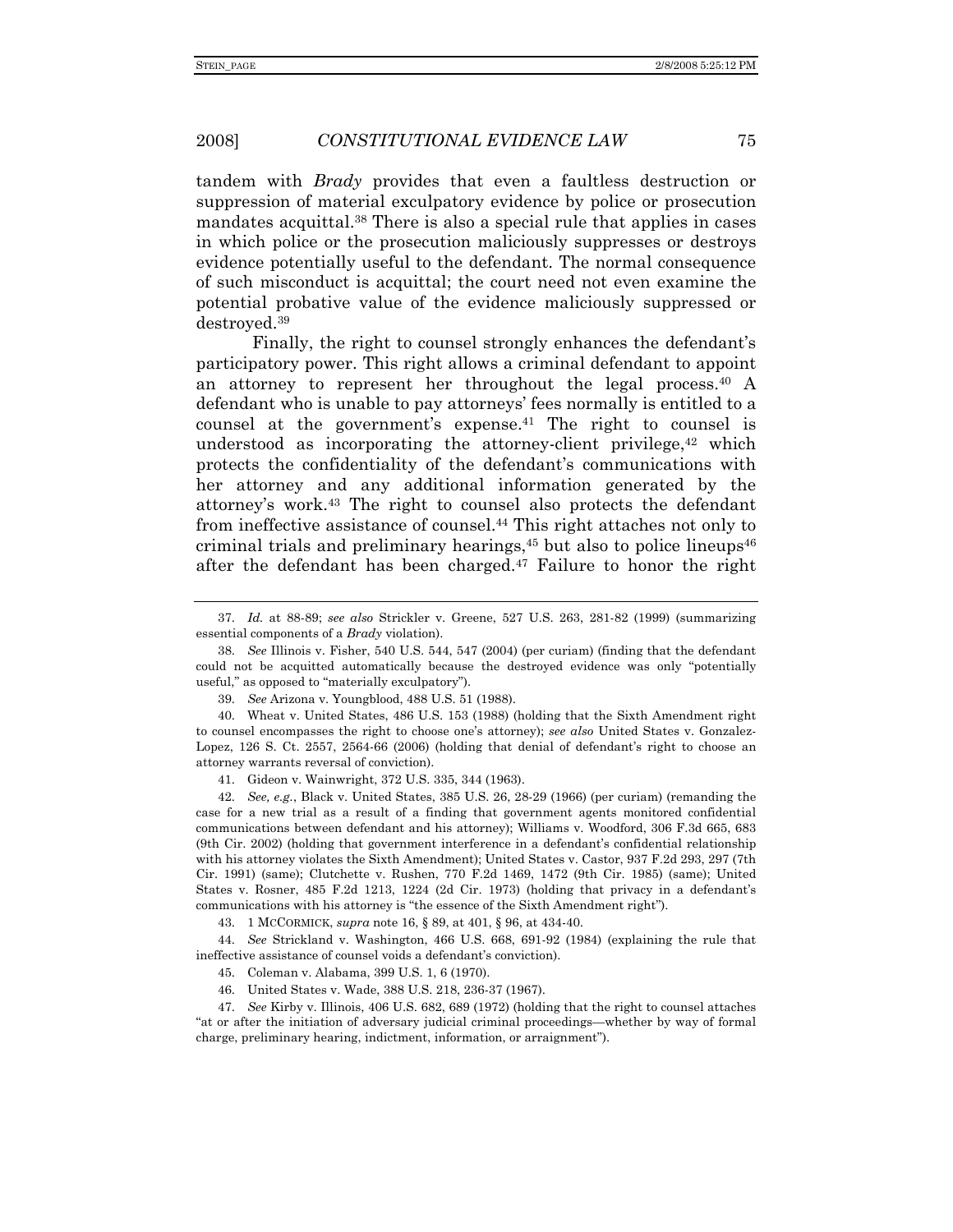generally leads to a reversal of the defendant's conviction.48 Furthermore, the exclusionary rule suppresses any evidence that the government obtains pursuant to the right's violation.49

Constitutional criminal procedure does not give the prosecution similar participatory powers. The prosecution, for example, cannot invoke the right to cross-examination in order to block the admission of defense evidence.50 The Constitution might mandate the admission of exculpatory evidence even when it constitutes inadmissible hearsay.<sup>51</sup> The prosecution can only block the admission of patently unreliable and prejudicial defense evidence.52 For example, the Supreme Court upheld the constitutionality of a rule preventing the admission of a polygraph examination of the defendant's selfexonerating account.<sup>53</sup> As a general matter, exclusion of defense evidence is constitutional only if it serves a "legitimate interest"54 and is not "disproportionate to the ends that [it is] asserted to promote."55

The prosecution also cannot force the defendant to testify and be cross-examined at trial. The Fifth Amendment's privilege against self-incrimination permits defendants not to testify. The Supreme Court also has interpreted this privilege as prohibiting the prosecution from commenting to the factfinders on the defendant's silence.56 This

52. *Id.* at 326 ("While the Constitution . . . prohibits the exclusion of defense evidence under rules that serve no legitimate purpose or that are disproportionate to the ends that they are asserted to promote, well-established rules of evidence permit trial judges to exclude evidence if its probative value is outweighed by certain other factors such as unfair prejudice, confusion of the issues, or potential to mislead the jury.").

53. *See* United States v. Scheffer, 523 U.S. 303, 305, 309 (1998) (upholding the constitutionality of a military rule blocking the admission of polygraph evidence, and justifying this decision in part by the questionable reliability of polygraphs).

54. *Id.* at 308.

<sup>48.</sup> *See Wade*, 388 U.S. at 239-42 (discussing the rationale for reversal based on pretrial lineup evidence having been obtained without counsel present, but also noting exceptions).

<sup>49.</sup> *See* Brewer v. Williams, 430 U.S. 387, 398-406 (1977) (affirming application of the exclusionary rule as a remedy for violation of the right to counsel).

 <sup>50.</sup> The rights to present evidence and confront witnesses under U.S. CONST. amend. VI are given to the accused, not to the prosecution.

<sup>51.</sup> *See* Holmes v. South Carolina, 547 U.S. 319, 324, 331 (2006) (holding that state rule blocking admission of exculpatory hearsay violates defendant's rights to due process, compulsory process, and confrontation).

<sup>55.</sup> *Holmes*, 547 U.S. at 326; *see also* Rock v. Arkansas, 483 U.S. 44, 61 (1987) (pronouncing unconstitutional Arkansas's rule that excluded hypnotically refreshed testimony because "wholesale inadmissibility of a defendant's testimony is an arbitrary restriction on the right to testify in the absence of clear evidence by the State repudiating the validity of all posthypnosis recollections").

 <sup>56.</sup> Doyle v. Ohio, 426 U.S. 610, 617-18 (1976) (interpreting the Fifth Amendment as prohibiting adverse inferences from and prosecutorial comments on defendant's silence at custodial interrogation); Griffin v. California, 380 U.S. 609, 615 (1965) (interpreting the Fifth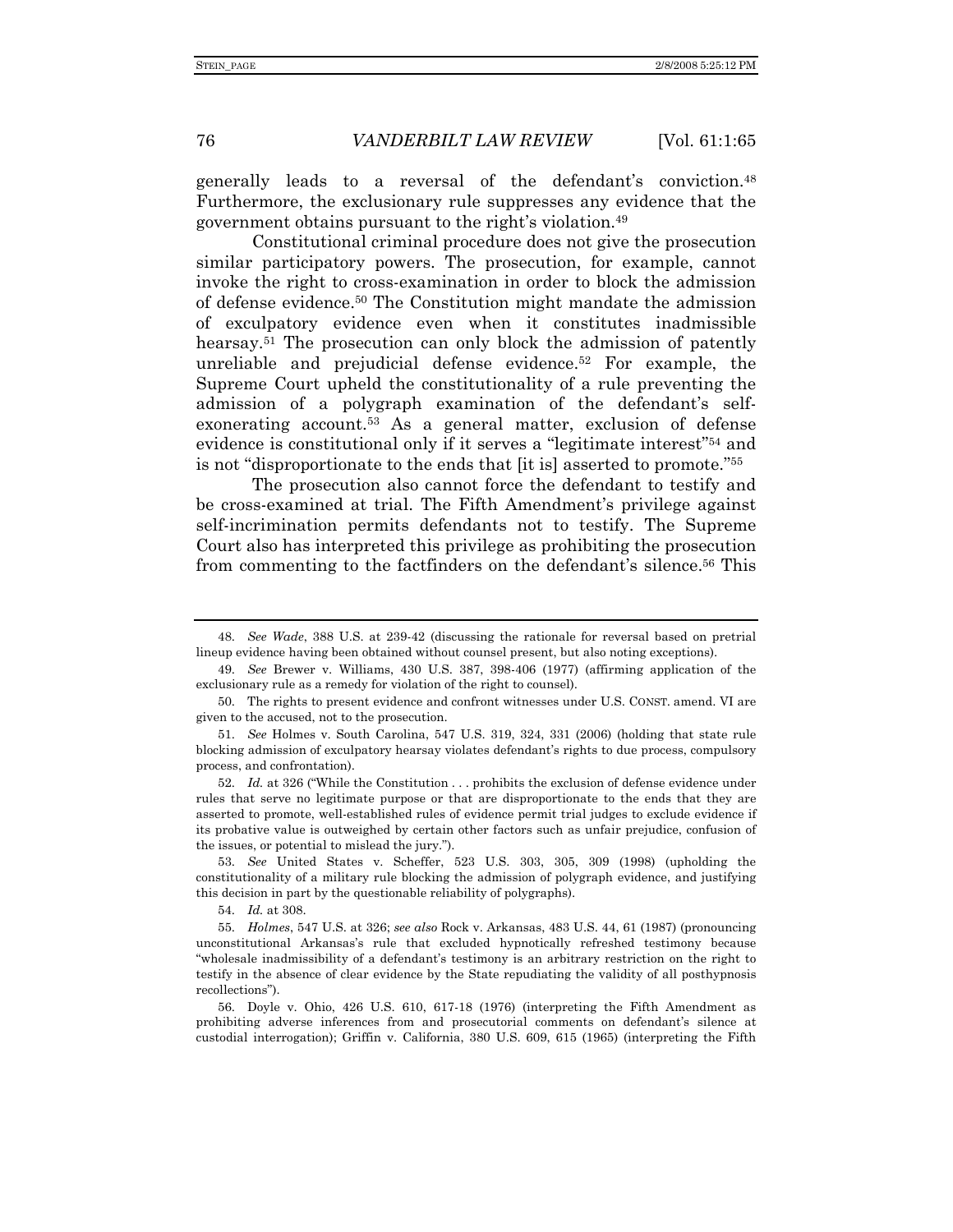restriction of the prosecution's participatory power is both substantial and one-sided.57 Asymmetrical application of the attorney-client privilege intensifies this nonreciprocal allocation of participatory risks. As previously noted, this privilege protects the defendant's selfincriminating communications to her attorney. It does not, however, protect exculpatory information possessed by police or the prosecution. The police cannot make such information privileged, for example, by communicating it to a government attorney.58 Nor can the government withhold exculpatory information on state secrecy grounds.<sup>59</sup> The defendant is entitled to receive from the prosecution all exculpatory information, so long as the prosecution presses the charges. $60$ 

All this skews participatory risks in the criminal defendant's favor. The defendant's ability to distort the truth at her trial by pretending to be innocent is consequently greater than the prosecution's ability to frame him.61 This allocation of participatory risks is socially beneficial, as it reduces the potential for erroneous conviction. But it also works to society's detriment by giving defendants more opportunity to obtain an erroneous acquittal.

58. *See* LAFAVE ET AL., *supra* note 12, § 20.3, at 938-40 (stating that prosecution generally is not entitled to the "work product" protection except for statements of opinion documenting mental impressions of its legal staff).

 61. Before trial, however, the excessive investigative and prosecutorial powers make a person particularly exposed to governmental abuse.

Amendment as prohibiting adverse inferences from and prosecutorial comments on defendant's silence at trial).

 <sup>57.</sup> This privilege affords special protection to innocent defendants who find themselves unable to corroborate their self-exonerating accounts by objective evidence. Without it, guilty criminals would be incentivized to pool with innocents by making false exculpatory statements (to the extent they believe that their lies are unlikely to be exposed). Aware of these criminals' incentives, factfinders would rationally discount the probative value of all uncorroborated exculpatory statements, to the detriment of the unfortunate innocents who cannot corroborate their true statements. The Fifth Amendment privilege minimizes this pooling effect and correspondingly reduces the rate of wrongful convictions. Under this regime, rational innocents still tell the truth, whereas criminals—fearful of being implicated by their lies—separate from the pool by exercising the right to silence. *See* Daniel Seidmann & Alex Stein, *The Right to Silence Helps the Innocent: A Game-Theoretic Analysis of the Fifth Amendment Privilege*, 114 HARV. L. REV. 430 (2000); *see also* STEIN, *supra* note 8, at 164 n.82 (responding to critics of this anti-pooling rationalization).

 <sup>59.</sup> Jencks v. United States, 353 U.S. 657, 671-72 (1957).

<sup>60.</sup> *See* United States v. Reynolds, 345 U.S. 1, 12 (1953) ("[In criminal cases] the Government can invoke its evidentiary privileges only at the price of letting the defendant go free."); United States v. Andolschek, 142 F.2d 503, 506 (2nd Cir. 1944) ("The government must choose; either it must leave the transactions in the obscurity from which a trial will draw them, or it must expose them fully."). But a private person's communication to his attorney stays privileged despite its exonerating potential for a criminal defendant even after the person's death. *See* Swidler & Berlin v. United States, 524 U.S. 399, 410 (1998) ("It has been generally, if not universally, accepted, for well over a century, that the attorney-client privilege survives the death of the client in a case such as this.").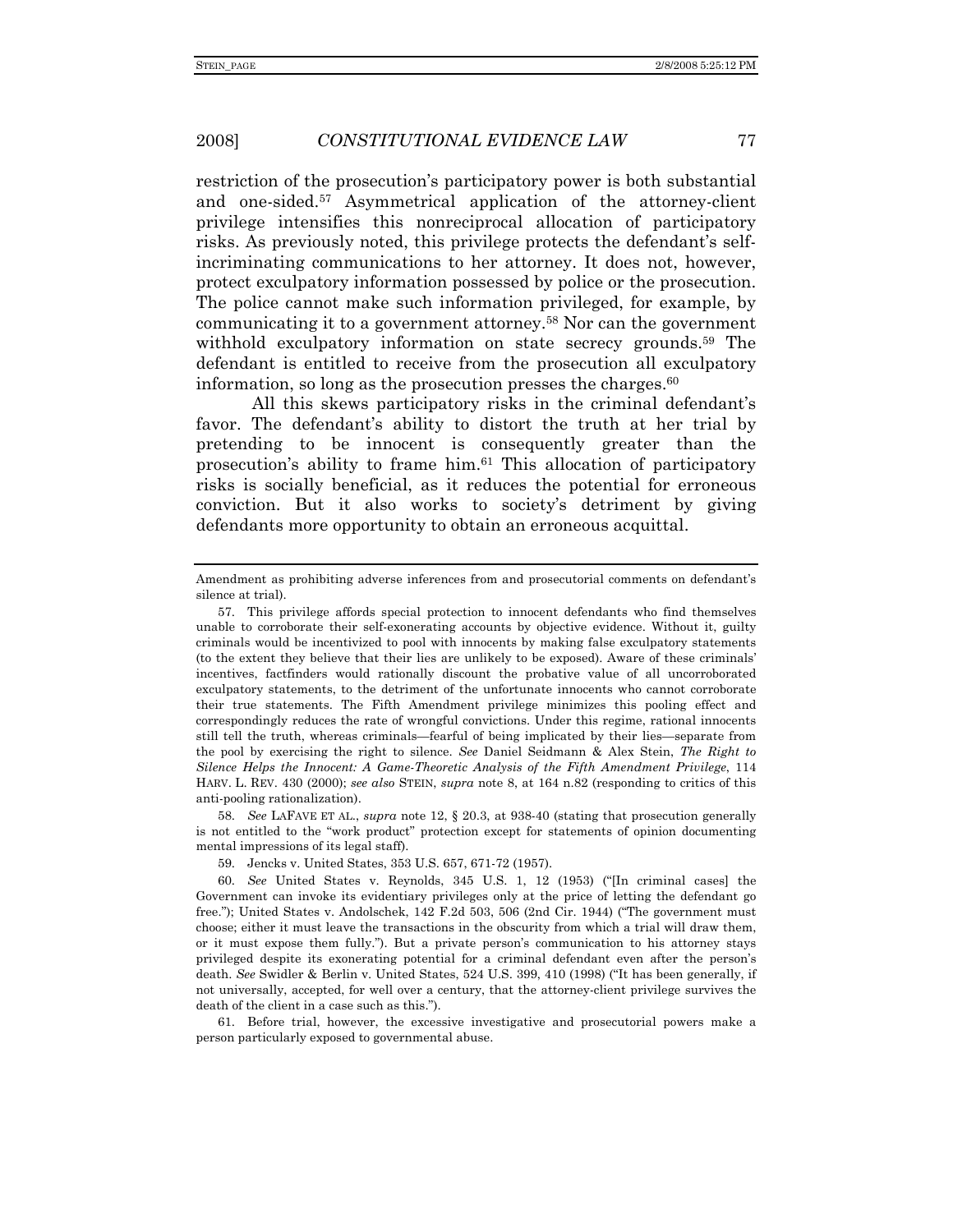In civil litigation, the constitutional baseline for apportioning participatory risks is equality. The baseline functions as a default rule. Reasoned deviations from this rule withstand constitutional scrutiny. Under this system, a litigant's right to participate in her trial is constitutionally protected. Based on the Due Process Clause of the Fourteenth Amendment,62 the Supreme Court interprets this protection to include a litigant's right to present evidence, to examine the evidence of her opponent, and to be represented by an attorney.63 Dissimilarly to criminal cases, there is no constitutional demand for discovery of information. The government also has no constitutional obligation to provide free legal representation to the poor.64

The scope of participatory rights in civil litigation is determined by the balancing formula of *Mathews v. Eldridge*, which focuses on the risk of factfinding error.<sup>65</sup> Under this formula, the scope of participatory rights depends on three factors: harm resulting from an erroneous disposition of the case under the procedures actually used, the utility of the additional or substitute participatory safeguards, and the social cost of those safeguards.<sup>66</sup> According to *Mathews*, due process demands that adjudicative procedures minimize not only the cost of errors in decisions, but also the cost of avoiding errors.67 The total sum of those costs must be minimized. Any enhancement of a person's participatory rights consequently must be more productive than costly. The enhancement's productivity is measured by the amount by which it reduces the aggregate social cost of false positives and false negatives. The enhancement's cost equals

 <sup>62.</sup> U.S. CONST. amend. XIV, § 1.

<sup>63.</sup> *See* Tennessee v. Lane, 541 U.S. 509, 523, 532 (2004) (interpreting the Due Process Clause as requiring States, "within the limits of practicability," to "afford certain civil litigants a 'meaningful opportunity to be heard' by removing obstacles to their full participation in judicial proceedings" (quoting Boddie v. Connecticut, 401 U.S. 371, 379 (1971))); Connecticut v. Doehr, 501 U.S. 1, 18 (1991) (holding that due process may require an adjudicative hearing to justify deprivation of property rights). The rights enumerated in the text are included in the constitutional entitlements to hearing (under *Doehr*) and participation (under *Boddie* and *Lane*). These decisions make constitutional civil procedure more meaningful than it was two and a half decades ago. *Cf*. John Leubsdorf, *Constitutional Civil Procedure*, 63 TEX. L. REV. 579, 582 (1984) (analyzing the then-existing constitutional jurisprudence and observing that it "does not influence civil procedure even when constitutional principles are plainly relevant").

<sup>64.</sup> *See* Bass v. Perrin, 170 F.3d 1312, 1320 (11th Cir. 1999) ("A plaintiff in a civil case has no constitutional right to counsel."); *see also* Griffin v. Illinois, 351 U.S. 12, 23 (1956) (Frankfurter, J., concurring) ("[A] State need not equalize economic conditions.").

 <sup>65. 424</sup> U.S. 319 (1976). Devised originally for administrative hearings, the *Mathews* doctrine also applies in civil litigation. *See Doehr*, 501 U.S. at 10-11 (applying the *Mathews*  analysis to the burden created by a prejudgment remedy statute that "ordinarily appl[ies] to disputes between private parties rather than between an individual and the government").

<sup>66.</sup> *Mathews*, 424 U.S. at 335.

<sup>67.</sup> *Id.* at 344.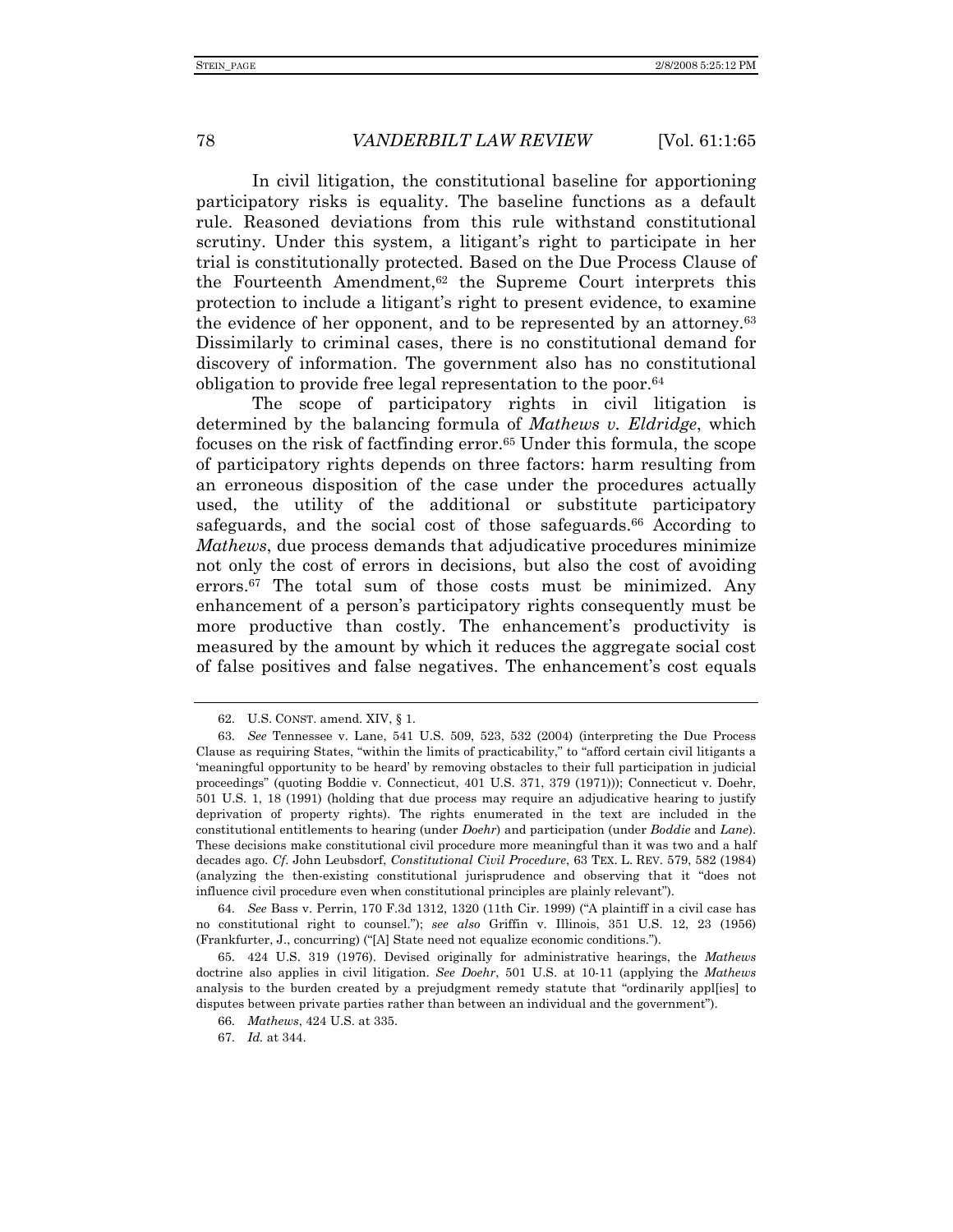the difference between the costs of adjudication with and without it. This balancing applies to categories of cases rather than to any individual case.68

Under this framework, violation of due process can occur only when the social saving from curtailing a person's participatory power is far below the expected harm to that person. When the saving is substantial enough, the curtailment withstands constitutional scrutiny. As a general matter, curtailment of participatory power passes constitutional muster when it restricts both parties equally.69

#### 2. Decision

Constitutional trial rules regulate decisional risks by allocating burdens of proof. This allocation sets the standards of proof for factual findings and determines the consequences of a party's failure to satisfy the controlling proof standard.

For criminal convictions, constitutional due process generally requires proof beyond a reasonable doubt.70 Under this requirement, the jury's finding of a reasonable doubt as to whether the defendant committed the crime must lead to an acquittal.<sup>71</sup> The judge must instruct jurors to decide the case by this standard, $72$  and in the explanation, she must explain the meaning of "beyond a reasonable doubt" in simple words that an average juror can understand.73 The same standard controls post-conviction decisions of trial judges and appellate courts. The success of a post-conviction challenge of a guilty verdict depends on whether a rational juror could find beyond a reasonable doubt that the defendant committed the crime of which he is accused. When the answer to this question is "yes," both the trial

<sup>68.</sup> *Id.*

<sup>69.</sup> *See, e.g.*, Coppedge v. United States, 369 U.S. 438, 446-47 (1962) (underscoring courts' "duty to assure to the greatest degree possible . . . equal treatment for every litigant before the bar"); *see also* Jerry L. Mashaw, *The Supreme Court's Due Process Calculus for Administrative Adjudication in* Matthews v. Eldridge*: Three Factors in Search of a Theory of Value*, 44 U. CHI. L. REV. 28, 52 (1976) ("[I]nsofar as adjudicatory procedure is perceived to be adversarial and dispute resolving, the degree to which procedures facilitate equal opportunities for the adversaries to influence the decision may be the most important criterion by which fairness is evaluated.").

<sup>70.</sup> *In re* Winship, 397 U.S. 358, 364 (1970).

<sup>71.</sup> *Id.*

 <sup>72.</sup> Victor v. Nebraska, 511 U.S. 1, 5 (1994).

<sup>73.</sup> *See id.* at 6 (stating that, when assessing the constitutionality of a judge's instructions regarding the reasonable doubt standard, the key question is "whether there is a reasonable likelihood that the jury understood the instructions to allow conviction based on proof insufficient to meet the . . . standard").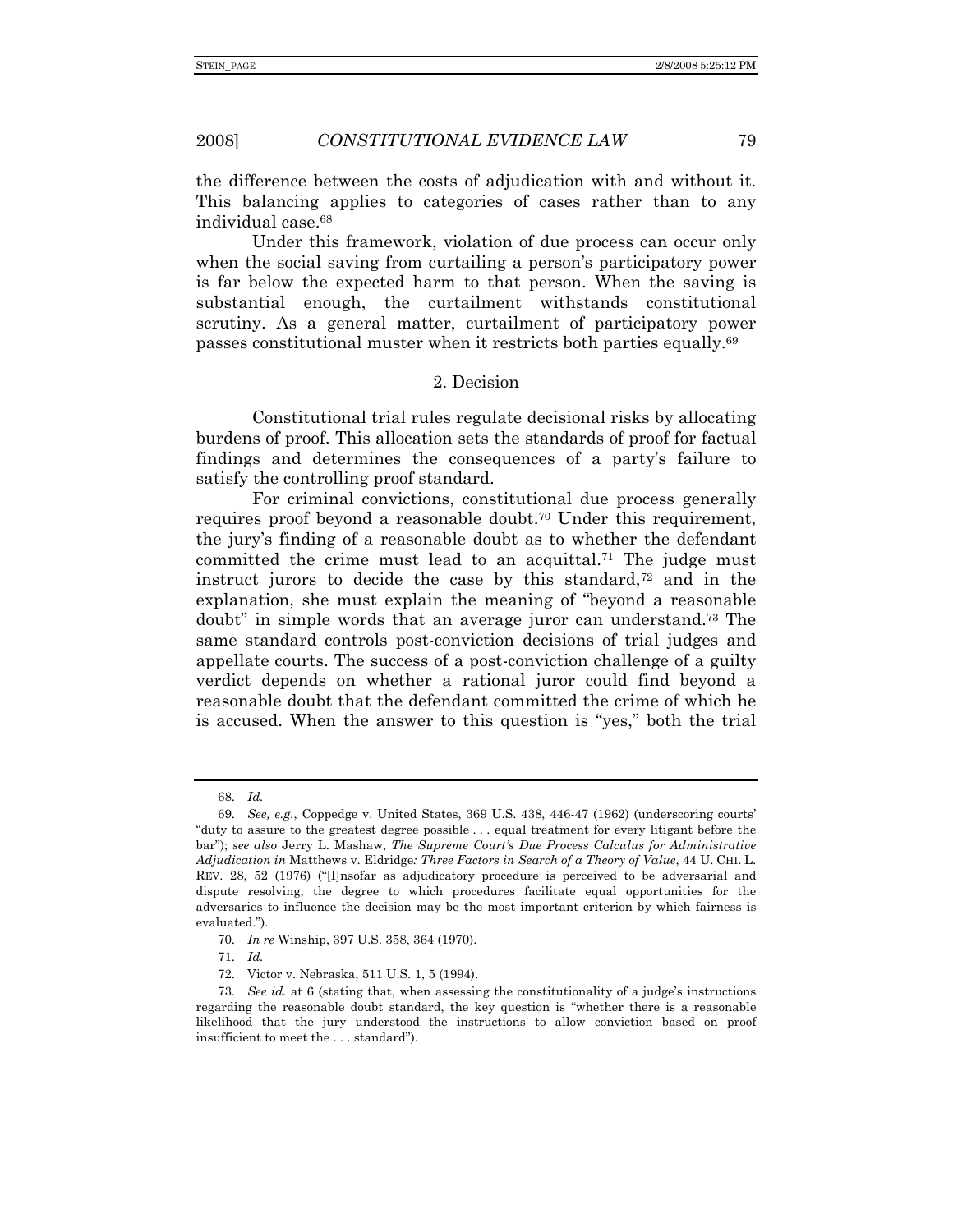judge and the appellate court must affirm the conviction.74 Criminal convictions thus require a very high, although numerically unstated, probability of guilt.75 This requirement allows many guilty defendants to go free in the interest of not convicting the innocent.76 And the requirement's constitutional entrenchment prevents legislative and judicial attempts to whittle it down.

This protection from the risk of erroneous conviction does not extend to affirmative defenses, such as duress, necessity, or insanity, which exonerate, or reduce the culpability of, an otherwise guilty defendant.77 Defendants can benefit from these defenses even when all the elements of the crime are proven beyond all reasonable doubt. This feature makes affirmative defenses both special and constitutionally unnecessary. Because states and Congress may choose not to recognize these defenses, they are allowed to condition the availability of any such defense on its proof by the defendant. Consequently, lawmakers can require defendants to establish any affirmative defense by preponderance of the evidence,78 by clear and convincing proof,<sup>79</sup> or even beyond a reasonable doubt.<sup>80</sup> The defense, however, needs to be genuinely affirmative: it must not overlap any element of the crime.<sup>81</sup>

<sup>74.</sup> *E.g.*, Herrera v. Collins, 506 U.S. 390, 401 (1993) (stating that, in a habeas corpus petition, the appellate court must not reverse the conviction unless it finds that the evidence at petitioner's trial was not sufficient to convince any rational trier of fact of guilt beyond a reasonable doubt).

<sup>75.</sup> *See* STEIN, *supra* note 8, at 172-73 (describing a formula capturing the utility-based criminal proof standard and observing that the "conventional doctrine . . . vigorously resists the explicit introduction of numbers into the . . . formula").

<sup>76.</sup> *See* 2 MCCORMICK, *supra* note 16, § 341, at 490-91 ("[In applying the stringent 'beyond a reasonable doubt' standard,] courts may have increased the total number of mistaken decisions in criminal cases, but with the worthy goal of decreasing the number of one kind of mistake conviction of the innocent.").

<sup>77.</sup> *See* Patterson v. New York, 432 U.S. 197, 208 (1977) (upholding the constitutionality of a statute requiring defendants to prove an affirmative defense by a preponderance of the evidence).

 <sup>78.</sup> As in *Patterson. Id.*; *see also* Dixon v. United States, 126 S. Ct. 2437, 2447-48 (2006) (requiring defendants relying on duress as an affirmative defense to prove it by a preponderance of the evidence).

<sup>79.</sup> *See* Clark v. Arizona, 126 S. Ct. 2709, 2717, 2732 (2006) (recognizing that a state may require defendants to prove insanity by clear and convincing evidence).

 <sup>80.</sup> As in Leland v. Oregon, 343 U.S. 790, 798 (1952), in which the court upheld the constitutionality of an Oregon statute requiring defendants to prove the insanity defense beyond a reasonable doubt.

<sup>81.</sup> *See* CHRISTOPHER B. MUELLER & LAIRD C. KIRKPATRICK, EVIDENCE 137 (3d ed. 2003) ("If the factor . . . is an element in the offense, the prosecutor must bear the burden of persuasion beyond a reasonable doubt. If it is a 'new matter' affirmative defense that can coexist with all the elements of the offense . . . then the burden of persuasion can be put on the defendant."). For analysis of the nature and objectives of the special proof requirements that attach to affirmative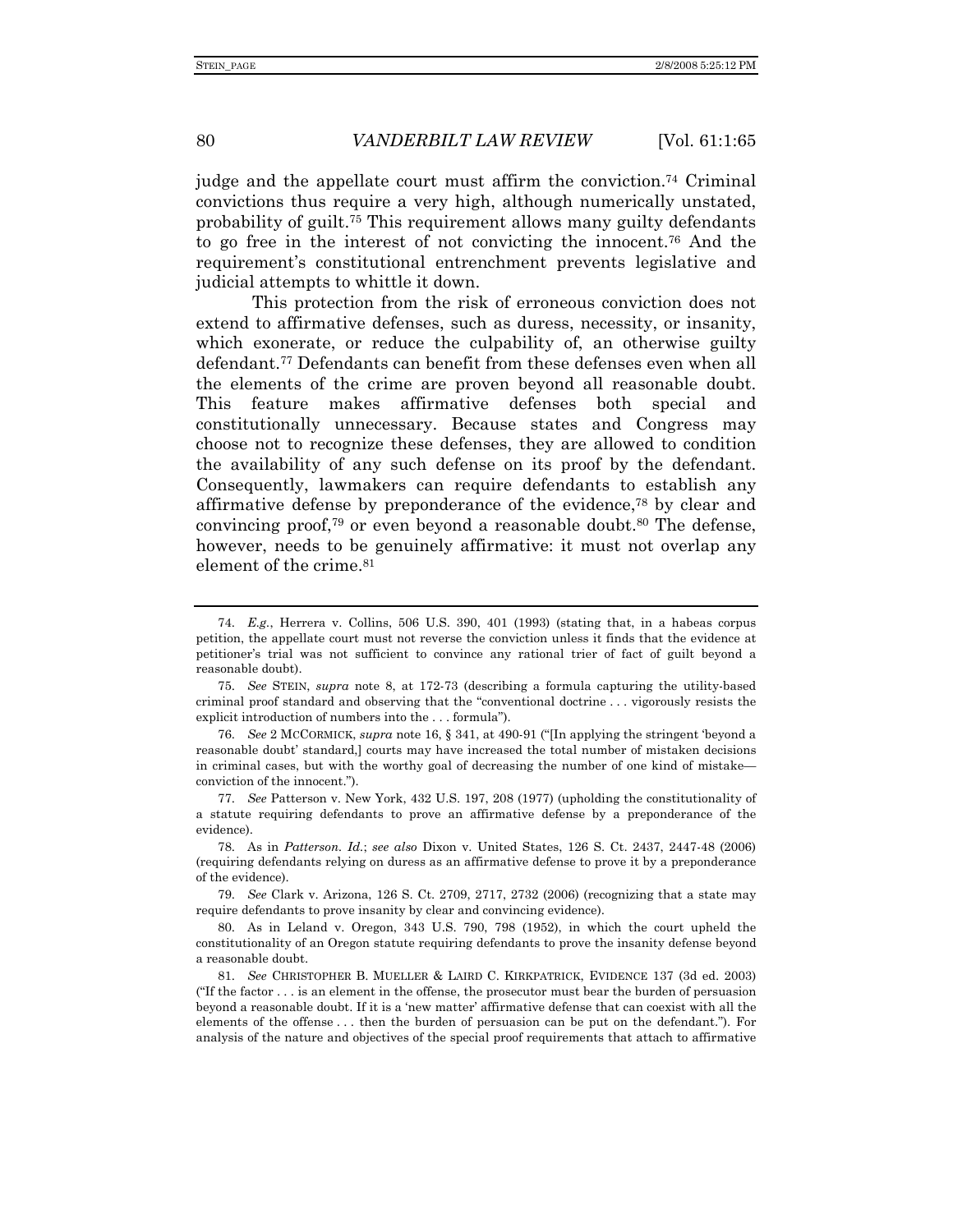For civil trials, the default proof standard is a preponderance of the evidence.82 Under this standard, adjudicators must deem a factual allegation proven when it is more probable than not. The Supreme Court treats this standard as a constitutional benchmark because it makes parties to a civil action "share the risk of error in roughly equal fashion."83 The Court also recognizes an array of social interests that justify deviations from the default standard of equal apportionment of the risk of error.84 Any plausible rationale for departing from the preponderance standard must pass constitutional muster.85 This rationale may be an anti-euthanasia policy,<sup>86</sup> a welfare program,<sup>87</sup> or virtually any other plausible goal. The Court has emphasized that "[o]utside the criminal law area, where special concerns attend, the locus of the burden of persuasion normally is not an issue of federal constitutional moment."88

For civil cases in which a citizen faces the prospect of being deprived of a fundamental liberty, the traditional constitutional proof standard is "clear and convincing" evidence.89 This standard is higher than a preponderance of the evidence, but not as onerous as "beyond a reasonable doubt."90 The Supreme Court has attached this standard to deportation<sup>91</sup> and denaturalization<sup>92</sup> proceedings, as well as to decisions that commit a person to a mental institution.93 This standard also controls actions for terminating parental rights.94 The cause for terminating those rights—typically, parental neglect of the

85. *See* Lavine v. Milne, 424 U.S. 577, 587 (1976).

86. *See* Cruzan v. Dir., Mo. Dep't of Health, 497 U.S. 261, 280 (1990) (holding that due process does not forbid states from requiring clear and convincing evidence as a proof of patient's wish for the withdrawal of life-sustaining treatment).

88. *Id.* at 587; *see also* Nguyen v. INS, 533 U.S. 53, 63-64 (2001) (holding that "[t]he Constitution . . . does not require that Congress elect one particular mechanism from among many possible methods of establishing paternity" for citizenship purposes).

89. Addington v. Texas, 441 U.S. 418, 431-33 (1979).

90. *See Cruzan*, 497 U.S. at 282-83 (recognizing the need for an intermediate standard of proof); *Addington*, 441 U.S. at 424-25 (discussing the relationship between "clear and convincing" and other standards of proof).

92. Schneiderman v. United States, 320 U.S. 118, 125, 159 (1943).

93. *Addington*, 441 U.S. at 425-27.

94. Santosky v. Kramer, 455 U.S. 745, 768-70 (1982).

defenses, see Richard A. Bierschbach & Alex Stein, *Mediating Rules in Criminal Law*, 93 VA. L. REV. 1197, 1241-52 (2007).

 <sup>82.</sup> Grogan v. Gartner, 498 U.S. 279, 286 (1991).

 <sup>83.</sup> Addington v. Texas, 441 U.S. 418, 423 (1979).

<sup>84.</sup> *See* MUELLER & KIRKPATRICK, *supra* note 81, at 109 (stating that the preponderance standard applies across the board in civil cases, but listing a wide variety of situations in which a higher "clear and convincing evidence" standard may be used).

 <sup>87.</sup> As in *Lavine*, 424 U.S. at 578-79.

 <sup>91.</sup> Woodby v. INS, 385 U.S. 276 (1966).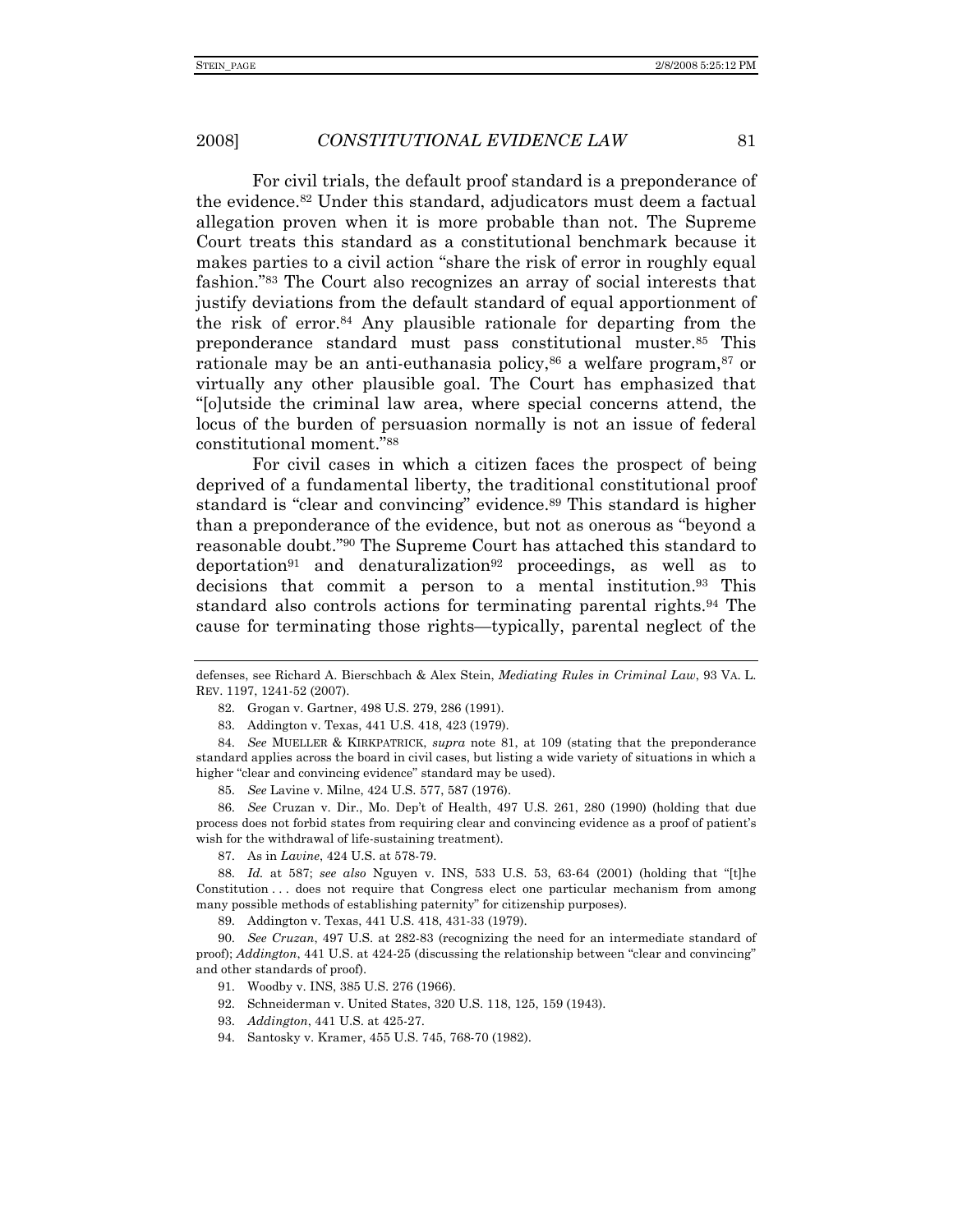child—needs to be established by clear and convincing evidence.95 Finally, in a libel action brought by a public figure, the publisher's malice—a prerequisite to the plaintiff's recovery of tort damages—also must be established by clear and convincing evidence.<sup>96</sup>

These rulings fit into the *Mathews* formulation of constitutional due process.97 Under this formulation, the proof standard must track the net harm from the erroneous denial of a person's substantive right.98 The greater the harm, the higher the proof requirement authorizing its infliction. Constitutional law thus tells the plaintiff: "If the defendant and you had a quarrel over money or property—so that the risks of an erroneous disposition of the case were equally bad for both sides—the controlling proof standard would have been preponderance. But you want to take away the defendant's fundamental right without risking an equivalent right of your own. The risks of error, therefore, are not the same for you and for the defendant, and your evidence consequently must be considerably rather than just slightly—more compelling than hers."99

## *B. The "Least Harm Principle": Constitutional Protections Against Risks of Error*

Constitutional rules of procedure and decision have a unifying rationale. Allocation of the risk of error has far-reaching consequences. Adjudicators allocate this risk in every case. How the risk is allocated affects whether a person is deprived of liberty and property—whether criminal defendants go to prison despite being innocent, and whether parties to civil lawsuits are deprived of money

<sup>95.</sup> *Id.* at 747-48.

 <sup>96.</sup> Masson v. New Yorker Magazine, Inc., 501 U.S. 496, 510 (1991) (holding that a publisher's right to due process, which attaches to its constitutional entitlement to free speech, means that maliciousness of its libelous publication must be proven by clear and convincing evidence); Anderson v. Liberty Lobby, Inc., 477 U.S. 242, 255-56 (1986) (same).

<sup>97.</sup> *See supra* notes 65-69 and accompanying text.

 <sup>98.</sup> Mathews v. Eldridge, 424 U.S. 319, 335 (1976). For critical analysis of this doctrine, see Mashaw, *supra* note 69, at 46-52, in which the court criticized the *Mathews* formula for dwarfing "soft variables" that include a person's dignity and autonomy).

 <sup>99.</sup> This rationalization carries the "clear and convincing" standard into many new domains. For example, an action for revoking a doctor's license to practice medicine might necessitate the imposition of the "clear and convincing" requirement on due process grounds. *See* Nguyen v. Wash. Dept. of Health Med. Quality Assurance Comm., 29 P.3d 689, 697 (Wash. 2001) (imposing on due process grounds the "clear and convincing" requirement on a proceeding for removal of a doctor's license); *see also* Roy G. Spece, Jr. & John J. Marchalonis, *Sound Constitutional Analysis, Moral Principle, and Wise Policy Judgment Require a Clear and Convincing Evidence Standard of Proof in Physician Disciplinary Proceedings*, 3 IND. HEALTH L. REV. 107 (2006) (arguing that the "clear and convincing" standard is constitutionally required in disciplinary actions against doctors).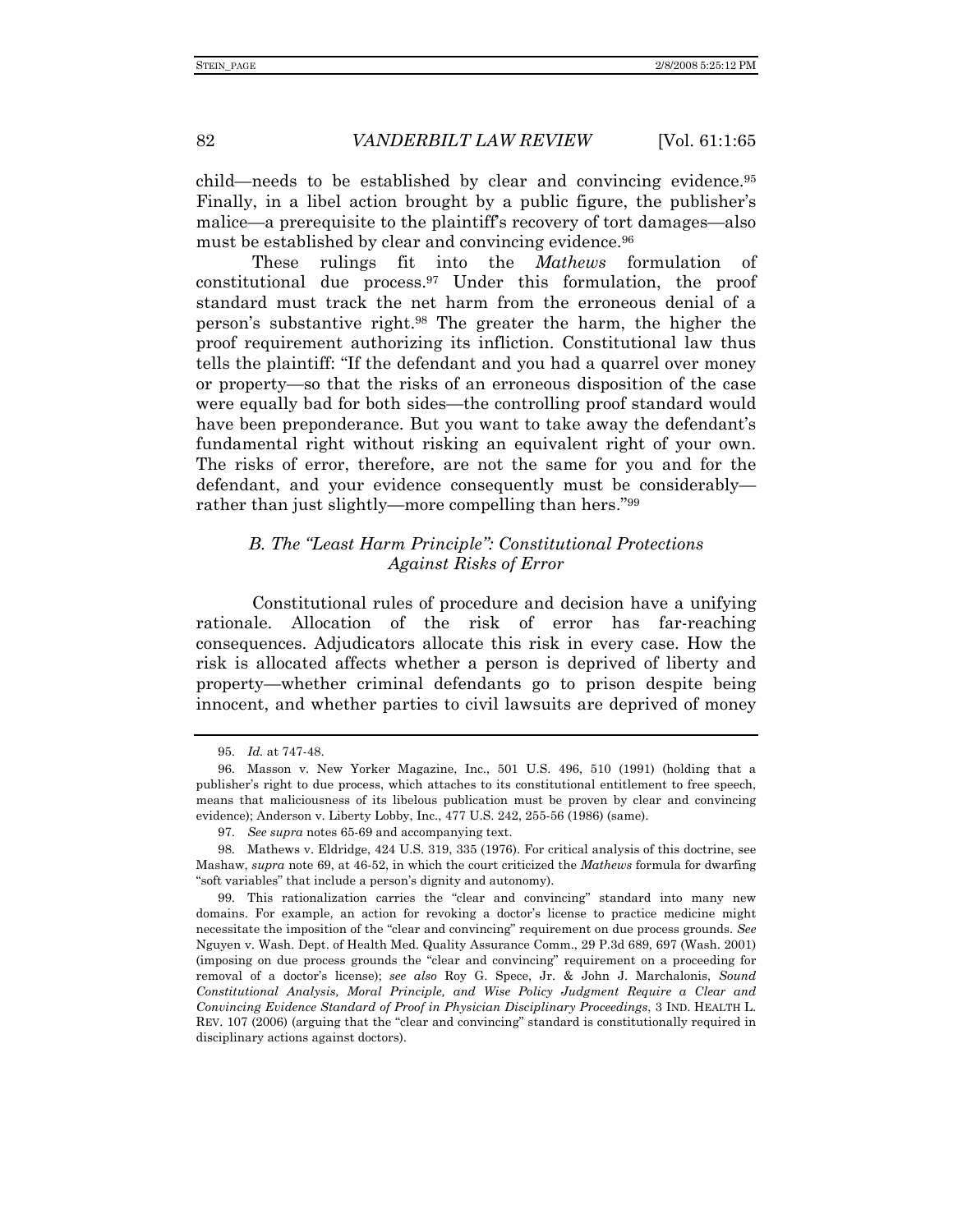or property that belong to them. Because people do not fully trust legislators and judges, they seek constitutional protection for their liberties and properties. They receive this protection from the constitutional rules regulating court procedures and burdens of proof. These rules determine the constitutionally favored allocation of participatory and decisional risks. This allocation reduces the total harm from erroneous denials of substantive rights—subject to costs: the cost of adjudicative procedures and decisions must not exceed the harm that they prevent. The totality of constitutional rules regulating procedures and burdens of proof thus can be conceptualized as the "least harm principle."

Under this principle, the constitutional validity of adjudicative procedures and decisional rules depends on the risk of error and the resulting harm. A procedure or a rule of decision that exposes a person to an excessive risk of error fails the test for constitutionality. The key question, of course, is what risks of error—participatory and decisional—count as excessive.

The answer depends on social morality. Under the prevalent moral vision, the conviction and punishment of an innocent person is considered particularly harmful.100 A wrongly convicted person suffers from punishment and stigmatization. Her physical harm, however, does not by itself warrant special protection of the innocent. Because this harm is comparable to that of crime victims, its infliction can be justified as a measure necessary for intensifying deterrence: the prevention of crime victims' suffering often offsets the suffering of a wrongly convicted defendant. But wrongful conviction and punishment also degrade the convicted person by making her a means for attaining society's goals. This instrumentalization inflicts on the convicted person a substantial moral harm: it devalues her life, relative to that of other citizens.101 To minimize this moral harm, constitutional doctrine provides that a person only can be convicted when her guilt is proven beyond a reasonable doubt.

"Beyond a reasonable doubt" does not mean beyond *any* doubt. The prevalent moral vision distinguishes between erroneous convictions that are accidental and wrongful convictions that are deliberate.<sup>102</sup> By drawing this distinction, it underscores that it is one thing to convict an innocent person accidentally, when there are no evidence-based reasons for doubting her guilt, but quite another to convict an innocent person by knowingly disregarding such a reason.

<sup>100.</sup> *See* RONALD DWORKIN, A MATTER OF PRINCIPLE 79-89 (1986) (explicating this vision).

<sup>101.</sup> *Id.* at 81-84.

<sup>102.</sup> *Id.* at 84-88.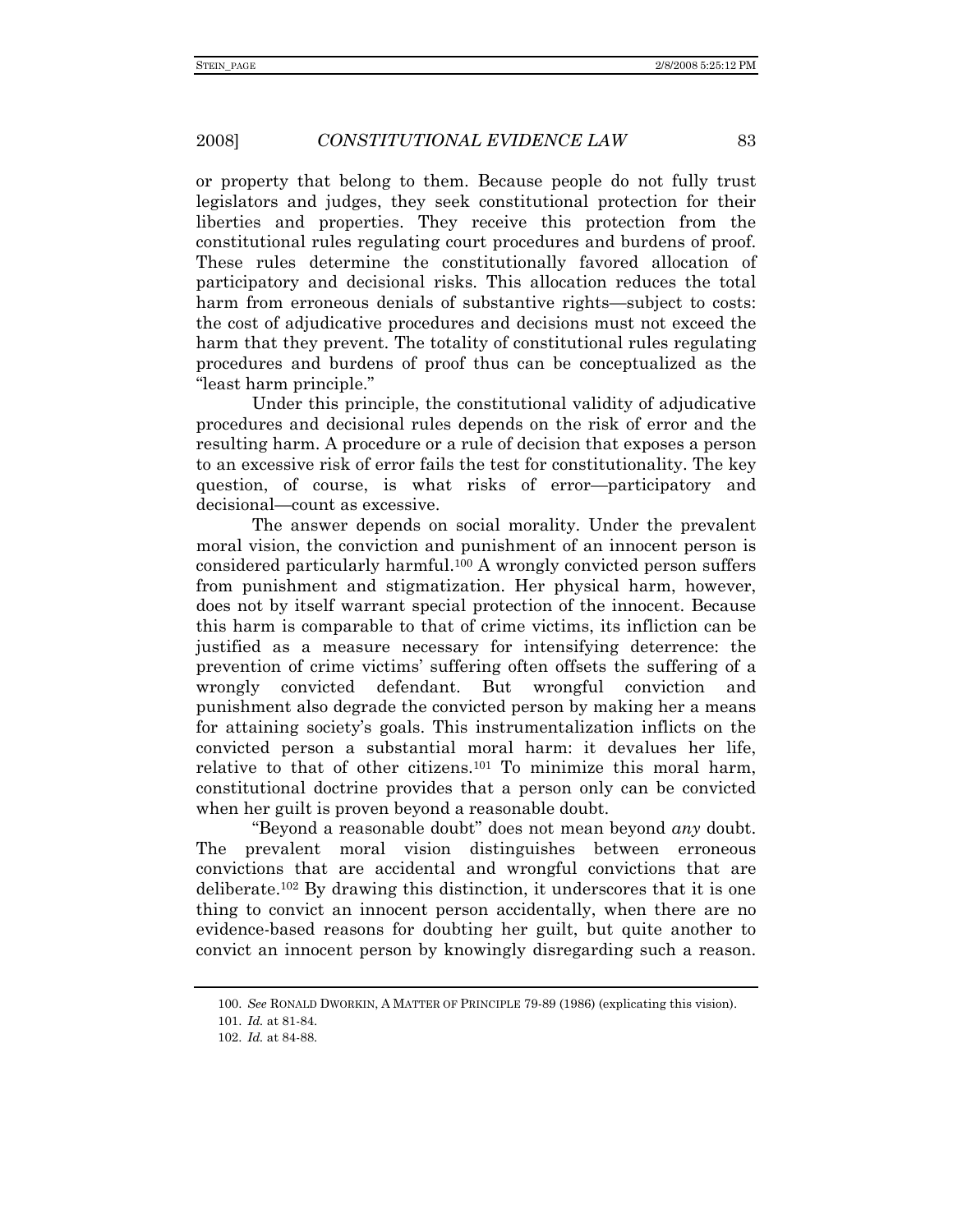The first case is just a misfortune; the second constitutes an injustice. The first case involves bad luck that may befall any person. The second involves a deliberate, and therefore unjust, sacrifice of an individual for the good of society, a sacrifice that violates equality and fairness.103 Under this vision, the state may convict a person of a crime and make her eligible for punishment when it satisfies two conditions. The state must do its best to protect the person from the risk of erroneous conviction, and it must not provide better protection to other individuals.104

This "equal best" standard branches into a set of constitutional requirements that minimize the net amount of harm from erroneous dispositions of criminal cases. Under one such requirement, the prosecution must eliminate every possibility of the defendant's innocence that arises from the evidence. This is what "proof beyond a reasonable doubt" means.105 The "equal best" standard also requires that defendants have an adequate opportunity to obtain and present exculpatory evidence.106

Any rule that increases the factual accuracy of an adjudicative determination of guilt correspondingly decreases the factual accuracy of an adjudicative determination of innocence.107 The "equal best" standard does exactly that. It greatly increases the chances that a convicted defendant will have committed the crime in question and greatly decreases the chances that innocent people will be found guilty. By the same token, this standard greatly increases the chances that factually guilty defendants will be exonerated. By decreasing the incidence of false positives, the "equal best" standard increases the incidence of false negatives.

In the civil litigation area, society's valuation of the harms is different. The harm that a plaintiff sustains when her claim is denied erroneously is generally perceived as equal to the harm that a

<sup>103.</sup> *Id.*

<sup>104.</sup> *See* STEIN, *supra* note 8, at 172-78 (articulating the "equal best" standard as an organizing principle for existing protections against erroneous conviction).

<sup>105.</sup> *Id.* at 173-74; *see also* PAUL ROBERTS & ADRIAN A.S. ZUCKERMAN, CRIMINAL EVIDENCE 360-66 (2004) (articulating the meaning of "beyond a reasonable doubt").

<sup>106.</sup> *See supra* notes 31-39 and accompanying text.

<sup>107.</sup> *See, e.g.*, RICHARD A. POSNER, ECONOMIC ANALYSIS OF LAW 618 n.2 (6th ed. 2003) (observing that "trading off Type I and Type II errors is a pervasive feature of evidence law"); STEIN, *supra* note 8, at 172-78 ("The legal system can . . . reduce the incidence of wrongful acquittals ('false negatives') by increasing the number of wrongful convictions ('false positives'), and vice versa.").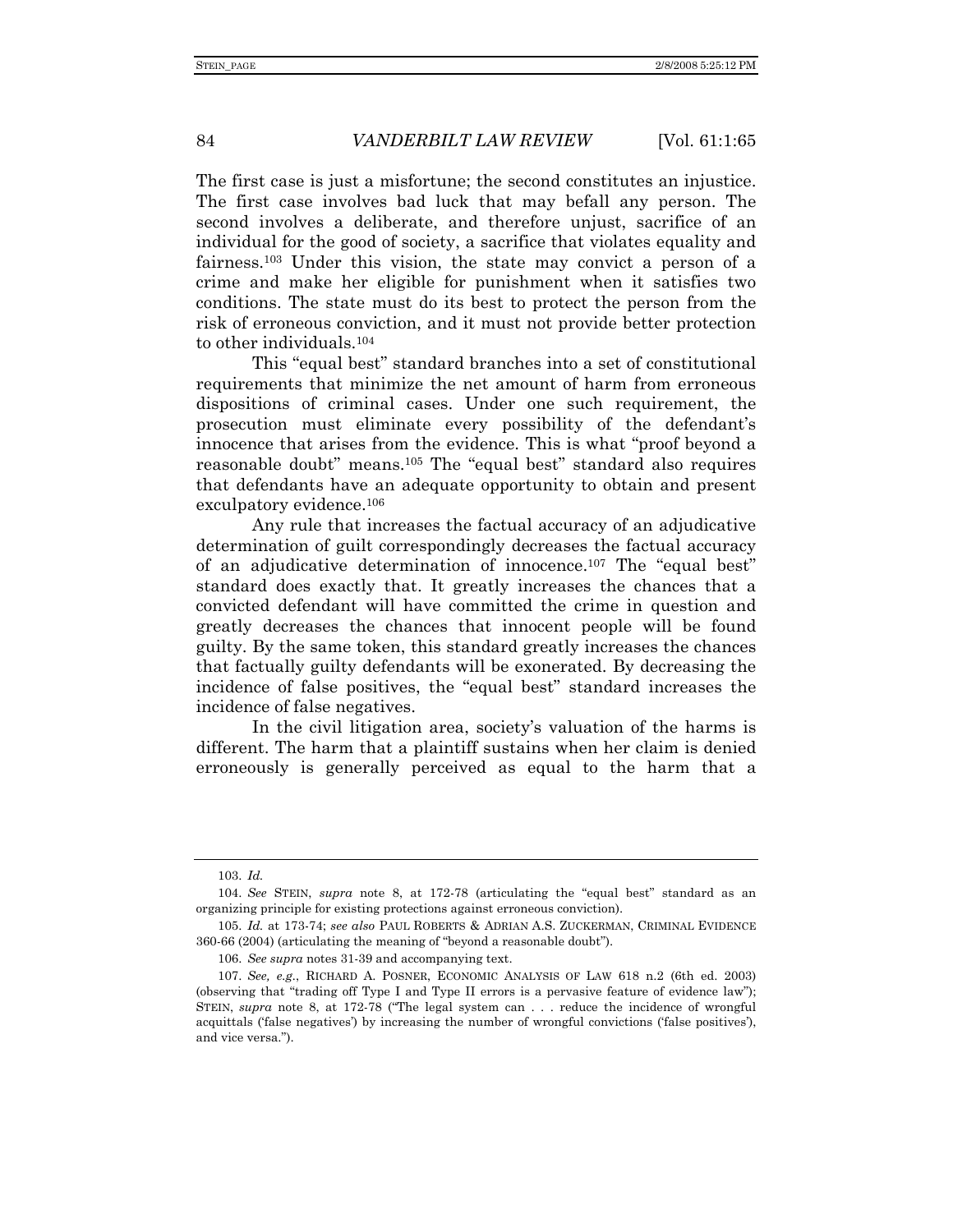defendant suffers when the plaintiff's claim is granted erroneously.108 This equality of the harms dictates that the rules of procedure and decision do not favor either party. In other words, these rules must be unbiased. They ought to ensure that the plaintiff and the defendant are both equally protected from, and equally exposed to, the risk of error.109 This risk-equalizing standard explains the existing rules of discovery, subpoena, witness examination, and other trial and pretrial mechanisms. This standard also justifies the preponderance requirement, under which a party whose evidence is more convincing than that of her adversary prevails at trial.110 Courts and legislators may deviate from the equality standard only on special policy grounds.111

The Supreme Court's constitutional jurisprudence also has established the "heightened protection" standard.112 Its primary manifestation is the "clear and convincing evidence" requirement.<sup>113</sup> As previously explained, this requirement attaches to actions that deny a person's civil liberty or other fundamental right. For such actions, constitutional doctrine also prescribes a number of procedural enhancements that solidify a person's protection from the risk of error. Courts achieve this protection by expanding the person's participatory power.114

In sum, the "least harm principle" explains three sets of constitutional requirements for adjudicative procedures and decisions. The first set includes the requirements for procedures and decisions in criminal adjudication. These requirements generally align with the "equal best" standard. The second set accommodates the requirements for procedures and decisions in regular civil litigation. These requirements generally align with the equality standard. The third set consists of requirements for procedures and decisions in actions for

109. *Id.*

111. *See supra* text accompanying notes 84-96.

<sup>108.</sup> *See* STEIN, *supra* note 8, at 219-25 ("The equality principle demands that risk of error be allocated equally between the claimant and the defendant . . . [as the] losses that the claimant and the defendant might undeservedly suffer are equally regrettable.").

<sup>110.</sup> *See* Grogan v. Gartner, 498 U.S. 279, 286 (1991) ("[T]he preponderance-of-the-evidence standard results in a roughly equal allocation of the risk of error between litigants . . . .").

<sup>112.</sup> *See* Addington v. Texas, 441 U.S. 418, 423-24 (1979) (recognizing the need to interpose heightened proof requirements to "protect particularly important individual interests in various civil cases").

<sup>113.</sup> *Id.* at 431-33.

<sup>114.</sup> *See, e.g.*, Johnson v. Solomon, 484 F. Supp. 278, 292 (D. Md. 1979) ("Today there can be 'little doubt that a person detained on grounds of mental illness has a right to counsel, and to appointed counsel if the individual is indigent.' " (quoting Lessard v. Schmidt, 349 F. Supp. 1078, 1097 (E.D. Wis. 1972), *vacated and remanded on other grounds*, 414 U.S. 473 (1974))).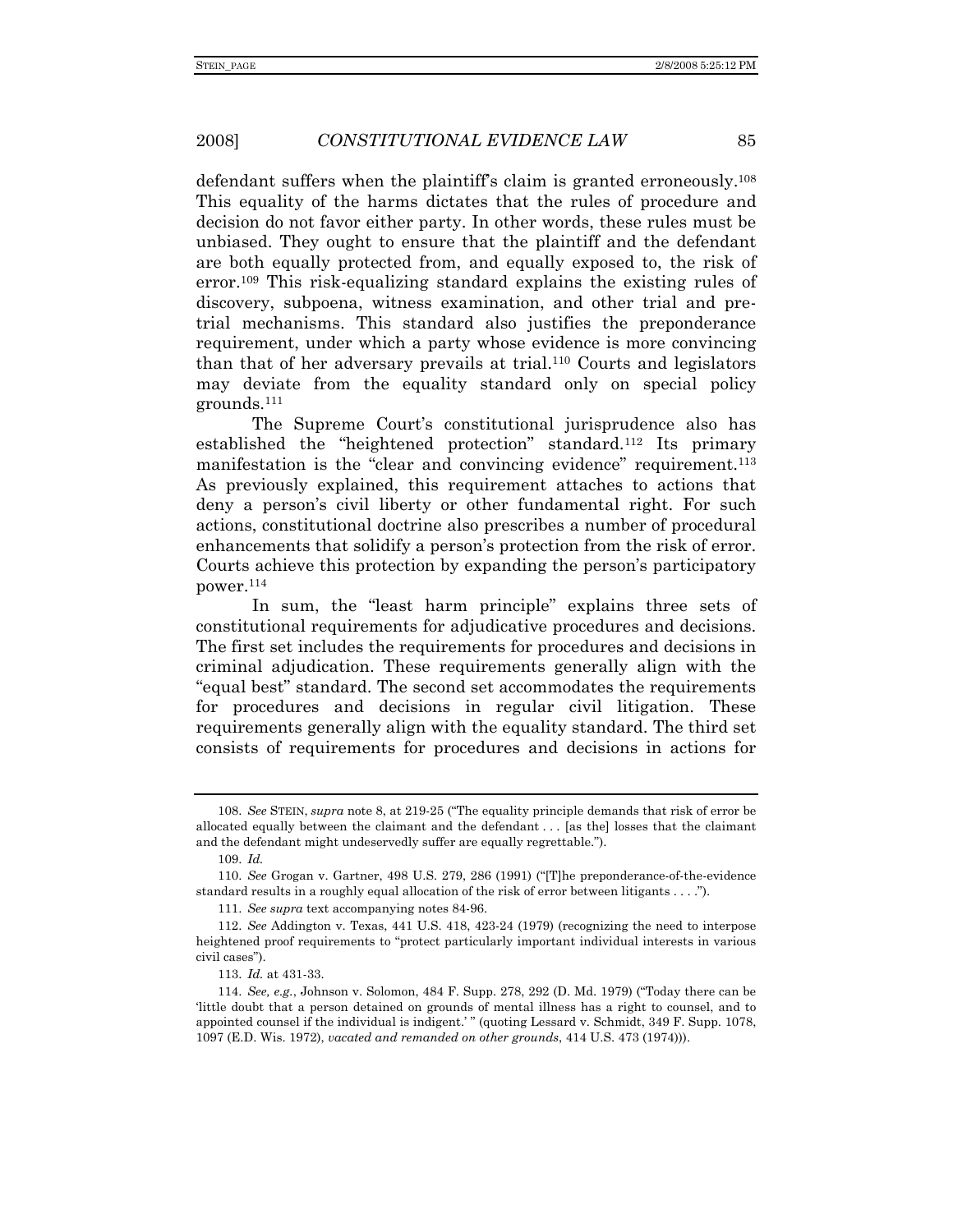denying fundamental rights. These requirements generally align with the "heightened protection" standard. By applying these standards, courts allocate decisional and participatory risks in a way that minimizes the net harm from the erroneous disposition of cases.

#### *C. The Unprotected Domain of Evidence*

Constitutional regulation of the rules that determine evidential adequacy has an altogether different format—a format best described as a floating threat. The Due Process Clause of the Fifth and the Fourteenth Amendments provides the framework for testing evidence rules for constitutionality. The Clause accommodates the demand for "due evidential standards," as the Amendments' history and underlying rationale support this reading.115 Early on, the Supreme Court stated that the meaning of due process must be determined by a "gradual process of inclusion or exclusion."116 The Court interpreted the scope of due process broadly. Specifically, it held that this scope is "dictated by a study and appreciation of the meaning, the essential implications, of liberty itself."117 According to this understanding, the Due Process Clause guaranteed "not particular forms of procedure, but the very substance of individual rights to life, liberty and property."118 The standard for examining the constitutionality of an evidential or procedural rule under this Clause was whether the rule violated "the very essence of a scheme of ordered liberty"119 or "offend[ed] some principle of justice so rooted in the traditions and conscience of our people as to be ranked as fundamental."120

Originalists interpreted this standard as encompassing "immemorial usage,"<sup>121</sup> that is,

<sup>115.</sup> *See generally* AKHIL REED AMAR, AMERICA'S CONSTITUTION: A BIOGRAPHY 385-91 (2005); RODNEY L. MOTT, DUE PROCESS OF LAW: A HISTORICAL AND ANALYTICAL TREATISE OF THE PRINCIPLES AND METHODS FOLLOWED BY THE COURTS IN THE APPLICATION OF THE CONCEPT OF THE "LAW OF THE LAND" 241-55 (1926); Sanford H. Kadish, *Methodology and Criteria in Due Process Adjudication—A Survey and Criticism*, 66 YALE L.J. 319 (1957).

 <sup>116.</sup> Davidson v. New Orleans, 96 U.S. 97, 104 (1877).

 <sup>117.</sup> Palko v. Connecticut, 302 U.S. 319, 326 (1937).

 <sup>118.</sup> Hurtado v. California, 110 U.S. 516, 532 (1884).

<sup>119.</sup> *Palko*, 302 U.S. at 325.

 <sup>120.</sup> Snyder v. Massachusetts, 291 U.S. 97, 105 (1934); *see also* Brown v. Mississippi, 297 U.S. 278, 285 (1936) (confirming the *Snyder* formulation).

 <sup>121.</sup> As explained in one of the Supreme Court's foundational decisions, *Hurtado*, 110 U.S. at 521:

<sup>[</sup>T]he phrase "due process of law" is equivalent to "law of the land," as found in the twenty-ninth chapter of *Magna Charta*; . . . that it refers to and includes, not only the general principles of public liberty and private right, which lie at the foundation of all free government, but the very institutions which, venerable by time and custom, have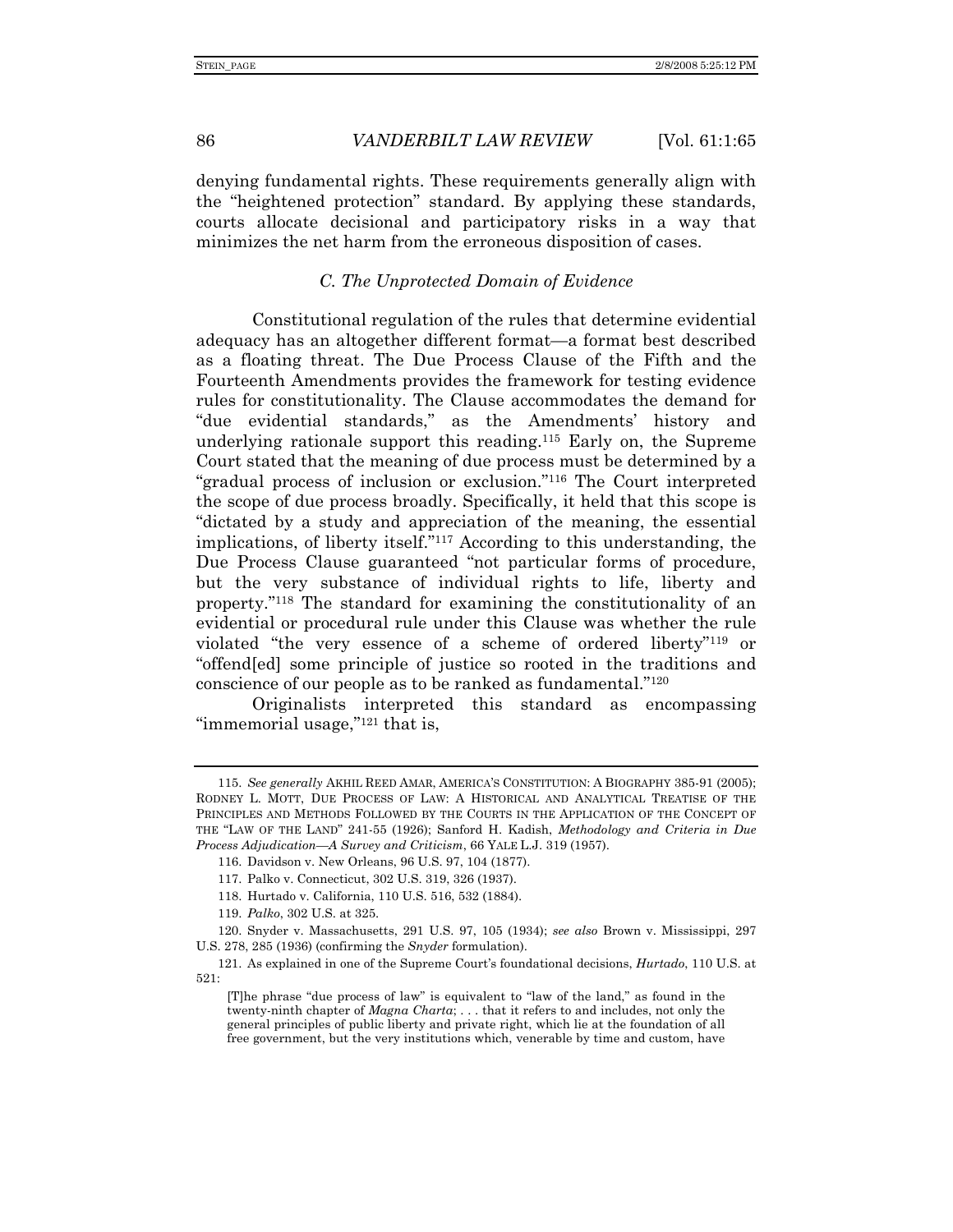those settled usages and modes of proceeding existing in the common and statute law of England, before the emigration of our ancestors, and which are shown not to have been unsuited to their civil and political condition by having been acted on by them after the settlement of this country.<sup>122</sup>

The originalist approach, of course, required courts to adapt the old rules to the new social conditions. Consequently, courts often transformed those rules into general standards not anticipated by the Constitution's framers.123

Contemporary constitutional jurisprudence reaffirms this understanding of due process. In *Mooney v. Holohan*, the Supreme Court held that a prosecutor's contrivance to procure the defendant's conviction by perjured testimony violated due process.124 To sustain the conviction, the government relied on the trial process that allowed the defendant to exercise his participatory power.125 The defendant was able to cross-examine prosecution witnesses and to adduce exculpatory evidence.126 No inhibitions were imposed on his

Jones v. Robbins, 74 Mass. (8 Gray) 329, 342-43 (1857) (Shaw, C.J.) (interpreting "the law of the land" and "process of law" standards as referring to England's Magna Carta); Bank of Columbia v. Okely, 17 U.S. 235, 244 (1819) (interpreting "due process" as referring to the principles of Magna Carta, "private rights," and "distributive justice"); *see also*Twining v. New Jersey, 211 U.S. 78, 100-02, 105-06 (1908) (confirming all of the above).

122. Murray's Lessee v. Hoboken Land & Improvement Co., 59 U.S. 272, 277 (1855); *see also* Montana v. Egelhoff, 518 U.S. 37, 43 (1996) (explaining that "historical practice" is the primary guide as to whether a principle is "fundamental" under the Due Process Clause).

 123. Consider, for example, Justice Scalia's interpretive modernization of the old confrontation right, articulated in *Crawford v. Washington*, 541 U.S. 36 (2004). His holding that the right entitles the defendant to cross-examine providers of inculpating testimonial evidence is not an application that the Constitution's framers originally envisioned. Today's "testimonial evidence" is a concept that captures many previously unknown forms of testimony. Justice Scalia's interpretation, however, is still faithful to the broad principle underlying the Sixth Amendment's text. *See* Jeffrey L. Fisher, *Categorical Requirements in Constitutional Criminal Procedure*, 94 GEO. L.J. 1493, 1518 (2006) (explaining *Crawford*'s "originalism" as a blend of new trial practices and the framers' understandings that resulted in a "contemporary judgment concerning how a common law right can best be implemented in the modern criminal justice system"); *see also* Jack M. Balkin, *Abortion and Original Meaning*, 24 CONST. COMMENT. (forthcoming 2007), *available at* http://papers.ssrn.com/abstract=925558 (advancing the idea that constitutional interpretation requires fidelity to the principles underlying the Constitution's text, but not to the text's original expected application).

 124. 294 U.S. 103 (1935) (per curiam) (finding conviction sought through deliberate use of perjured testimony to be "as inconsistent with the rudimentary demands of justice as is the obtaining of a like result by intimidation").

125. *Id.* at 111-12.

126. *Id.* at 112.

been tried by experience and found fit and necessary for the preservation of those principles, and which, having been the birthright and inheritance of every English subject, crossed the Atlantic with the colonists and were transplanted and established in the fundamental laws of the state; that, having been originally introduced into the constitution of the United States as a limitation upon the powers of the government, brought into being by that instrument, it has now been added as an additional security to the individual against oppression by the states themselves . . . .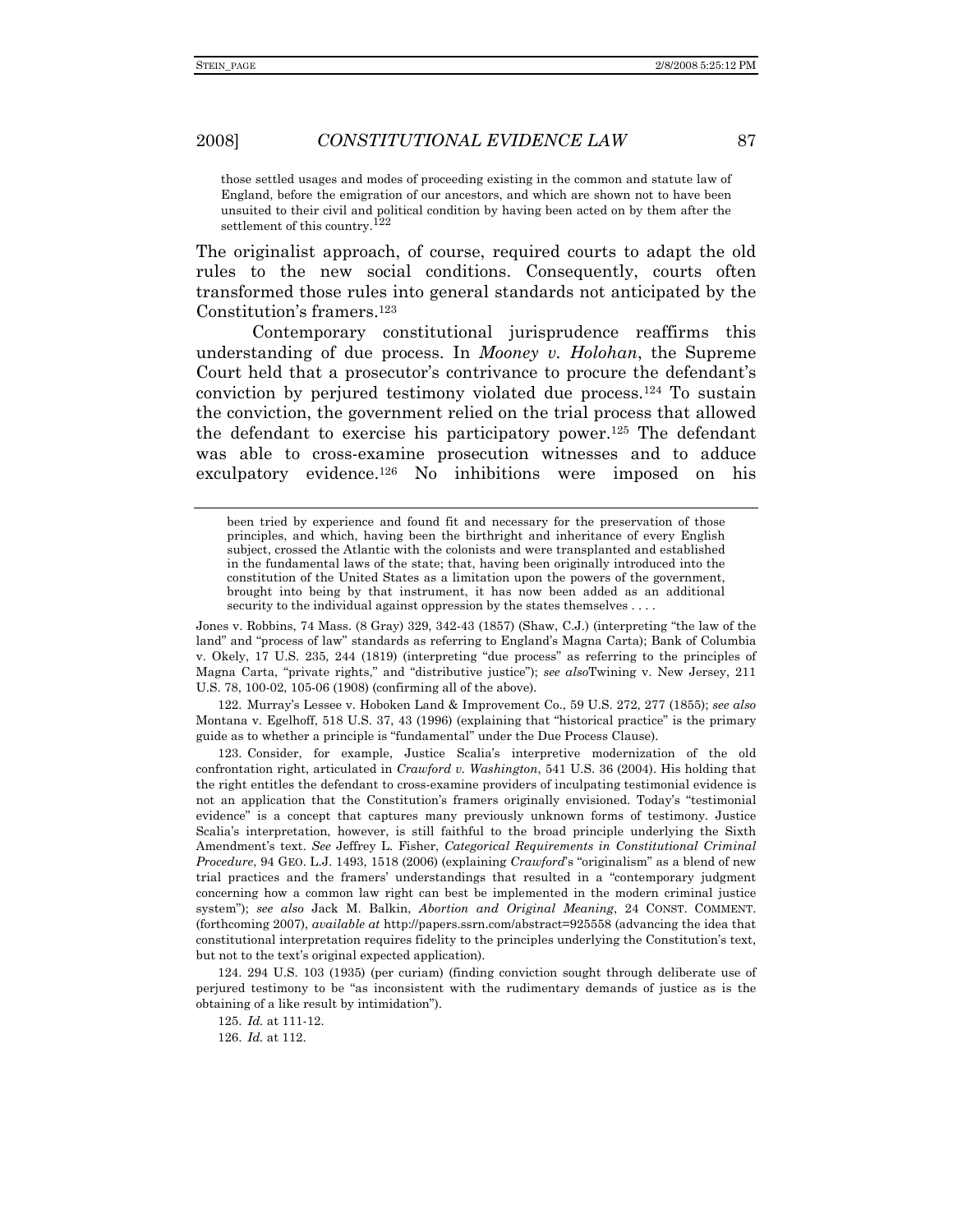participation in the court proceedings. The defendant also made no complaints about the rule of decision: in all likelihood, he was convicted under the "beyond a reasonable doubt" standard.127 The government claimed, therefore, that the defendant failed to raise before the Court an issue of federal constitutional concern.<sup>128</sup> The Court rejected this claim, describing it as a "narrow view of the requirement of due process."129 The Court ruled that perjured testimony violates due process when the prosecution knowingly uses it to secure the defendant's conviction.130 This ruling suggests that the prosecution might also violate due process when it knows that its evidence *might* be false.<sup>131</sup>

The impact of this decision on what evidence is constitutionally permissible at trial is significant. *Mooney* breaks the proceduredecision dichotomy and interprets due process broadly enough to encompass the constitutional review of evidential adequacy. The Supreme Court has confirmed this understanding of *Mooney* on a number of occasions.132 Today's constitutional doctrine holds that bad evidence may invalidate the defendant's conviction on due process grounds.133 This is the case when, during a suggestive lineup

130. *Id.* at 112-13; *see also* Napue v. Illinois, 360 U.S. 264, 269, 272 (1959) (holding that the prosecution's failure to correct testimony known to be false violates due process); Pyle v. Kansas, 317 U.S. 213, 215-16 (1942) (same).

131. *See* United States v. Agurs, 427 U.S. 97, 103-04 (1976) (stating that "fundamental unfairness" could attach to cases in which the prosecution should have known about the perjury, but underscoring that, under the prevalent understanding of *Mooney*, a merely constructive awareness is not enough).

132. *See* Albright v. Oliver, 510 U.S. 266, 298-99 (1994) (Stevens J., dissenting) (noting that *Mooney* rejected as unduly "formalistic" the interpretation of Due Process as requiring proof beyond a reasonable doubt, probable cause, and process rights); Donnelly v. DeChristoforo, 416 U.S. 637, 646-48 (1974) (reaffirming *Mooney*); Giglio v. United States, 405 U.S. 150, 153-54 (1972) (same); Miller v. Pate, 386 U.S. 1, 7 (1967) (same); *Napue*, 360 U.S. at 269 (same); Alcorta v. Texas, 355 U.S. 28, 31 (1957) (same); *Pyle*, 317 U.S. at 215-16 (same).

133. *See* Brinegar v. United States, 338 U.S. 160, 174 (1949) ("Guilt in a criminal case must be proved beyond a reasonable doubt and by evidence confined to that which long experience in the common-law tradition, to some extent embodied in the Constitution, has crystallized into rules of evidence consistent with that standard. These rules are historically grounded rights of our system, developed to safeguard men from dubious and unjust convictions, with resulting forfeitures of life, liberty and property."); *see also* Dutton v. Evans, 400 U.S. 74, 96-97 & n.4 (1970) (Harlan J., concurring) ("The task [of examining the constitutionality of evidence rules] is far more appropriately performed under the aegis of the Fifth and Fourteenth Amendments' commands that federal and state trials, respectively, must be conducted in accordance with due process of law. It is by this standard that I would test federal and state rules of evidence. . . . Reliance on the Due Process Clauses would also have the virtue of subjecting rules of evidence to constitutional scrutiny in civil and criminal trials alike.").

<sup>127.</sup> *Id.* at 110-11.

<sup>128.</sup> *Id.* at 111-12.

<sup>129.</sup> *Id.* at 112. Because the defendant had not exhausted his recourse to courts below, his habeas corpus petition was denied without prejudice. *Id.* at 115.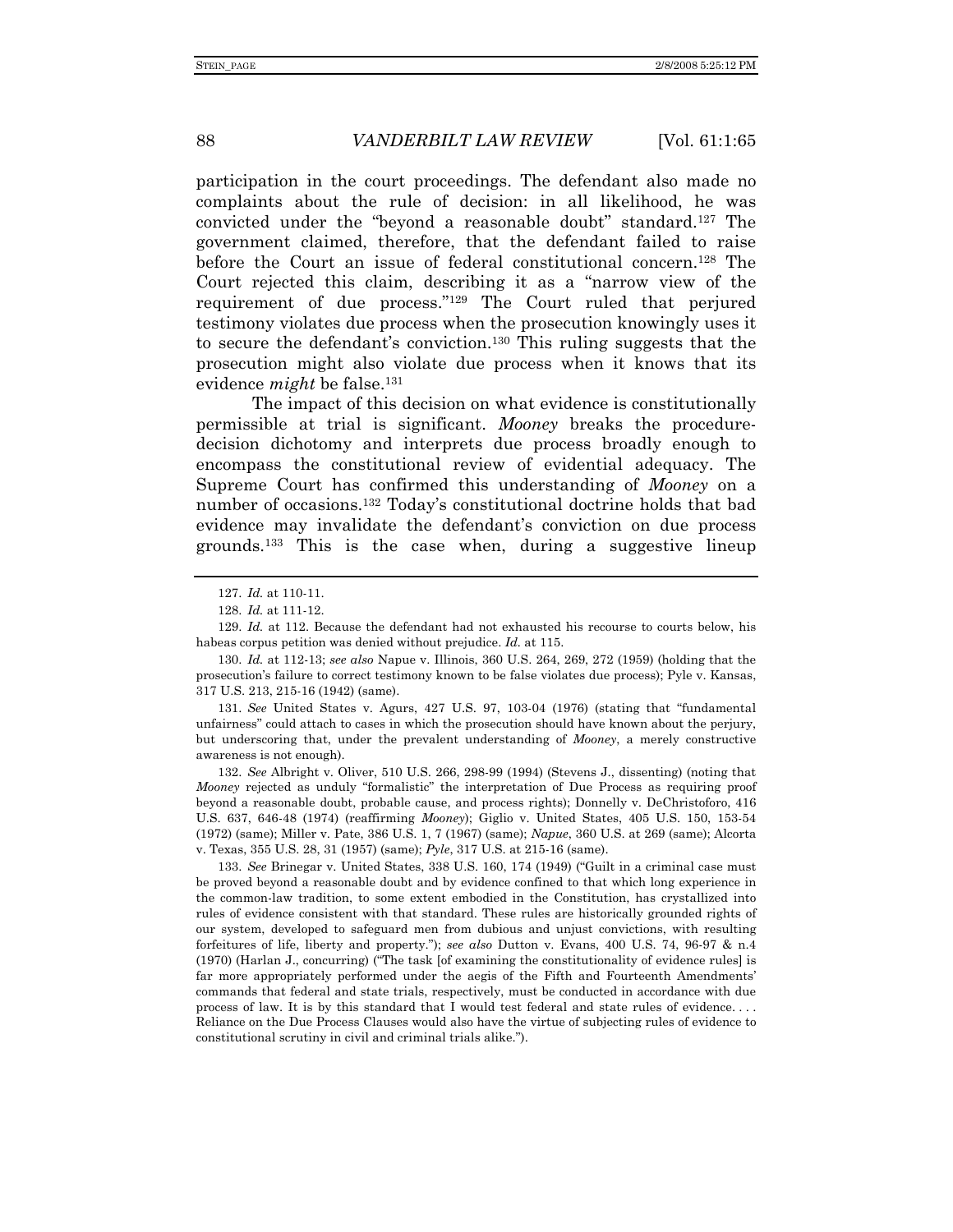proceeding, the police implicitly point to the accused and tell the identifying witness: "this is the man." Any such proceeding is fundamentally unfair; consequently, it violates due process.134 As the Court underscored in *Dowling v. United States*, any evidence should be ruled inadmissible when its admission "violates 'fundamental conceptions of justice.' "135

The Court, however, limited this notion to a very narrow category of infractions.136 Thus far, it has included in this category only two cases: government-induced perjury137 and identification testimony from a suggestive lineup.138 Admission of such evidence, in the Court's view, is fundamentally unfair and violates due process.139 Another "fundamentally unfair" scenario recognized by the Ninth Circuit would prohibit prosecutorial use of evidence from which factfinders can draw no rational inferences against the defendant.140 The Court has the power to expand the "fundamental unfairness" category, but for now, this line of precedent remains dormant. The Court also has committed itself to exercise this power in highly exceptional circumstances<sup>141</sup>—again, without specifying what these circumstances might be.142 The emerging doctrine therefore poses a

138. *Foster*, 394 U.S. at 442-43.

<sup>134.</sup> *See, e.g.*, Manson v. Brathwaite, 432 U.S. 98, 105-06 (1977) (using the "substantial likelihood of misidentification" criterion for suppressing suggestive identification procedures on due process grounds); Neil v. Biggers, 409 U.S. 188, 196-99 (1972) (same); Foster v. California, 394 U.S. 440, 442-43 (1969) (holding that an unnecessarily suggestive lineup violates due process if admitted into evidence); Stovall v. Denno, 388 U.S. 293, 301-02 (1967) (same).

 <sup>135. 493</sup> U.S. 342, 352 (1990) (quoting United States v. Lovasco, 431 U.S. 783, 790 (1977)). 136. *Id.*

 <sup>137.</sup> Mooney v. Holohan, 294 U.S. 103, 110, 112-13 (1935).

<sup>139.</sup> *Id.*

<sup>140.</sup> *See* Jammal v. Van de Kamp, 926 F.2d 918, 920 (9th Cir. 1991) (calling proof of drugdealing by evidence that defendant drove a car with \$135,000 in the trunk "a problem," but holding that this problem did not make defendant's trial fundamentally unfair because "there is a rational inference the jury could draw from the challenged evidence," while fundamental unfairness can only occur "if there are no permissible inferences the jury may draw from the evidence").

<sup>141.</sup> *See Dowling*, 493 U.S. at 352 (holding that an evidence rule should only be voided if it violates our "fundamental conceptions of justice which lie at the base of our civil and political institutions"); Spencer v. Texas, 385 U.S. 554, 563-64 (1967) (upholding the constitutionality of Texas law rendering prior-crime evidence admissible to prove recidivism in a single criminal proceeding, after establishing that the law is not fundamentally unfair, and explaining that the "fundamental unfairness" doctrine does not allow the Supreme Court to tell states how to define their evidence rules).

 <sup>142.</sup> In *Dowling*, 493 U.S. at 352-53, the Supreme Court held that admission of criminal disposition evidence was not "fundamentally unfair" because trial judges' limiting instruction adequately guarded against prejudice. On analogous grounds, the Eighth, Ninth, and Tenth Circuits upheld the constitutionality of Federal Rules of Evidence 413 and 414, under which a defendant's prior sexual misconduct is admissible to prove the crime at issue in the instant trial.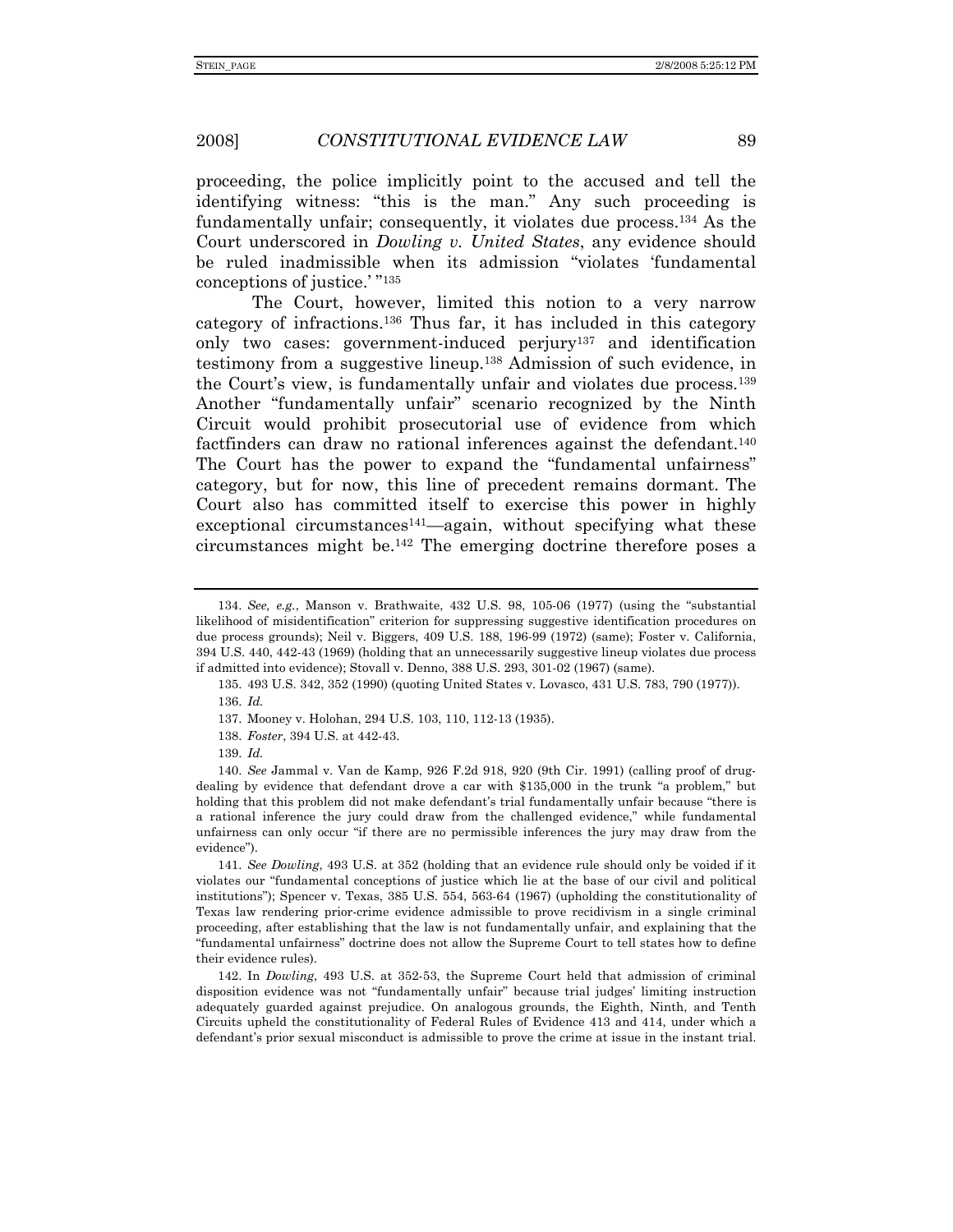floating constitutional threat for courts and lawmakers, both state and federal.

This floating constitutional control over the domain of evidence contrasts starkly with the elaborated set of constitutional rules that the Supreme Court has imposed on procedures and decisions. Why is the Court's application of constitutional standards to evidence rules so exceptional, when the constitutional control over procedures and decisions is so pervasive?

Constitutional doctrine that extends to procedure and decisions unmistakably identifies the Supreme Court's agenda in civil and criminal adjudication. The Court has exercised its constitutional power in both areas to entrench its preferred conceptions of justice and fairness in risk-allocation. The Court's agenda, however, can be subverted by lawmakers and judges acting in the constitutionally unprotected domain of evidence. Lawmakers and judges disagreeing with the Court's agenda may produce evidential rules and rulings that effect a different allocation of the risk of error. Because evidence rules escape constitutional scrutiny, such dissenters have enough room to maneuver.

Consider criminal adjudication. There, the Supreme Court's agenda is to protect defendants against erroneous conviction. The "equal best" standard (or its conceptual equivalent) determines the level of required protection. Now consider a lawmaker willing to subvert this standard. To this end, the lawmaker could abolish the corroboration requirement for confessions143 and for accomplice

*See* United States v. LeMay, 260 F.3d 1018, 1031 (9th Cir. 2001) (holding that Rule 414 does not violate Due Process, Equal Protection, or the Eighth Amendment's ban on cruel and unusual punishment); United States v. Mound, 149 F.3d 799, 801 (8th Cir. 1998) (holding that Rule 413 does not violate Due Process and that neither Rule 413 nor 414 violates Equal Protection because trial judges' discretion under FED. R. EVID. 403 to exclude excessively prejudicial evidence adequately protects defendants against prejudice); United States v. Enjady, 134 F.3d 1427, 1433 (10th Cir. 1998) (holding on similar grounds that Rule 413 does not violate Due Process); *see also* Aviva Orenstein, *Deviance, Due Process, and the False Promise of Federal Rule of Evidence 403*, 90 CORNELL L. REV. 1487, 1517 (2005) (supporting the proposition that Federal Rules of Evidence 413 and 414 and their state equivalents violate due process, but observing that "it would be foolish for those who are concerned about the reach of these rules . . . to count on a successful due process challenge").

<sup>143.</sup> *Cf.* State v. Polly, 657 N.W.2d 462, 466 (Iowa 2003) (holding that "a confession standing alone will not warrant a criminal conviction unless other proof shows the defendant committed the crime"); Opper v. United States, 348 U.S. 84, 89 (1954) (noting that confession made by the accused needs corroborating evidence to serve as the basis for a conviction); N.Y. CRIM. PROC. LAW § 60.50 (McKinney 2006) ("A person may not be convicted of any offense solely upon evidence of a confession or admission made by him without additional proof that the offense charged has been committed.").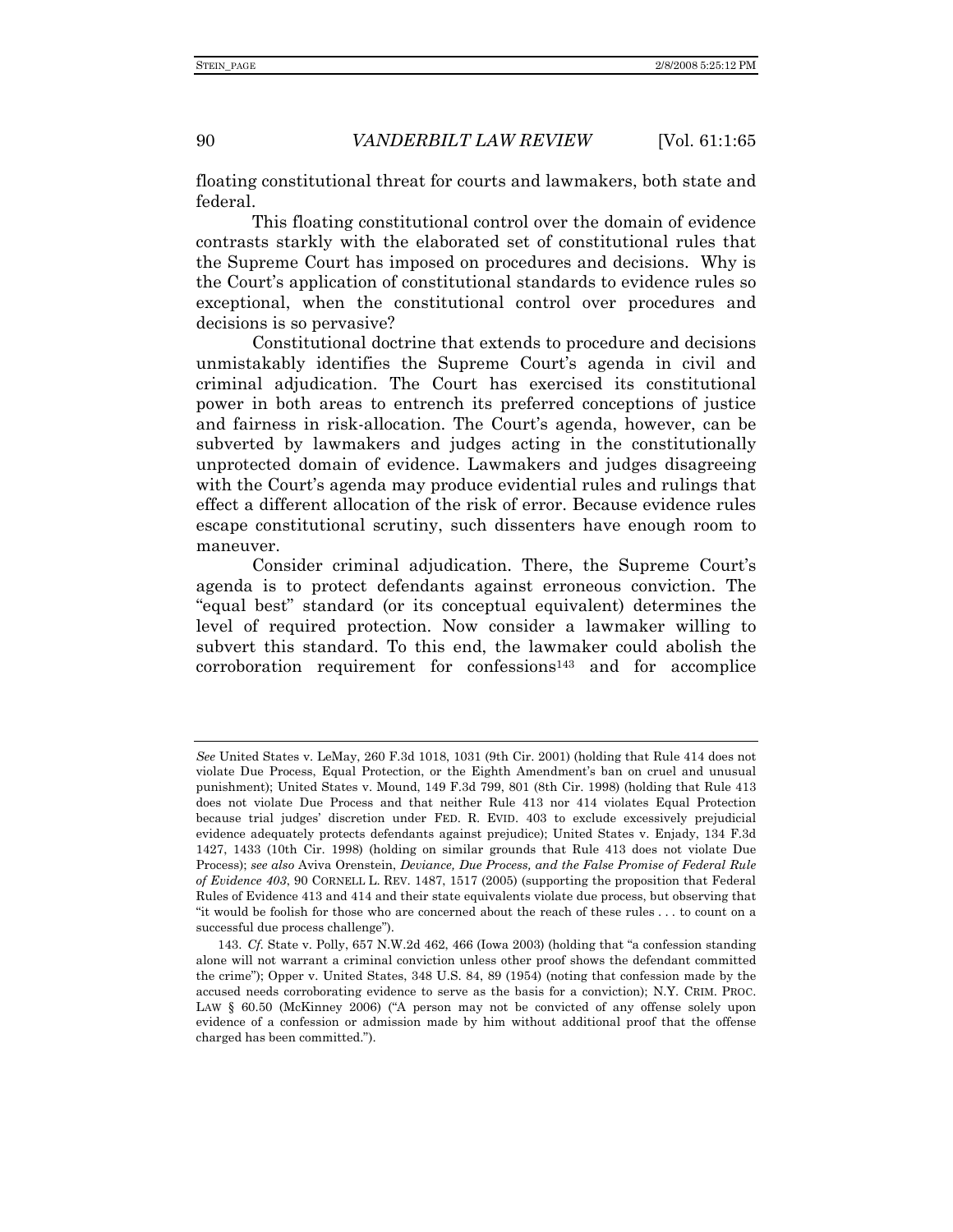testimony,144 permit the admission of evidence of defendants' prior crimes,145 and allow adjudicators to find the defendant guilty of a crime based on a DNA statistic alone.146 None of these hypothetical rules unmakes the requirement that the prosecution prove the defendant's guilt beyond a reasonable doubt. Under these rules, adjudicators still have to acquit the defendant in the face of a reasonable doubt as to whether "he did it." Nor do any of these rules erode the defendant's right to participate in her trial. The defendant is able to cross-examine prosecution witnesses, challenge the credibility of any evidence, call her own witnesses, and adduce other evidence that may exonerate her. Therefore, the new rules do not increase the decisional and participatory risks for criminal defendants. Their effect is different, yet still detrimental, to innocent defendants. The rules weaken the evidential base on which a person may be found guilty "beyond a reasonable doubt" and, in doing so, increase the defendant's informational risk.

These deviations from the "equal best" standard impact evidence, as opposed to procedure and decision. They increase the defendant's informational risk without increasing the participatory and decisional risks. In the domain of evidence, however, the "equal best" standard has no formal footing. The floating constitutional threat is the only protection that the defendant can invoke, although it does not help him. While the new rules are problematic, they do not fall into the "fundamental unfairness" category. They hurt defendants badly in several ways, but still do not allow the prosecution to obtain convictions by relying on evidence known to be false. The defendant, therefore, would not be able to demonstrate that these rules offend "fundamental conceptions of justice." Of course, he may argue that the rules subvert the Supreme Court's risk-allocating agenda, but this argument can only demonstrate that the prevalent constitutional doctrine is underinclusive. The new evidence rules pass constitutional muster.

#### II. THE CASE FOR CONSTITUTIONALIZING EVIDENCE

This Part of the Article develops a theory calling for the imposition of tight constitutional control on evidence rules. Because

<sup>144.</sup> *Cf.* 3 CHARLES E. TORCIA, WHARTON'S CRIMINAL LAW § 38, at 239 & n.12 (15th ed. 1993 & Supp. 2007) (attesting that "it is now commonly required that the accomplice's testimony be corroborated," and citing statutes and case law from two dozen states).

<sup>145.</sup> *Cf.* FED. R. EVID. 404(a) (providing that prior misconduct is generally inadmissible to prove an action in conformity).

 <sup>146.</sup> Compare with the opposite holdings in cases cited *infra* note 284.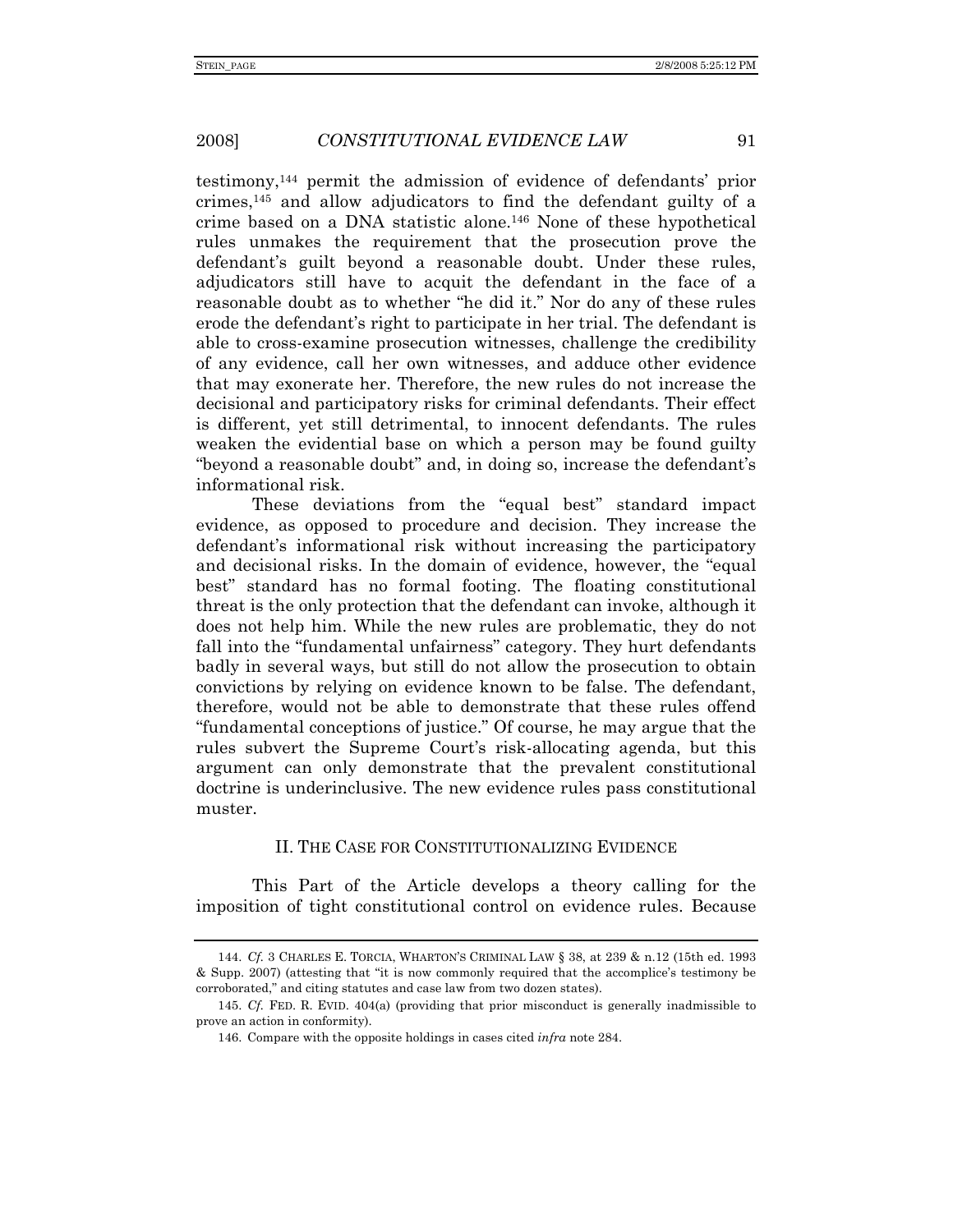evidence rules apportion informational risks, they must align with the constitutional doctrines allocating the risk of error in the procedural and decisional domains. The apportionment of informational risks must satisfy the same constitutional criteria that control the allocation of decisional and participatory risks. The current "fundamental unfairness" criterion is too narrow to secure this alignment.

This theory also examines and criticizes the conventional understanding of evidence rules as marginal and operationally insignificant. This conventional understanding provides a partial explanation of the "fundamental unfairness" criterion. Arguably, this criterion is residual and exceptional because evidence rules are residual and exceptional, too. These rules constitute exceptions to free proof—a regime that allows judges and juries to determine facts by exercising their ordinary reasoning skills without regulation from the law. Again, the need to constrain adjudicators arguably arises only in connection with procedures and decisions, as these may systematically skew the risk of error in a constitutionally wrong direction. The Supreme Court therefore imposes tight constitutional control on procedures and decisions, while it is content to possess only an exceptional and residual power to regulate evidentiary rules.

These arguments challenge my theory. Their conventional wisdom status makes them eligible for a detailed discussion in Section A below. There, I demonstrate that these arguments are unsustainable. Evidence rules allocate the risk of error as much as procedural and decisional rules do. Evidence rules, therefore, are similarly infused with political morality and require the same measure of constitutionalization. If people deserve constitutional protection against risks of error that attach to procedures and decisions, they ought to be protected against informational risks as well. There is no principled argument by which to separate the allocation of informational risks from the apportionment of decisional and participatory risks.

My theory combines positive and normative arguments. I postulate, rather than prove, that the Supreme Court's vision of how to allocate the risk of error in civil and criminal cases is correct. Based on this postulation, I examine the desirability of the constitutional requirement that evidence rules align with that vision. My arguments in favor of this alignment are normative, perhaps even exceedingly so. For the time being, I ignore federalism and other forces operating against the alignment. As Part III explains, these forces turn what could be a formal constitutional law of evidence into an informal practice.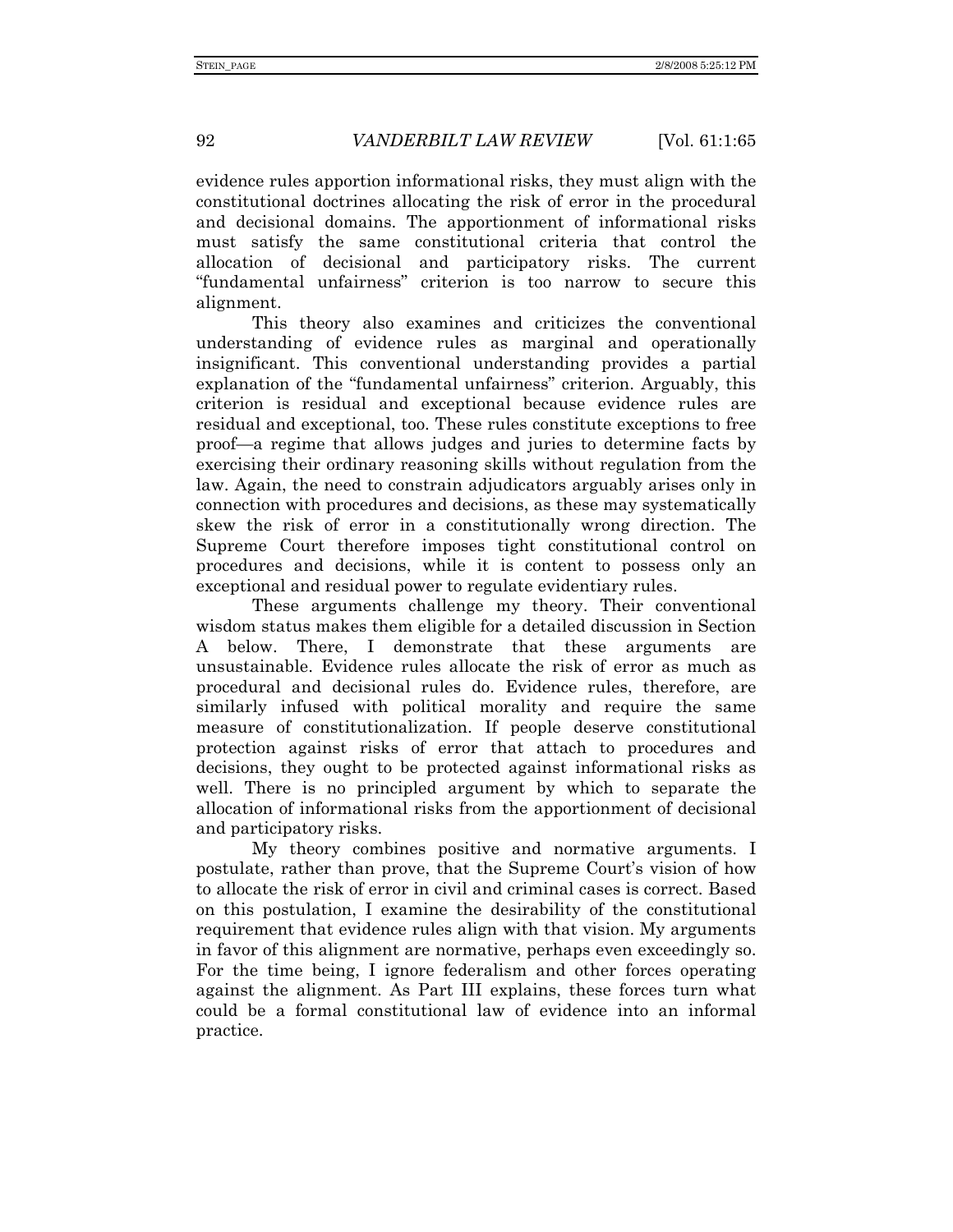#### *A. Marginalization of Evidence Rules*

The marginalization of evidence rules is both a widespread and conspicuous phenomenon. This phenomenon hallmarks four distinct areas of the law, each of which is a manifestation of the rules' perceived marginality. Under this perception, a rule that controls evidential admissibility or interposes a corroboration requirement has only a minor significance for the legal system. Occasionally, such a rule may determine the outcome of a particular trial, but it rarely affects the workings of the system as a whole.

The first area is evidence law itself. Evidence rules, as conventionally understood, are rare and unsystematic exceptions to judges' and juries' free evaluation of evidence.147 The second area is the quasi-constitutional148 doctrine of *Erie*,149 which categorizes evidence rules as predominantly not outcome determinative.150 This characterization treats evidence rules as a trial technology that generally does not determine the outcomes of diversity cases adjudicated by federal courts. Based on this characterization, the *Erie* doctrine designates federal rules to govern evidentiary matters, as opposed to the state laws that *actually* decide the case. The third area is the Ex Post Facto Clause.151 The Supreme Court interprets this clause as extending solely to *substantive* matters—including rules of decision, such as standards and burdens of proof—but not to rules that regulate evidential adequacy.152 The fourth area is the Commerce Clause.153 This clause is construed by the Court as authorizing

<sup>147.</sup> *See, e.g.*, MIRJAN R. DAMAŠKA, EVIDENCE LAW ADRIFT 149 (1997) (describing and predicting dissipation of evidence rules); Eleanor Swift, *One Hundred Years of Evidence Law Reform: Thayer's Triumph*, 88 CAL. L. REV. 2437 (2000) (describing, explaining, and criticizing the marginalization of evidence rules); *see also* WILLIAM TWINING, RETHINKING EVIDENCE: EXPLORATORY ESSAYS 211-12 (2d ed. 2006) ("In one of our classics of literature, *Alice in Wonderland*, one of the characters is the Cheshire Cat who keeps appearing and disappearing and fading away, so that sometimes one could see the whole body, sometimes only a head, sometimes only a vague outline and sometimes nothing at all, so that Alice was never sure whether or not he was there or, indeed, whether he existed at all. In practice, our rules of evidence appear to be rather like that." (footnote omitted)).

<sup>148.</sup> *See* William N. Eskridge, Jr. & Philip P. Frickey, *Quasi-Constitutional Law: Clear Statement Rules as Constitutional Lawmaking*, 45 VAND. L. REV. 593, 605 (1992) (articulating "quasi-constitutionalism" as explaining federal courts' diversity jurisdiction); Cass R. Sunstein, *Chevron Step Zero*, 92 VA. L. REV. 187, 206 (2006) (categorizing the *Erie* doctrine as quasiconstitutional); *see also* John Hart Ely, *The Irrepressible Myth of* Erie, 87 HARV. L. REV. 693, 700- 06 (1974) (discussing the constitutional foundations of *Erie*).

 <sup>149.</sup> Erie Railroad Co. v. Tompkins, 304 U.S. 64 (1938).

<sup>150.</sup> *See infra* notes 174-182 and accompanying text.

 <sup>151.</sup> U.S. CONST. art. I, § 9, cl. 3 ("No . . . ex post facto Law shall be passed.").

<sup>152.</sup> *See* Carmell v. Texas, 529 U.S. 513 (2000).

 <sup>153.</sup> U.S. CONST. art. I, § 8, cl. 3 (authorizing Congress to regulate interstate commerce).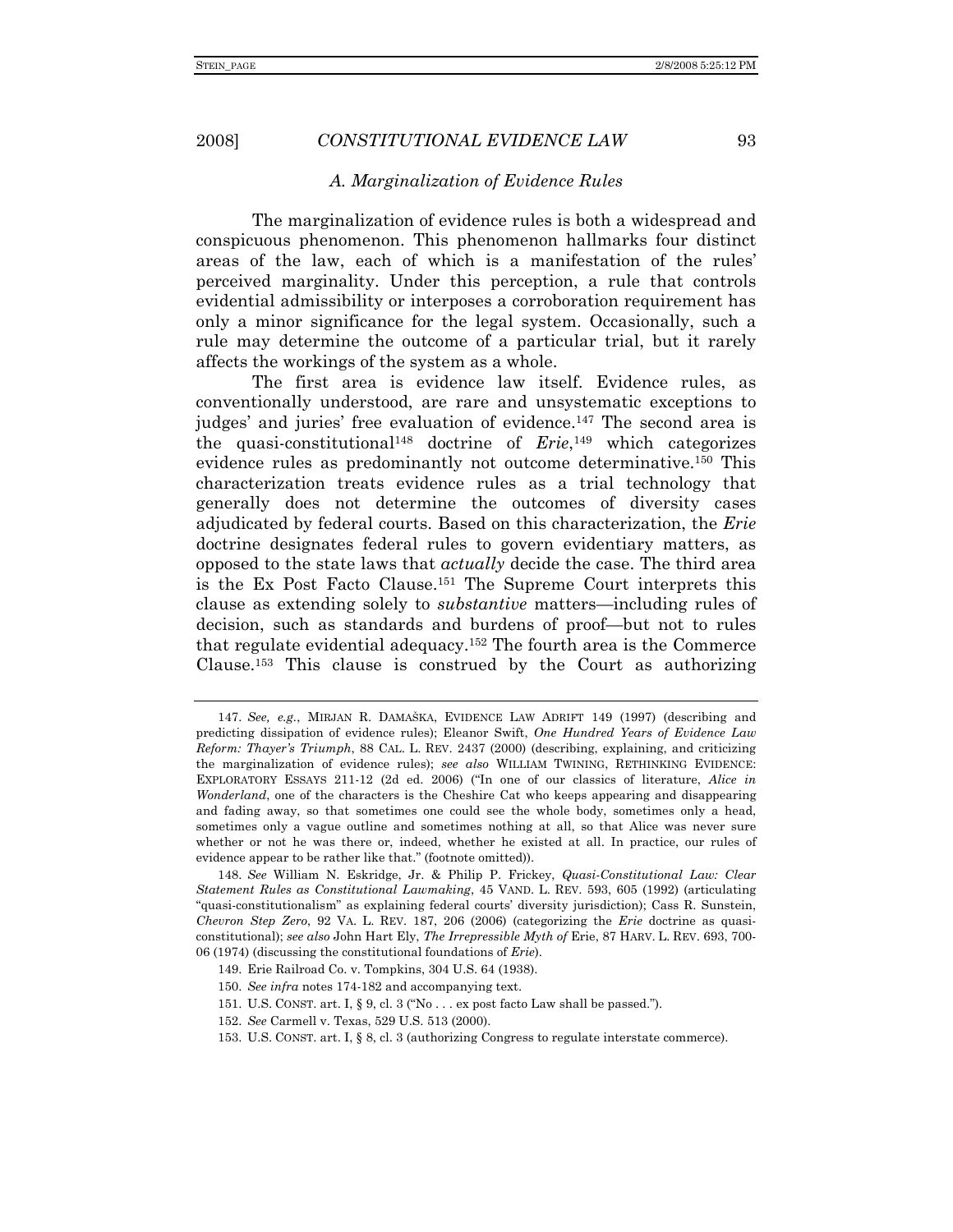Congress to enact special evidence rules that advance *substantive* federal goals in state courts154—recently exemplified by a rule that protects the confidentiality of specified information155—as opposed to garden-variety rules that regulate the course of proof in state courts.

These understandings belittle the significance of evidence rules by treating them as mere aids to factfinding. Further, the assumption is that factfinding is a predominantly epistemic activity driven by the factfinders' common-sense reasoning, experience, and logic. Accordingly, evidence rules affect this activity only on the margins, by introducing the proper adjudicative adjustments into the accepted epistemic methodology. Evidence rules consequently affect court decisions only in exceptional cases, typically by suppressing crucial evidence on substantive policy grounds.156 When evidence rules have this exceptional effect, however, the law categorizes them as substantive rather than evidential.157 Burdens and standards of proof also fall into the substantive category, as they go directly into the adjudicators' final decision.158 Most evidence rules do not have these effects and thus are categorized as marginal or even technical. My present goal is to show that these understandings are incorrect.

155. *See Guillen*, 537 U.S. at 146-47.

 156. As in *Guillen*, this is what evidentiary privileges typically do. *See* 1 MCCORMICK, *supra* note 16, § 72 (explaining that while rules of privilege inhibit the factfinding process, they are warranted because they "protect the interests and relationships which . . . are regarded as of sufficient social importance to justify some sacrifice of availability of evidence").

<sup>154.</sup> *See* Pierce County v. Guillen, 537 U.S. 129, 146-47 (2003) (upholding constitutionality of federal statute, 23 U.S.C. § 409, making privileged, and protecting from disclosure and admission into evidence in state courts, any "reports, surveys, schedules, lists, or data compiled or collected for the purpose of identifying, evaluating, or planning the safety enhancement of potential accident sites . . . [pursuant to the above statute] or for the purpose of developing any highway safety construction improvement project which may be implemented utilizing Federal-aid highway funds"); *see also* Felder v. Casey, 487 U.S. 131, 138-42 (1988) (holding that state courts entertaining a federal cause of action ought to adjust their procedures so that the underlying federal goal is achieved and the federal right is protected); Brown v. Western Ry. Co. of Ala., 338 U.S. 294, 296 (1949) (holding in relation to state procedures that a "federal right cannot be defeated by the forms of local practice").

<sup>157.</sup> *See* Ely, *supra* note 148, at 724-27 (attesting that privileges are substantive rules); Timothy P. Glynn, *Federalizing Privilege*, 52 AM. U. L. REV. 59, 133 (2002) (same); Jack B. Weinstein, *The Uniformity-Conformity Dilemma Facing Draftsmen of Federal Rules of Evidence*, 69 COLUM. L. REV. 353, 373 (1969) (same).

<sup>158.</sup> *See* Raleigh v. Ill. Dept. of Revenue, 530 U.S. 15, 20-21 (2000) ("Given its importance to the outcome of cases, we have long held the burden of proof to be a "substantive" aspect of a claim." (citing Dir., Office of Workers' Comp. Programs v. Greenwich Collieries, 512 U.S. 267, 271 (1994); Dick v. New York Life Ins. Co., 359 U.S. 437, 446 (1959); Garrett v. Moore-McCormack Co., 317 U.S. 239, 249 (1942))). For a general theoretical account of proof burdens' substantive nature, see Ronald J. Allen, *Structuring Jury Decisionmaking in Criminal Cases: A Unified Constitutional Approach to Evidentiary Devices*, 94 HARV. L. REV. 321 (1980).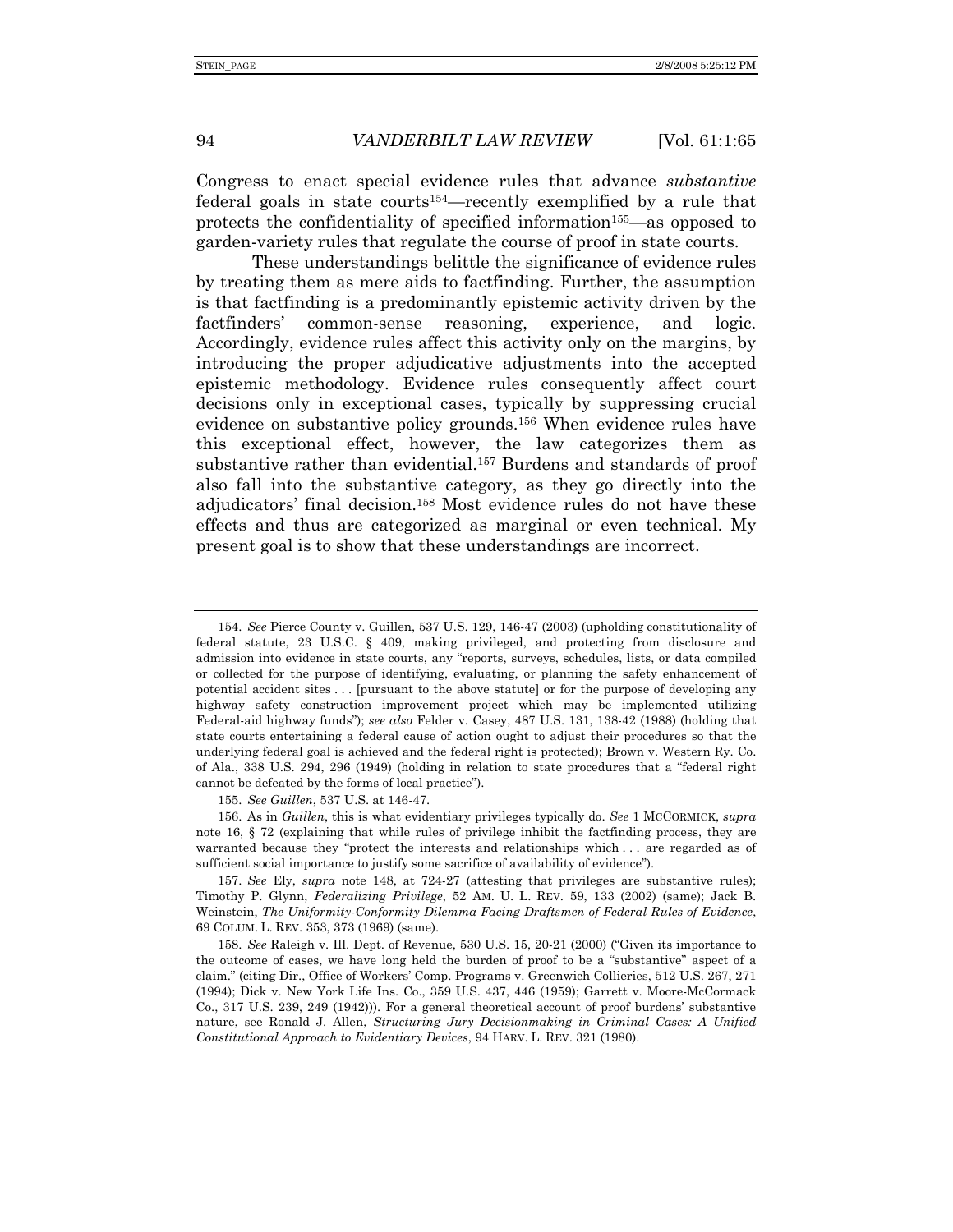#### 1. Marginalization of Evidence Rules by the Law of Evidence

Evidence law has a structure of rules, on the one hand, and unregulated factfinding or "free proof," on the other. Under the conventional view, free proof is prevalent, while evidence rules are marginal exceptions.159 Adjudicative factfinding, therefore, is perceived as a predominantly epistemic endeavor.160 Factfinders determine facts by common sense, logic, and experience. Their decisions are affected by a few evidentiary rules that facilitate factfinding and by even more exceptional rules that promote goals unrelated to factfinding. Factfinders exercise their judgment under the controlling burdens of proof. Because law has "no mandamus to the logical faculty"161—and presumably to the epistemological faculty as well—it cannot control this endeavor. As such, the conventional view further marginalizes evidence rules by consolidating their exceptions. According to this view, these exceptions reinstate free proof.

This coordinated silencing of the legal establishes the dominance of the epistemological. Evidence rules aligned with the prevalent epistemology do not disturb its proclaimed dominance in factfinding, while evidence rules that remain unaligned are categorized as outliers. The conventional understanding of evidence rules is thus founded on assimilation and exile.

This understanding is flawed.162 Any rule of evidence that shapes the content of factfinders' evidential base allocates informational risks. When factfinders are free to use any evidence, they are also free to apportion informational risks as they deem appropriate. Consider the following hypothetical case:<sup>163</sup> A corrections facility accommodating 1,000 inmates experiences a riot conducted by 999 inmates who kill a number of corrections officers. One inmate

 163. This example is adapted from Charles R. Nesson, *Reasonable Doubt and Permissive Inferences: The Value of Complexity*, 92 HARV. L. REV. 1187, 1192-93 (1979).

<sup>159.</sup> *See* sources cited *supra* note 147.

 <sup>160.</sup> For recent statements of this view, see Michael S. Pardo, *The Field of Evidence and the Field of Knowledge*, 24 LAW & PHIL. 321, 321 (2005) (calling the trial a "fundamentally epistemological event"); Mike Redmayne, *The Structure of Evidence Law*, 26 OXFORD J. LEGAL STUD. 805, 805-07 (2006) (reviewing STEIN, *supra* note 8) (describing adjudicative factfinding as determination of probabilities on factual grounds).

 <sup>161.</sup> JAMES B. THAYER, A PRELIMINARY TREATISE ON EVIDENCE AT THE COMMON LAW 314 n.1 (1898).

<sup>162.</sup> *See* STEIN, *supra* note 8, at 64-140 (demonstrating that allocation of the risk of error by evidence rules is pervasive); *see also* Ronald J. Allen, *Laudan, Stein, and the Limits of Theorizing About Juridical Proof*, 27 LAW & PHIL. (forthcoming 2008) (on file with Vanderbilt Law Review) (critiquing the present author's evidence theory and its "top-down" methodology while accepting its key point about the pervasiveness of risk-allocation).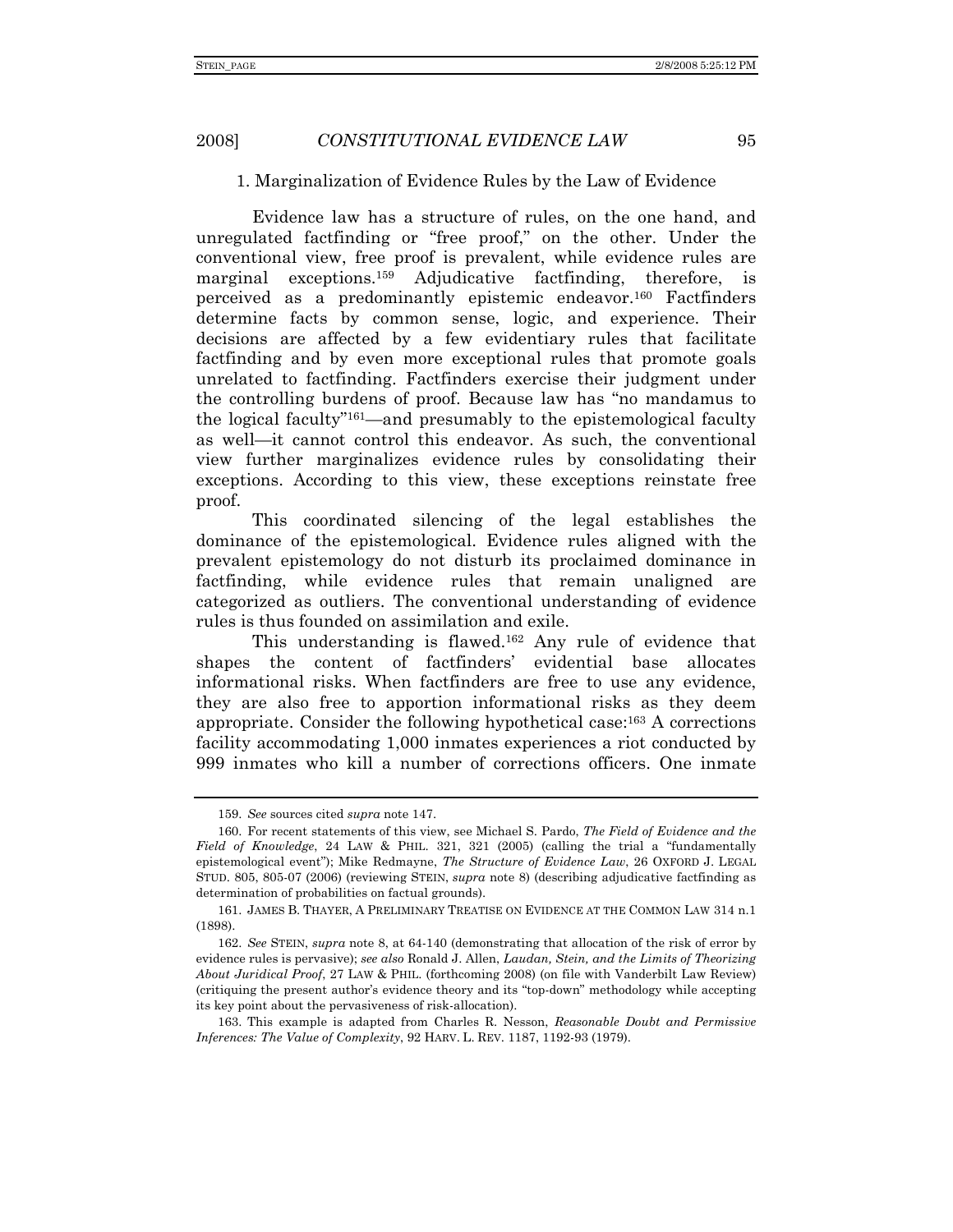stood against the wall and did not participate in the riot. This inmate is unidentifiable, and so every inmate accused of participating in the riot will claim to be him. Subsequently, each of the 1,000 inmates is accused of murdering the officers.

The probability of guilt in each criminal case equals 0.999, which surpasses the conviction threshold set by the "beyond a reasonable doubt" rule.164 Factfinders, however, have no evidence on which to distinguish between the inmates who participated in the riot and the inmate who did not. This lacuna creates an informational risk, altogether separate from the decisional risk allocated by the probability rule. The two risks are different because one relates to the rule setting the probability on which factfinders must find the defendant guilty, while the other attaches to the information on which factfinders determine this probability. The former risk is decisional, while the latter is informational.

The quality of the evidence that factfinders use in their decisionmaking determines the informational risk imposed on the losing party.165 Because factfinders never have complete information, informational risks are present in every case. Burdens of proof—rules of decision that employ quantitative probabilistic criteria ("preponderance," "beyond a reasonable doubt," and "clear and convincing")—cannot control those risks. These quantitative criteria cannot account for the informational risk—a risk of erroneous decision originating from the incompleteness and limited dependability of the information on which the probability of the case is calculated. An informational risk accompanying the factfinder's probability assessment determines the assessment's epistemic quality. The risk's extent indicates the strength of the probability assessment, which, once again, depends on the deficiencies of the evidence.166

This qualitative criterion has no quantitative effect on the probability assessment.167 Because informational risks are ubiquitous, if any such risk could unmake the factfinders' determination of a preponderance or beyond a reasonable doubt, factfinding would become impossible. Moreover, the presence of an informational risk is not a good reason for decreasing the probability that factfinders otherwise could find on the existing evidence. Missing evidence could

<sup>164.</sup> *See, e.g.*, Alexander Volokh, n *Guilty Men*, 146 U. PA. L. REV. 173, 173 (1997) (examining probability requirements for convictions under which a 0.999 probability of guilt is sufficient).

<sup>165.</sup> *See* STEIN, *supra* note 8, at 40-49, 80-91 (demonstrating how the quality of the evidence that factfinders use affects allocation of the risk of error).

<sup>166.</sup> *Id.* at 80-91 (conceptualizing informational risk as probabilities' "weight"). 167. *Id.*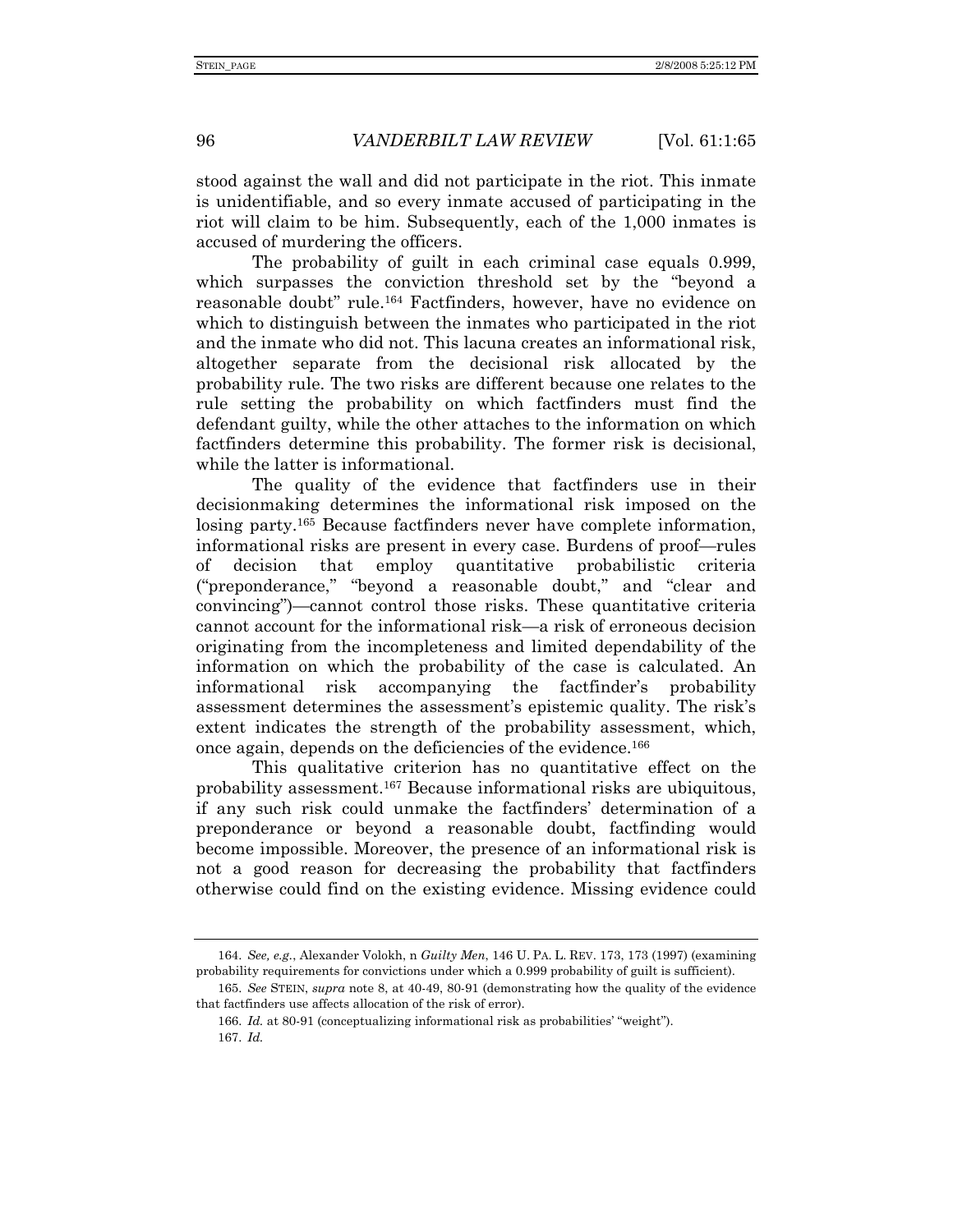increase that probability as well, and there is no way to know it.168 This, indeed, is the essence of the uncertainty problem.

The allocation of informational risks affects court decisions that define people's liberties and properties. This allocation, therefore, needs to have a moral and political warrant. However, the conventional view suppresses this moral and political aspect of adjudicative factfinding based on a theory that denies the existence of informational risks. According to this artificial theory, factfinders properly can account for any evidential deficiency in applying the burdens of proof.169 By branding factfinding an epistemic endeavor, this theory produces two effects. Evidence rules that respond to the chosen epistemological criteria appear "normal," while other evidence rules are classified as "extraneous" to factfinding. Moreover, these "extraneous" rules appear exceptional because most evidence rules can be rationalized in epistemological terms.

As I have explained, these appearances are false. Understanding that adjudicative factfinding is pervasively moral and political has a profound normative consequence. This understanding calls for a re-rationalization of evidence rules. Rules that control evidential adequacy allocate the risk of error.170 They have this effect when they classify evidence as admissible, when they keep evidence from factfinders by categorizing it as inadmissible, and when they prescribe which evidence requires corroboration.171 Free proof is an evidence rule, too: one that allows factfinders to apportion the risk of error as they deem fit.172 Failure to acknowledge it will not make the risk of error disappear.

Allocation of the risk of error by evidence rules is pervasive.<sup>173</sup> And this pervasiveness calls for the installation of tight constitutional control over evidence rules. Constitutional doctrine guards against

 <sup>168.</sup> For such cases, probability theory offers the "indifference principle"—a technical assumption that the information unavailable to factfinders is not slanted in either direction. *See* L. JONATHAN COHEN, AN INTRODUCTION TO THE PHILOSOPHY OF INDUCTION AND PROBABILITY 43- 47 (1989); JOHN MAYNARD KEYNES, A TREATISE ON PROBABILITY 41-64 (1921). This principle relies on the mutually offsetting effect of unknown possibilities that unfold in a long sequence of identical trials. For a single case, in which the event in question either occurred or did not, this randomizing strategy is inappropriate. *See* STEIN, *supra* note 8, at 40-49.

 <sup>169.</sup> For a recent, but still unsustainable, layout of this theory, see Redmayne, *supra* note 160, at 807-15.

<sup>170.</sup> *See* STEIN, *supra* note 8, at 107-40 (arguing that "[l]egal regulation of adjudicative factfinding needs to be tightened" in order to control the apportionment of the risk of error).

 <sup>171.</sup> *Id.* at 118-22.

 <sup>172.</sup> *Id*.

<sup>173.</sup> *Id.* at 133-40; *see also* Allen, *supra* note 162 (manuscript at 44) (accepting the view that "rules of evidence do not just do what they purport to do; they also allocate error, like it or not").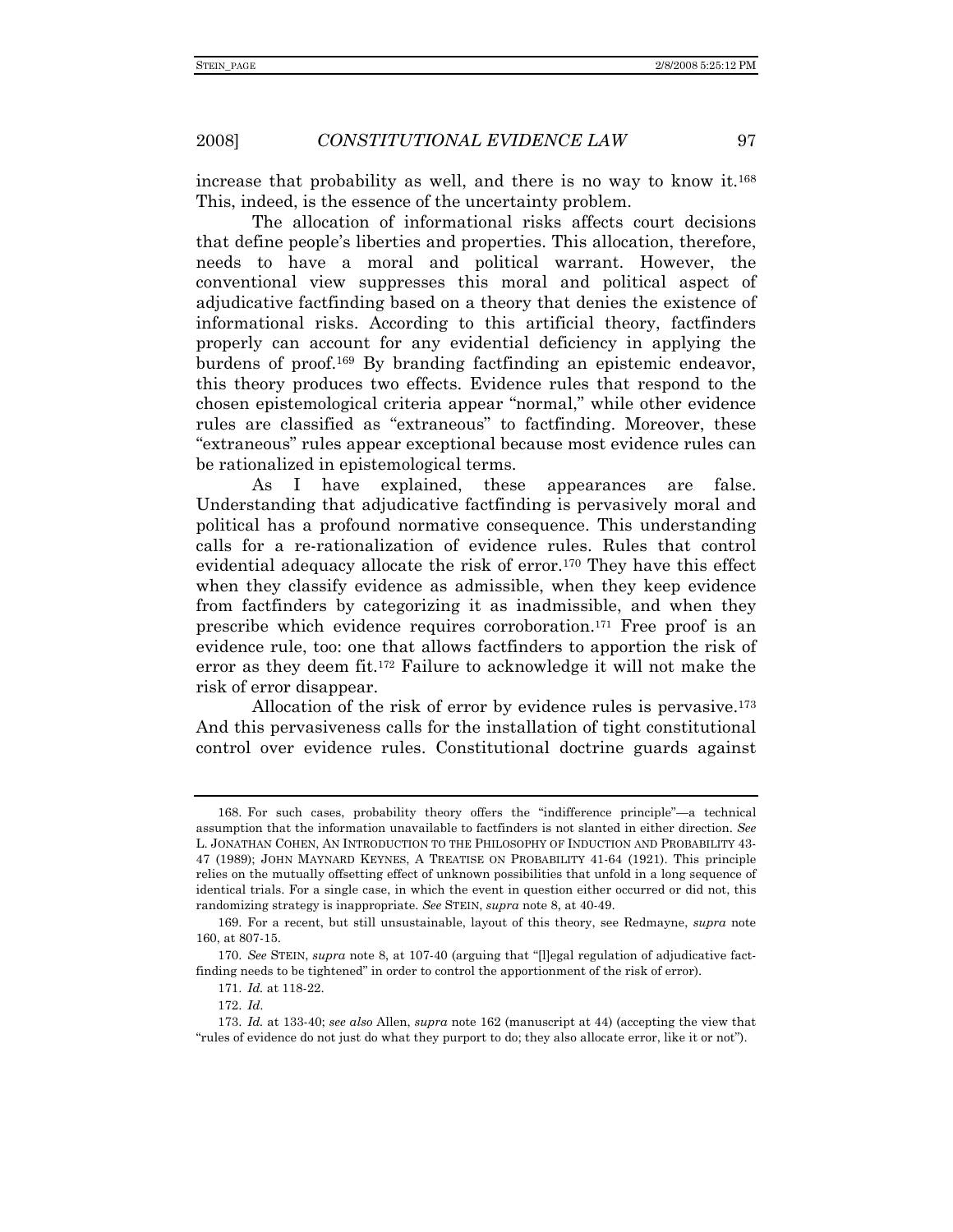impositions of the risk of error by adjudicative procedures and decisions. To achieve its goals, it also should guard against similar impositions of risk by the rules of evidence.

### 2. Marginalization of Evidence Rules Under *Erie*

Under the *Erie* doctrine,<sup>174</sup> federal courts adjudicating diversity disputes must apply the state law that controls the case.<sup>175</sup> The controlling status attaches both to substantive laws and to any procedural arrangement with a substantive176 or "significant" effect on the litigation's outcome.177 This outcome-determinative category178 includes all decisional rules that fix the standards and allocate the burdens of proof.179 Evidentiary privileges that suppress probative evidence on confidentiality and privacy grounds fall into the same substantive category.180 All other evidentiary rules—specifically those that govern the admissibility of evidence—are expelled from the outcome-determinative category.181 This expulsion is based on the

178. *See* Hanna v. Plumer, 380 U.S. 460, 468 (1965) (applying the "outcome-determination" test, but not "without reference to the twin aims of the *Erie* rule: discouragement of forumshopping and avoidance of inequitable administration of the laws"); *see also* Gasperini v. Ctr. for Humanities, Inc., 518 U.S. 415, 427-28 (1996) (stating and applying the "outcome-determination" test in relation to the "twin aims" of *Erie* articulated in *Hanna*); Chambers v. NASCO, Inc., 501 U.S. 32, 52 (1991) (same).

 179. This rule is well-settled. *See* Dick v. New York Life Ins. Co., 359 U.S. 437, 446-47 (1959) (holding that, under *Erie*, state law controls the allocation of the burden of proof); Palmer v. Hoffman, 318 U.S. 109, 116-17 (1943) (same); Cities Serv. Oil Co. v. Dunlap, 308 U.S. 208, 212 (1939) (same); Monger v. Cessna Aircraft Co., 812 F.2d 402, 404-05 (8th Cir. 1987) (same); *see also* FED. R. EVID. 302 (providing that state law controls presumptions whenever it supplies a rule of decision for the case).

180. *See* FED. R. EVID. 501 (providing that state law controls all privileges whenever it supplies the rule of decision for the case); *see also* GRAHAM C. LILLY, PRINCIPLES OF EVIDENCE § 10.2, at 324-25 (4th ed. 2006) (explaining that, in diversity cases, evidentiary privileges track the substantive law of the state).

181. *See* Flaminio v. Honda Motor Co., 733 F.2d 463, 470-72 (7th Cir. 1984) (classifying FED. R. EVID. 407, which excludes evidence of subsequent remedial measures, as procedural, and consequently applicable in diversity cases, despite having "substantive consequences by virtue of affecting incentives to take safety measures after an accident occurs"); *In re* Air Crash Disaster near Chicago, 701 F.2d 1189, 1193 (7th Cir. 1982) ("[T]he Federal Rules of Evidence govern the admissibility of evidence in diversity cases."); Rabon v. Automatic Fasteners, Inc., 672 F.2d 1231, 1238 n.14 (5th Cir. 1982) ("[F]ederal law governs procedural matters . . . including the

 <sup>174.</sup> Erie Railroad Co. v. Tompkins, 304 U.S. 64 (1938).

 <sup>175.</sup> Ascertainment of that law relies on the choice-of-law principles. *See* FRIEDENTHAL ET AL., *supra* note 13, § 4.5.

<sup>176.</sup> *See* Guaranty Trust Co. v. York, 326 U.S. 99, 109 (1945) (rejecting the substantiveprocedural divide as a criterion for identifying the applicable law under *Erie*).

<sup>177.</sup> *Id.* As explained by FRIEDENTHAL ET AL., *supra* note 13, § 4.3, at 212, *Guaranty Trust Co.* viewed *Erie* as "an attempt to achieve vertical uniformity, that is, the consistent application of local substantive law in both state and federal courts within the same state," as well as to "eliminate a major incentive for litigants of diverse citizenship to forum shop."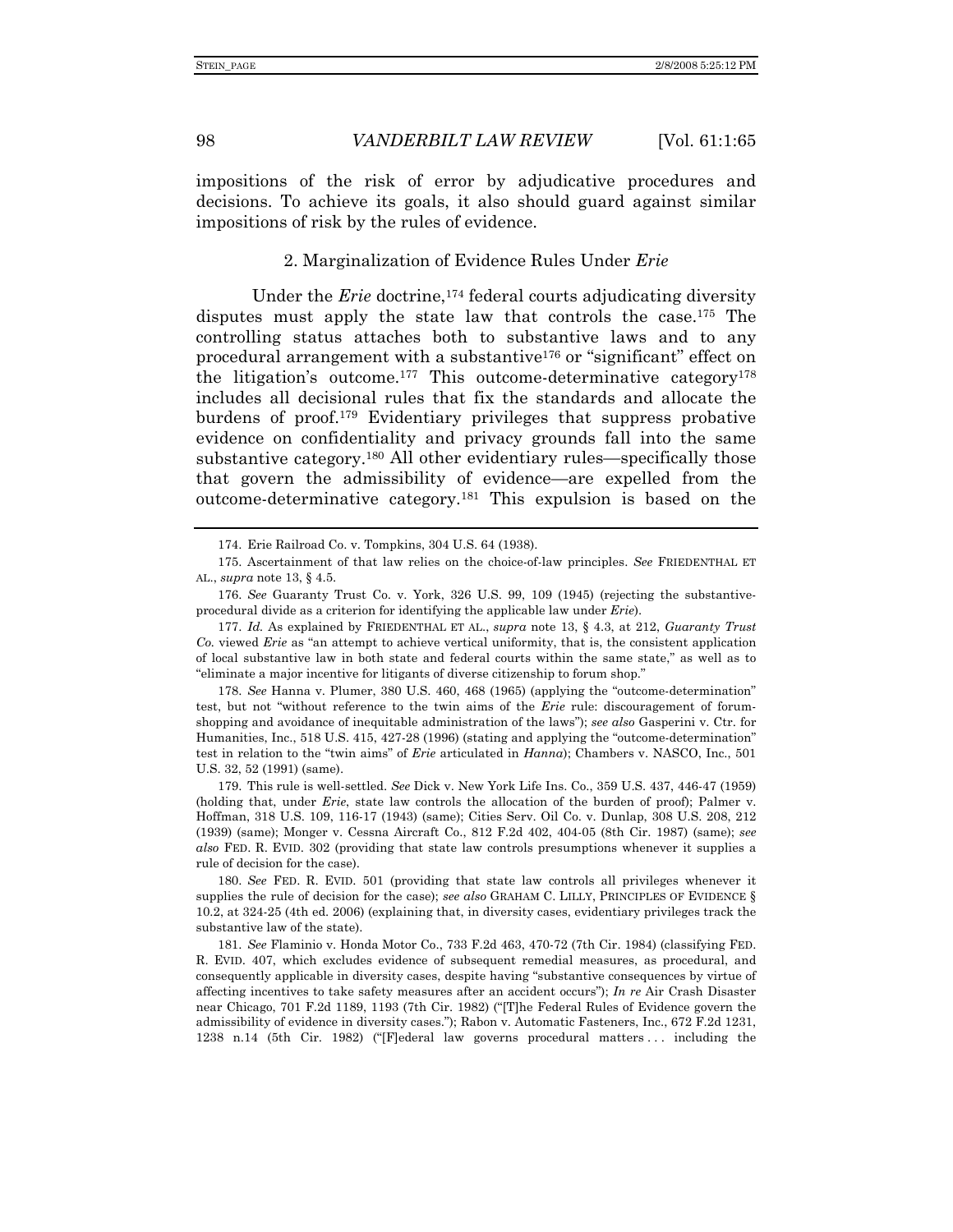theory that the rules' effect on the outcome of the case is not significant enough.182

This doctrine marginalizes evidence rules that allocate informational, as opposed to decisional, risks. However, as demonstrated above, informational and decisional risks have similar effects. There are many good reasons—including predictability, uniformity, and economy of scale—for applying federal admissibility rules in diversity cases. An unprincipled differentiation between informational and decisional risks, however, is not among those reasons.183

#### 3. Marginalization of Evidence Rules Under the Ex Post Facto Clause

The Supreme Court interprets the Ex Post Facto Clause<sup>184</sup> the constitutional prohibition of retroactive legislation—as extending solely to substantive rules and to the rules of decision formulated as burdens of proof.185 In *Carmell v. Texas*, the Court applied this interpretation to an evidence rule.186 The Court held that a corroboration requirement for a prosecution witness—a rape complainant187—is part and parcel of the prosecution's burden of

183. *Cf.* Swift, *supra* note 147, at 2471-76 (arguing that many admissibility rules are outcome determinative).

184. U.S. CONST. art. I, § 9.

185. *See* Calder v. Bull, 3 U.S. 386, 391 (1798) ("[I] do not consider any law ex post facto, within the prohibition, that mollifies the rigor of the criminal law; but only those that create, or aggravate, the crime; or encrease [sic] the punishment, or change the rules of evidence, for the purpose of conviction."); *see also* Carmell v. Texas, 529 U.S. 513, 530 (2000) (citing *Calder v. Bull* to support the proposition that the Ex Post Facto Clause prohibits retroactive changes of evidential sufficiency requirements).

186. 529 U.S. at 530.

 187. The Supreme Court examined the constitutionality of a Texas statute modifying a corroboration arrangement for cases of rape and sexual assault. Under the old arrangement, a defendant could not be convicted on his complainant's testimony if it were not corroborated by the complainant's prompt outcry or by evidence extraneous to her testimony. The old statute exempted from this arrangement complainants below fourteen years of age. The new statute, TEX. CODE CRIM. PROC. ANN. art. 38.07 (Vernon 2000), as it was then, raised the exempted complainants' age to under eighteen. The statute effectively provided that, from then on, a jury could convict the defendant on the uncorroborated testimony of a fourteen- to seventeen-year-old

admissibility of evidence." (internal citations omitted)); *cf.* Morton v. Brockman, 184 F.R.D. 211, 215 (D. Me. 1999) (holding that a Maine statute suppressing evidence of nonuse of seatbelts in product liability actions against car manufacturers derives from a substantive policy and consequently trumps federal evidence rules).

<sup>182.</sup> *See, e.g.*, Ronan E. Degnan, *The Law of Federal Evidence Reform*, 76 HARV. L. REV. 275, 293-95 (1962) (categorizing hearsay, opinion, and other admissibility rules as not outcome determinative, and as consequently belonging to the domain of federal law, under *Erie*); Mason Ladd, *Uniform Evidence Rules in the Federal Courts*, 49 VA. L. REV. 692, 709 (1963) (identifying exceptions to the hearsay rule as not outcome determinative because there is "no assurance that the trier of fact . . . will believe the evidence" admitted under those exceptions).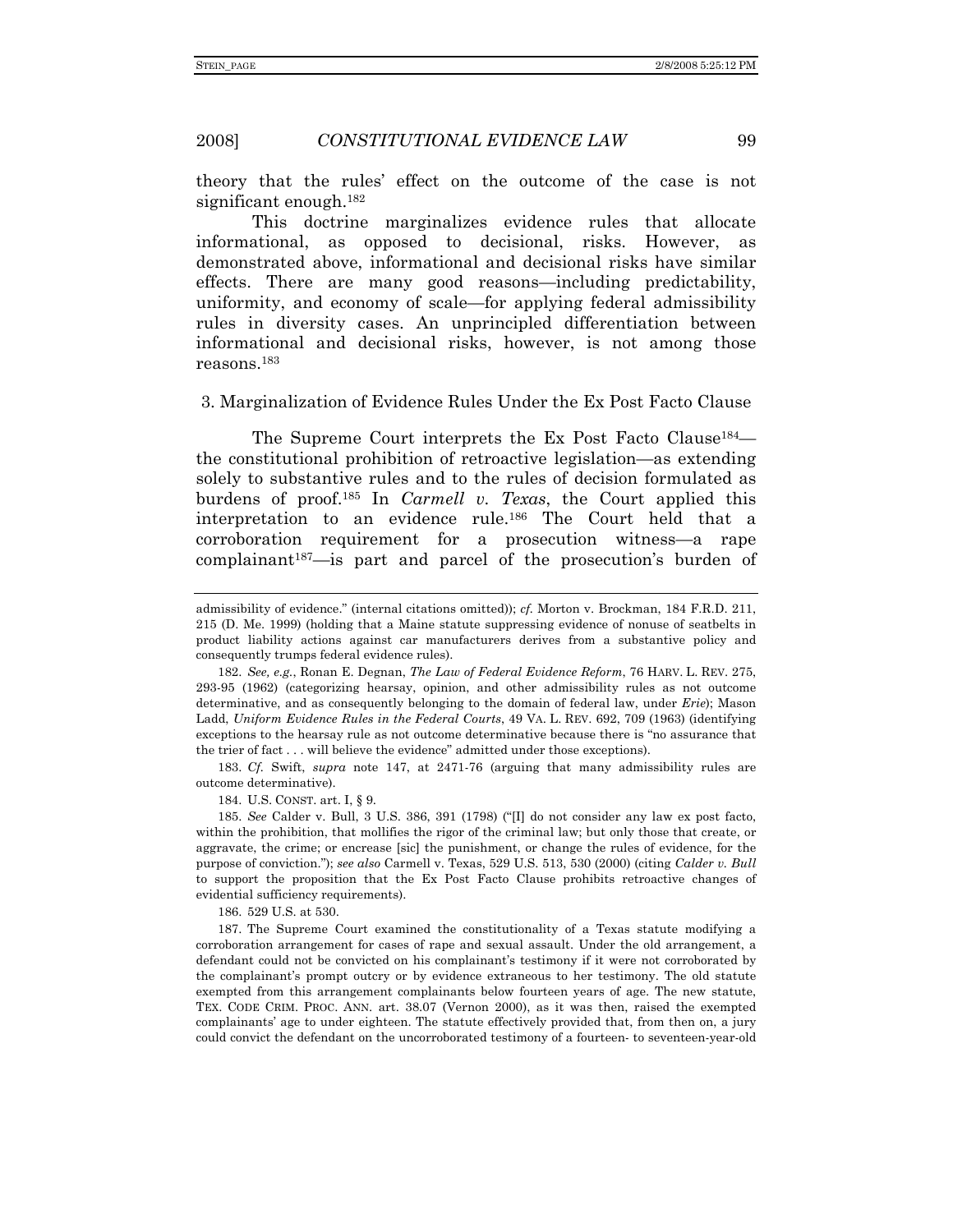proving the defendant's guilt beyond all reasonable doubt.188 Consequently, this requirement cannot be removed from prosecutions for crimes allegedly committed prior to its abolition or alteration.189

In justifying this conclusion, the Court distinguished between the unprotected and the protected categories of evidence rules. The Ex Post Facto Clause does not extend to the unprotected category of rules: rules that determine what evidence is admissible. By contrast, the protected category consists of rules that fix the level of proof that incriminating evidence must reach in order to allow adjudicators to convict the defendant. The Court held that modifying these rules retroactively violates the clause.190

The dissenting Justices accepted this distinction, but reached the opposite conclusion.191 According to them, the corroboration requirement sets a formal credibility condition for basing a defendant's conviction on the testimony of a single witness.192 This requirement is identical to conditional admissibility. The dissent thus found that the corroboration requirement is not part of the criminal burden of proof constitutionally protected by the Ex Post Facto Clause.193

The dissent and the Court's opinion are both flawed. A rule that allows the prosecution to use evidence that previously was deemed inadequate—say, uncorroborated testimony of a rape complainant194—in order to satisfy a demanding proof standard for convictions is functionally equivalent to a rule that lessens the standard of proof to achieve the same effect. The first measure reallocates the informational risk, while the second reallocates the decisional risk. Both measures, however, achieve the same substantive result.

190. *Id.*

191. *Id.* at 553 (Ginsburg J., dissenting).

192. *Id.*

complainant if it found the testimony credible beyond all reasonable doubt. *Carmell*, 529 U.S. at 518-19.

<sup>188.</sup> *Carmell*, 529 U.S. at 530 ("Under the law in effect at the time the acts were committed, the prosecution's case was legally insufficient and petitioner was entitled to a judgment of acquittal, unless the State could produce both the victim's testimony *and* corroborative evidence.").

<sup>189.</sup> *Id.* at 539-47.

<sup>193.</sup> *Id.* at 560-61 ("Under both the old and new versions of the statute, the applicable standard is proof beyond a reasonable doubt.").

 <sup>194.</sup> I do not discuss here the merits of this rule. *See generally* Michelle J. Anderson, *The Legacy of the Prompt Complaint Requirement, Corroboration Requirement, and Cautionary Instructions on Campus Sexual Assault*, 84 B.U. L. REV. 945, 977-86 (2004) (explaining persuasively the corroboration requirement for rape accusations as driven by societal bias against complainants).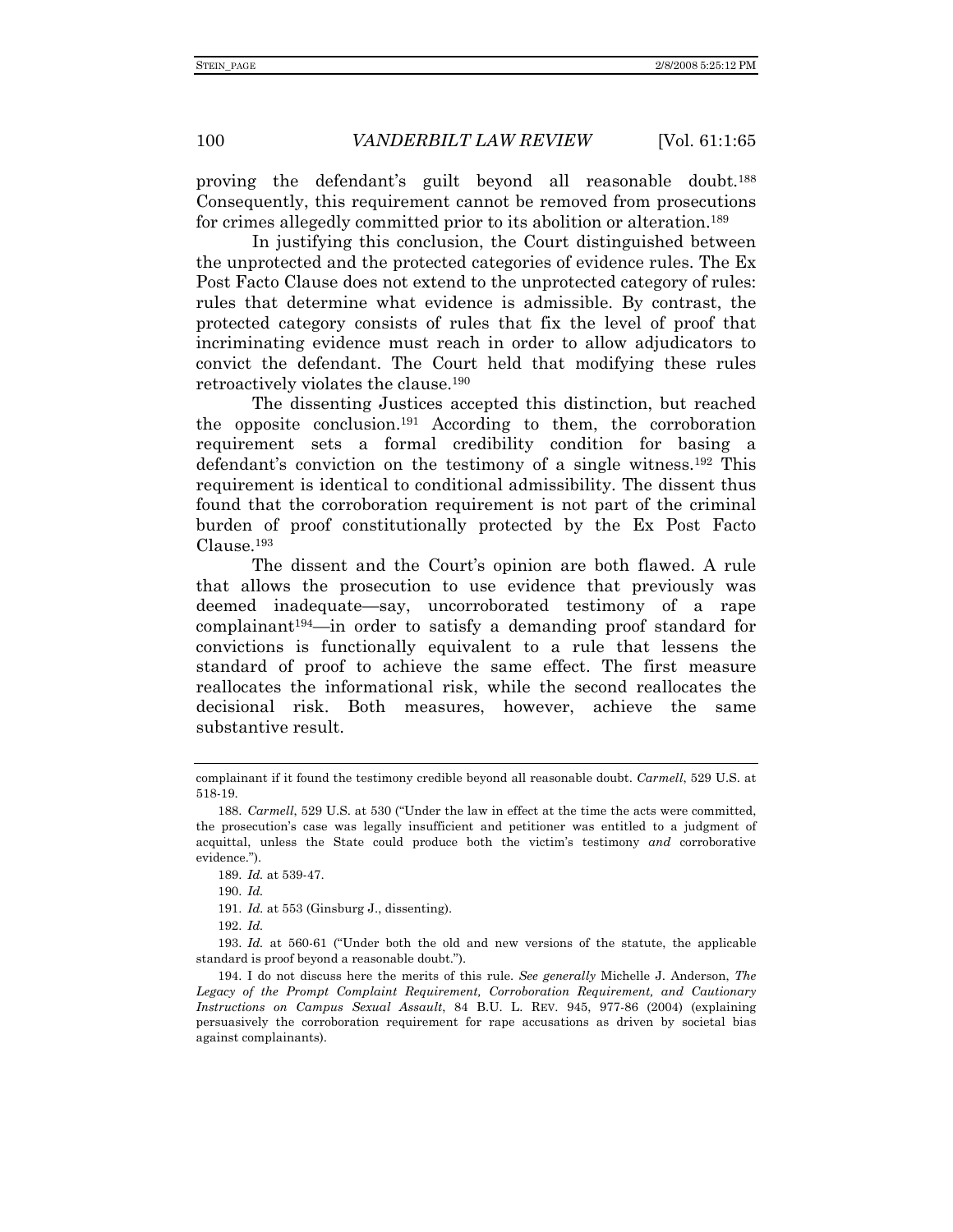The Court and the dissent track one of the fundamentals of *Erie*: the distinction between evidentiary rules that are and are not outcome determinative.195 While a rule of evidence classified as outcome determinative under *Erie* is substantive enough to be protected by the Ex Post Facto Clause, an evidentiary rule outside this category is not, and therefore is eligible for retroactive removal or modification. The Court classified the corroboration requirement as outcome determinative because it defined it as an addition to the prosecution's burden of proof. The dissenting Justices, however, classified it as not outcome determinative because it operates similarly to a garden-variety rule that controls the adequacy of evidence. For reasons already given, evidential adequacy rules have the same outcome-determinative effect as burdens and standards of proof.196 Yet based on both the Court's and the dissent's perspective, the outcome-determinative category includes only those rules of evidence that allocate decisional risks. This perspective marginalizes informational risk and all evidentiary rules that allocate it.

4. Marginalization of Evidence Rules Under the Commerce Clause

The Constitution's fundamental premise holds that, subject to due process and a few other safeguards,<sup>197</sup> states are free to design evidence rules for their own courts.198 Federal actions adjudicated in state courts are the only area in which exceptions to this general principle are allowed.199 But what happens in the case of federal interests, as opposed to actions?

<sup>195.</sup> *See supra* notes 178 and accompanying text.

 <sup>196.</sup> Classifying evidentiary rules, along with the standards and burdens of proof, as outcome determinative is still a far cry from protecting them against retroactive changes. Evidential entitlements attach to a person only at a trial in which they can be activated. Before that time, a person holds no evidential entitlements whatsoever. At his trial, moreover, he captures only those evidential entitlements that exist at that time. Changes in the law of evidence that preceded a person's trial therefore ought not to be invalidated on retroactivity grounds. They simply are not retroactive to begin with. For full explanation of this point, see STEIN, *supra* note 8, at 17-25.

 <sup>197.</sup> These are enumerated above in Part I.

<sup>198.</sup> *See* Felder v. Casey, 487 U.S. 131, 138 (1988) ("No one disputes the general and unassailable proposition . . . that States may establish the rules of procedure governing litigation in their own courts."); Patterson v. New York, 432 U.S. 197, 201 (1977) (stating the principle that "it is normally 'within the power of the State to regulate procedures under which its laws are carried out, including the burden of producing evidence and the burden of persuasion.' " (quoting Speiser v. Randall, 357 U.S. 513, 523 (1958))); Spencer v. Texas, 385 U.S. 554, 563-64 (1967) (stating that the Supreme Court has no constitutional warrant to dictate evidence rules to states).

<sup>199.</sup> *See supra* note 154.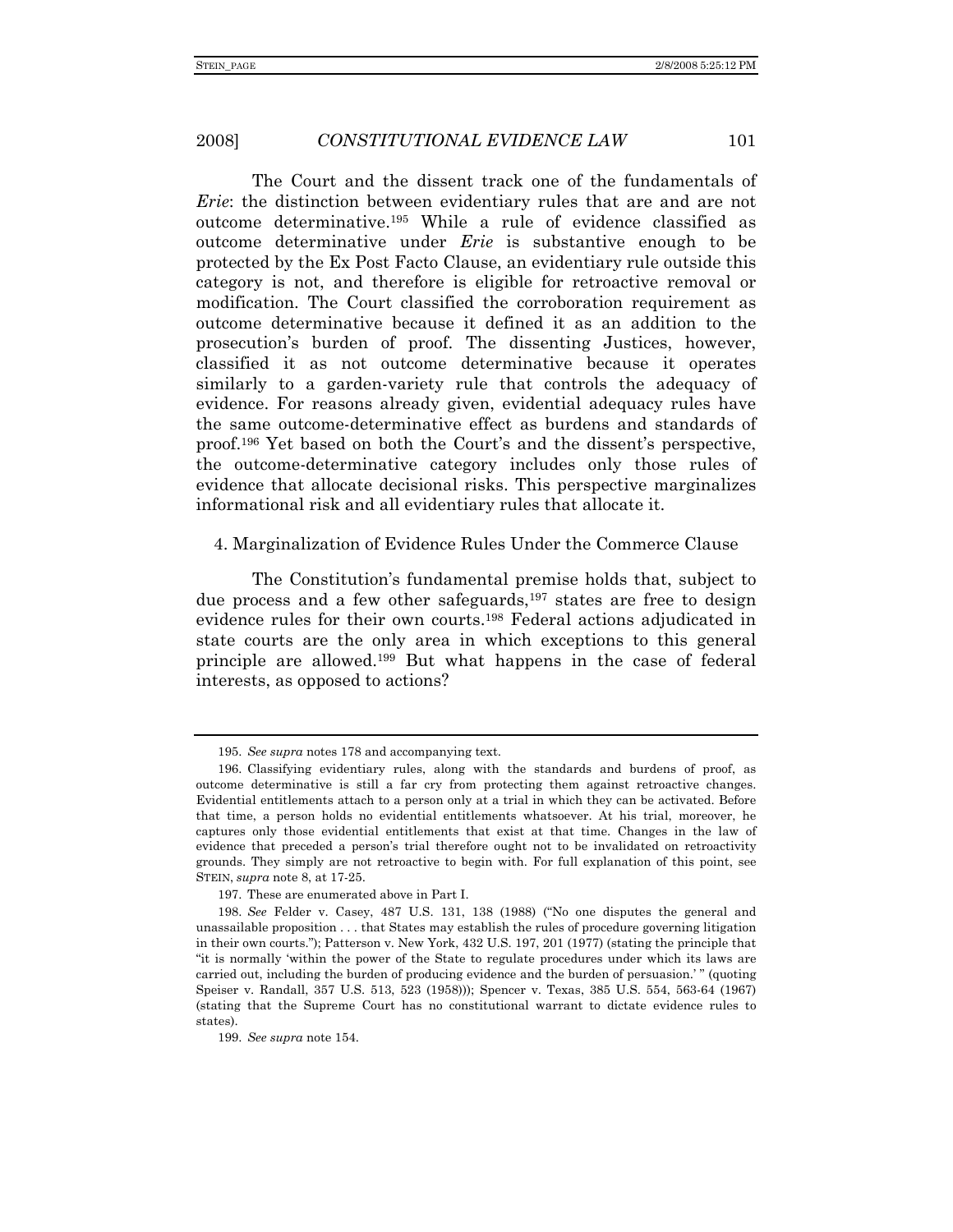Although application of an evidence rule in a state proceeding is an intrastate activity, it may also affect interstate commerce. For example, a state may adopt an evidentiary rule that effectively eases the proof of a product defect in a car by shifting the risk of error as to whether the car was defective to its manufacturer. Yet by doing so, this rule may increase car prices across the United States. Accordingly, Congress might exercise its authority under the Commerce Clause<sup>200</sup> to interpose a uniform proof requirement that it considers well balanced. As another example, consider a rule, pertinent to a state tort action, which allows the disclosure and admission into evidence of any official report documenting the accident history of a particular state road.201 This rule may discourage the preparation of official accident reports, as states face liability for accidents that occur at hazardous locations.202 But because safe state roads are instrumental to interstate commerce,<sup>203</sup> Congress may be willing to encourage the compilation of road-improving data by creating a special evidentiary privilege for official accident reports.

The evidentiary privilege under 23 U.S.C. § 409 does exactly that.204 In *Guillen*, the Supreme Court extended this privilege to road safety reports and data collections conducted in furtherance of federal programs aimed at enhancing safety on state roadways.205 The Court acknowledged that the privilege assisted "state and local governments in reducing hazardous conditions in the Nation's channels of commerce."206 To avoid excessive incursion into state court procedures207 and inhibiting the ascertainment of the truth in tort actions,208 the Court confined the privilege to this narrow federal

 <sup>200.</sup> U.S. CONST. art. I, § 8.

<sup>201.</sup> *See, e.g.*, Getchell v. Lodge, 65 P.3d 50, 55-58 (Alaska 2003) (holding that police officers' accident reports are generally admissible under Alaska evidence rules).

<sup>202.</sup> *See* Pierce County v. Guillen, 537 U.S. 129, 133-34 (2003) (taking notice of the report to Congress by the Secretary of Transportation, according to which "the States feared that diligent efforts to identify [hazardous] roads . . . would increase the risk of liability for accidents that took place at hazardous locations before improvements could be made").

<sup>203.</sup> *See id.* at 147 (finding that legislation that would result in "greater safety on our Nation's roads" could be interpreted as "[aiming] at improving safety in the channels of commerce and increasing protection for the instrumentalities of interstate commerce," and therefore "[falling] within Congress' Commerce Clause power").

 <sup>204. 23</sup> U.S.C. § 409 (2000) (amended 2004).

<sup>205.</sup> *Guillen*, 537 U.S. at 146-48.

<sup>206.</sup> *Id.* at 147.

<sup>207.</sup> *Id.* at 146-47.

<sup>208.</sup> *Id.* at 144-45.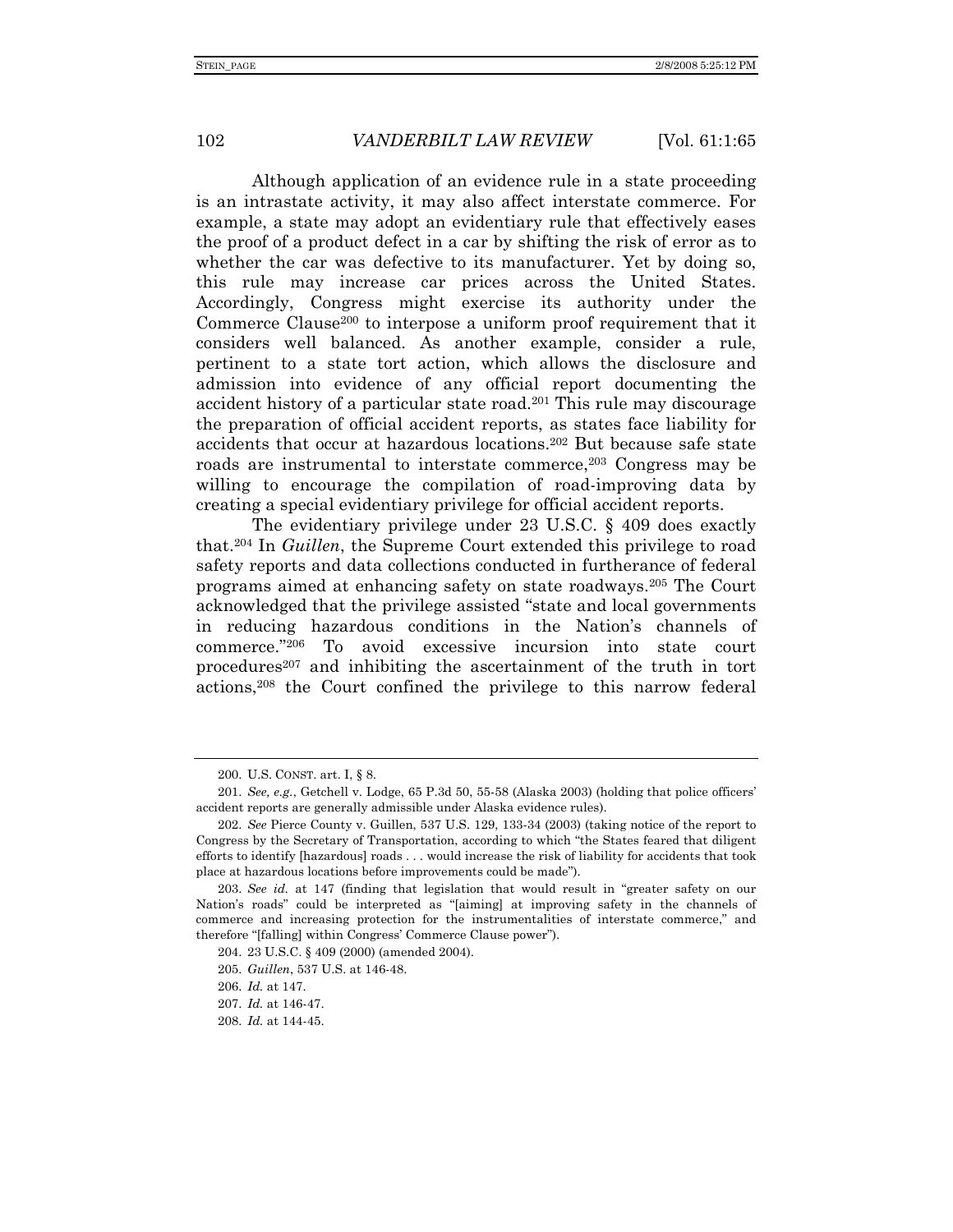objective.209 This confinement shields the Court from a federalist accusation of writing evidence rules for state courts.210

*Guillen* represents further, albeit incorrect, support of the spurious notion of "substantive effect" that separates different evidentiary rules. *Guillen*'s interpretation of the Commerce Clause singles out state rules of evidence that run expressly against federal interests in interstate commerce. Under *Guillen*, it is only those rules that Congress can override constitutionally; other state evidence rules are outside the reach of Congress, presumably for lack of substantive effect.

To understand the inaccuracy of this view, hypothesize that after *Guillen*, Washington courts develop a rule instructing juries in tort actions against the State to draw adverse inferences from the State's failure to adduce all safety and accident reports pertaining to the roadway in question. This rule would likely be categorized as evidential rather than substantive. It is unlikely that the *Guillen* doctrine would identify it as directly frustrating the federal interest in the production of road safety reports. The new rule surely undercuts that interest by creating a chilling effect almost identical to that of full documentary disclosure. But it achieves this effect indirectly, by shifting the risk of error in tort actions to the State. Should that make a difference?

Maybe it should, as the Commerce Clause jurisprudence inquires whether congressional enactment trespasses into an area traditionally designated for state sovereignty as opposed to regulating a traditional federal domain.211 There is nothing wrong with the Supreme Court supporting tradition. Adherence to tradition, however, is not a good reason for maintaining fictional distinctions in the law and passing them off as real. Evidence rules that allocate the risk of error in state courts can affect federal interests regardless of whether they are classified as federally significant. Whether Congress should exercise control over such rules is a separate issue.

<sup>209.</sup> *Id.* at 146-48.

 <sup>210.</sup> This accusation is still not without merit. *See* Lynn A. Baker, Lochner*'s Legacy for Modern Federalism:* Pierce County v. Guillen *as a Case Study*, 85 B.U. L. REV. 727, 734-35 (2005) ("Because the statute at issue regulated apparently non-commercial activity—the discovery and introduction of evidence in civil litigation—and interfered with a traditional area of state sovereignty—state judicial processes, one might reasonably have expected the States' Rights Five [the late Chief Justice Rehnquist and Justices Kennedy, O'Connor, Scalia, and Thomas] to hold the statute unconstitutional . . . ." (footnotes omitted)).

 <sup>211.</sup> As explained in United States v. Lopez, 514 U.S. 549, 564 (1995). *See also* Baker, *supra* note 210, at 762 (underscoring the pervasive role of tradition in the Supreme Court's interpretation of the Commerce Clause).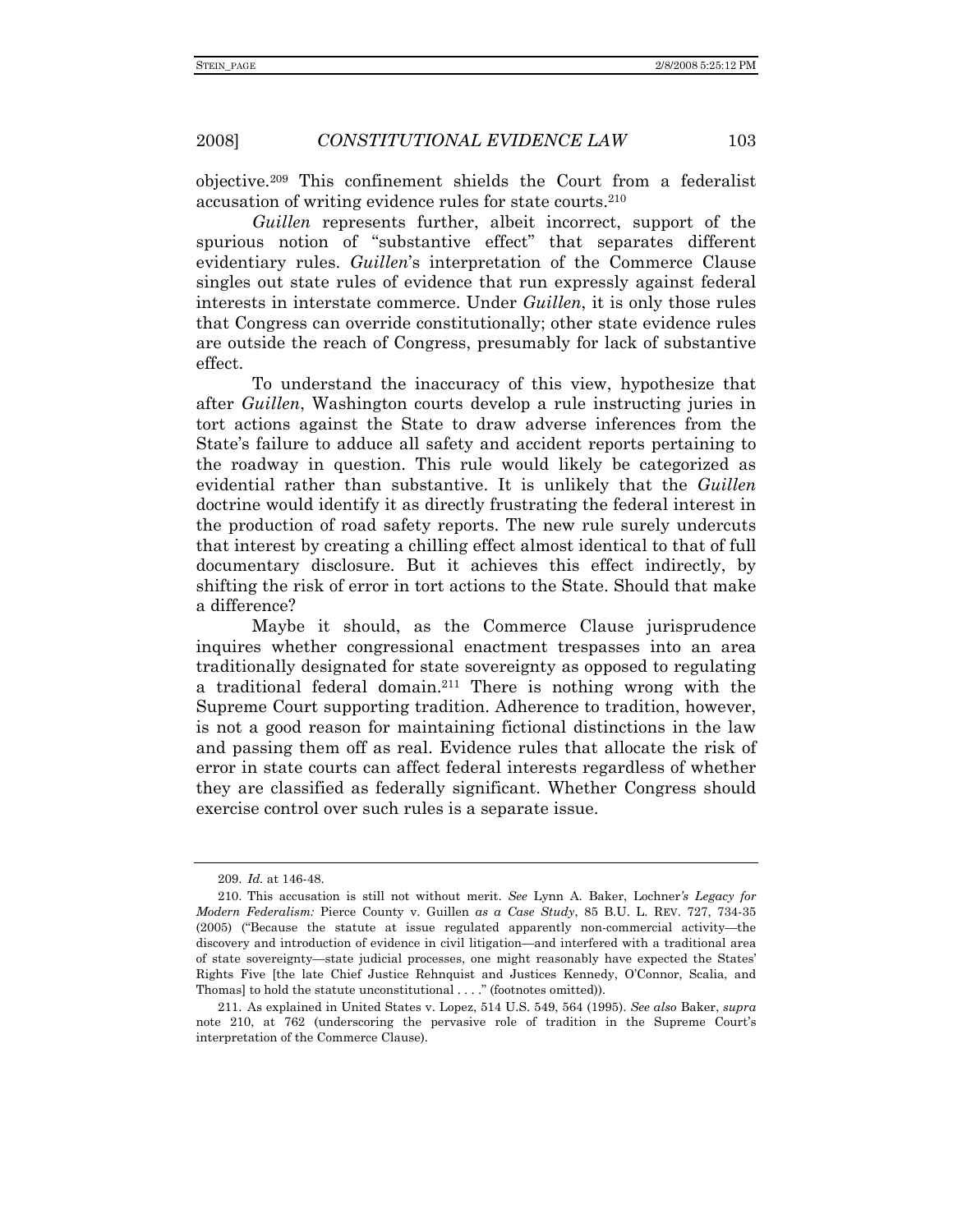#### *B. Constitutionalizing Evidence*

The effect of evidentiary rules on the outcomes of both civil and criminal trials is significant. Every trial, as well as every plea bargain and settlement "in the shadow of the law,"212 is profoundly affected by those rules and how they allocate the risk of error. Because the allocation of informational risk is as constitutionally significant as the apportionment of the risk of error by the constitutional rules of procedure and decision, complete alignment of the three domains appears to be a constitutional necessity. At a minimum, rules that determine evidential adequacy for criminal cases must not increase the defendant's informational risk above the level set by the rules that the Supreme Court develops for federal trials.213 In civil cases, evidence rules should not increase the plaintiff's informational risk to benefit the defendant, or vice versa. They may do so only in cases in which a compelling—and constitutionally reviewable—governmental interest calls for a different allocation of the risk.

The alternative to this constitutional alignment is for lawmakers to develop any evidentiary rules that their politics might require. Section I.C. has identified the implications of this lawmaking power on criminal trials.214 As an example from civil litigation, consider a hypothetical rule that reverses the burden of proof in product liability actions. Specifically, this rule requires that out-ofstate manufacturers prove by a preponderance of the evidence that their products are not defective "in any tort action filed by a resident of the State." This discriminatory rule violates due process. However, what about a rule prescribing that "any testimony of a product's consumer stating her dissatisfaction with the product is admissible against the manufacturer"? This rule eliminates the expert witness requirement for plaintiffs. But unlike the previous rule, it does not reverse the burden of proof to the detriment of an out-of-state defendant. Because the rule in question apportions an informational risk, as opposed to the decisional risk allocated by the burden of proof, it cannot be categorized as fundamentally unfair and, consequently, does not violate due process.215 But it does confer an unfair evidential

<sup>212.</sup> *See* Robert H. Mnookin & Lewis Kornhauser, *Bargaining in the Shadow of the Law: The Case of Divorce*, 88 YALE L.J. 950, 950 (1979) (coining the "shadow of the law" metaphor).

<sup>213.</sup> *See infra* Part III.C.

<sup>214.</sup> *See supra* text accompanying notes 143-146.

 <sup>215.</sup> The manufacturers' constitutional complaint would also face a threshold objection: the "fundamental unfairness" criterion, as presently defined, applies in criminal cases alone. *See supra* notes 121-142 and accompanying text.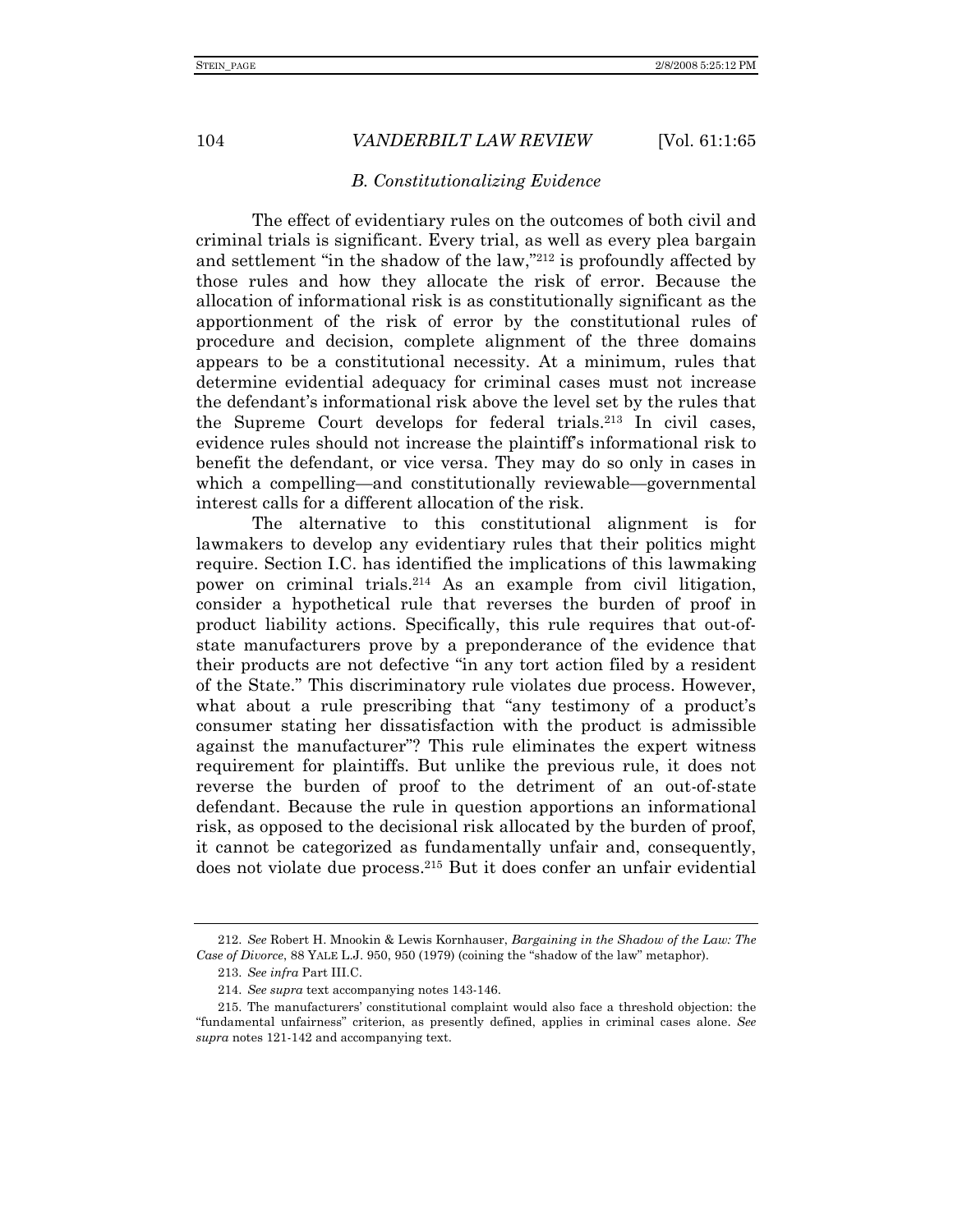advantage upon plaintiffs, who happen to be residents of the state.216 Constitutional alignment, therefore, seems to be necessary in this area as well.

## III. THE INFORMAL CONSTITUTIONAL LAW OF EVIDENCE

Constitutional law pays little attention to informational risks. The Supreme Court's decisions have installed tight constitutional control over the apportionment of participatory and decisional risks alone. These decisions implement the Court's moral vision of how to allocate the risk of error in criminal and civil trials. The Court's failure to impose this vision on the rules of evidence that allocate informational risks—and that bring about the same consequences as participatory and decisional risks—therefore gives the impression of a constitutional oversight. What else could it be, given the marginalization of evidentiary rules that transpires from the *Erie* doctrine, from the Court's interpretation of the Ex Post Facto and Commerce clauses, and, indeed, from evidence law itself?

This Part of the Article demonstrates that the "constitutional oversight" hypothesis is too simplistic. As an initial observation, it is simply hard to believe that Supreme Court Justices do not see the relationship between evidence rules and the risk of error. More crucially, the oversight hypothesis ignores a number of factors that explain the absence of formal constitutionalization in the area of evidence. First, the Supreme Court maintains a floating constitutional threat to void any rule of evidence that brings about fundamental unfairness. The Court pledged to carry out this threat only in extreme cases, but has made no interpretive commitments as to what "fundamental" means. The "fundamental unfairness" category, therefore, has the potential for expansion. Second, state evidence rules generally conform to the Supreme Court's criteria for risk allocation. They deviate from these criteria only in special cases in which the

 <sup>216.</sup> This discussion is inspired by a real-life example: *Blankenship v. General Motors Corporation*, 406 S.E.2d 781 (W. Va. 1991), a case in which the West Virginia Supreme Court adopted the "crashworthiness" doctrine for product liability actions against car manufacturers. In formulating the proof requirements, the court ruled that the plaintiff's evidence only needed to show "a defect that was *a* factor in causing some aspect of the plaintiff's harm." *Id.* at 786. Based on this evidence, a jury now can award the plaintiff full compensation. The court reasoned that it adopts this rule on the basis of "the same actuarial considerations that have prompted us finally to adopt the doctrine of crashworthiness—namely, that we [West Virginians] are *already* paying for full coverage." *Id.* The Court supplemented this reasoning by a candid remark that "[i]n any adversarial system where residents are pitted against non-residents, there will inevitably be a temptation to redistribute wealth in the direction of residents," and that "[by] far the best tax is one imposed on a stranger who can't vote or otherwise retaliate." *Id.* at 787 n.11. For further discussion of this decision, see *infra* notes 268-278 and accompanying text.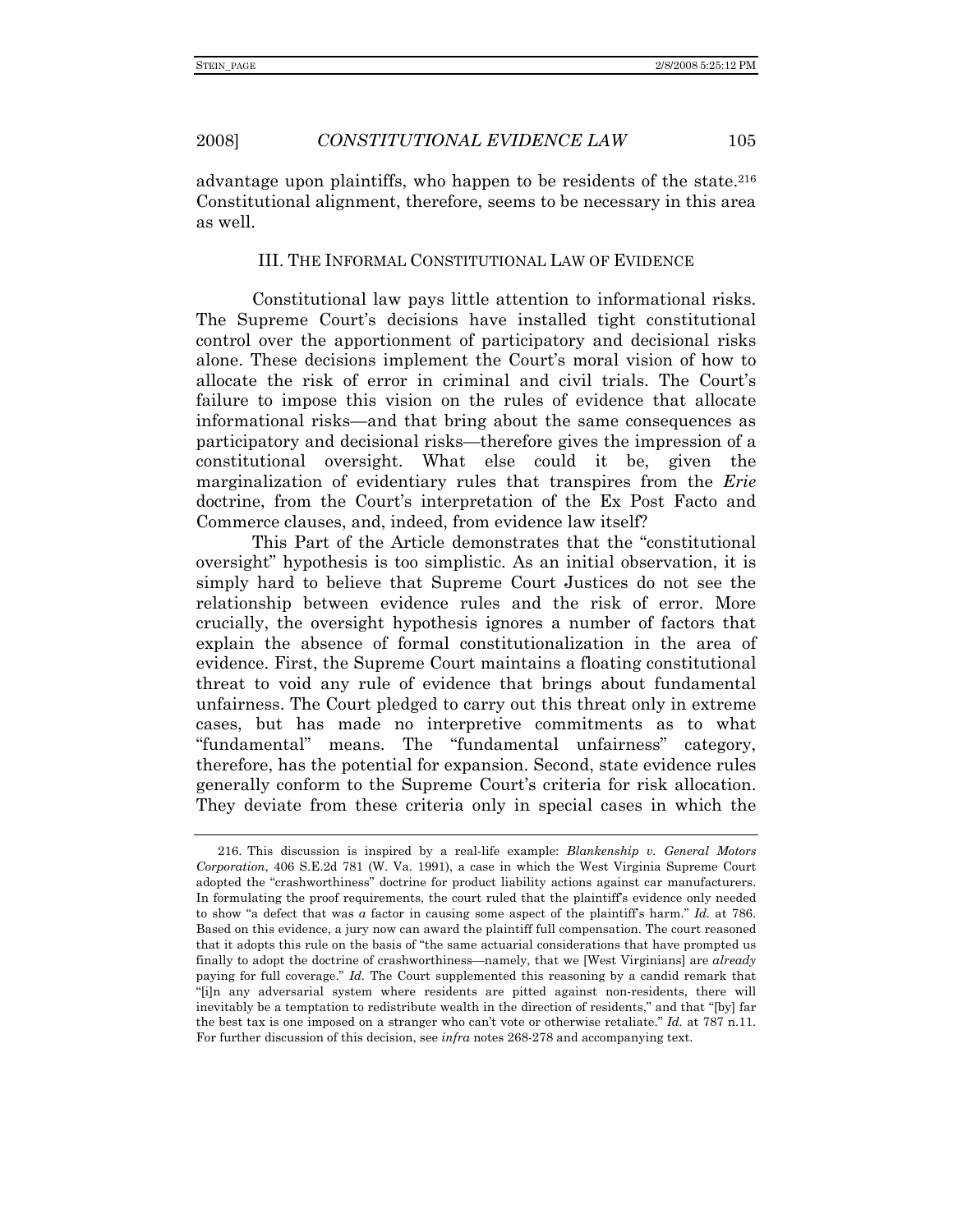local interest for a different allocation of the risk of error is particularly strong. Most importantly, such deviations have low visibility. They affect the fate of individual litigants without attempting to rewrite constitutional law. Third, state evidence rules tend to align with the Federal Rules of Evidence, promulgated by the Supreme Court.

This constitutional equilibrium is not accidental. It arises from implicit understandings between the Supreme Court and state courts,217 which are the result of power and culture. These understandings are produced by three different dynamics, analyzed in the sections below. I call these dynamics constitutional détente, constitutional culture, and federal safe harbors. These dynamics create understandings that produce a de facto constitutional law of evidence.

These dynamics also highlight the divergence of state and state judges' interests. Residents' well-being is of paramount interest to the state and its elected politicians. The state, therefore, has a strong incentive to formulate a system of factfinding that helps prosecutors to convict criminal defendants<sup>218</sup> and enhances the residents' protection against fraud, bad products, and other hazards. This system's compliance with the Supreme Court's constitutional standards would depend solely on the Court's ability to enforce its standards against the state. This ability, as I explain below, is limited. No state, however, has taken advantage of this limited ability to develop a onesided system of factfinding. While some state rules of evidence do single-mindedly promote residents' interests,219 most of those rules are unbiased and largely align with the Court's criteria for risk allocation. My explanation of this phenomenon underscores the crucial involvement of state judges in the formation of the law of evidence. The meaning, the implications, and the constitutional validity of state rules of evidence are determined by state judges, whose values and incentives are different from those of state politicians.

For state judges, residents' well-being is significant, but not allimportant. A judge's decisions determine her professional ethos and reputation. Making decisions perceived as correct and being reversed rarely is integral to garnering the respect of the legal community. For

 <sup>217.</sup> These understandings may also involve state legislators. Courts, however, are always the dominant players because no evidence rule can bypass them. Courts do not merely interpret and apply evidence rules; they also can void those rules on constitutional grounds.

<sup>218.</sup> *Cf.* CAL. CONST. art. I, § 28(d) (establishing people's "right to truth-in-evidence" by a constitutional demand that, generally, "relevant evidence shall not be excluded in any criminal proceeding" except under statute enacted by a super-majority in each house of the Legislature).

<sup>219.</sup> *See infra* Section III.A.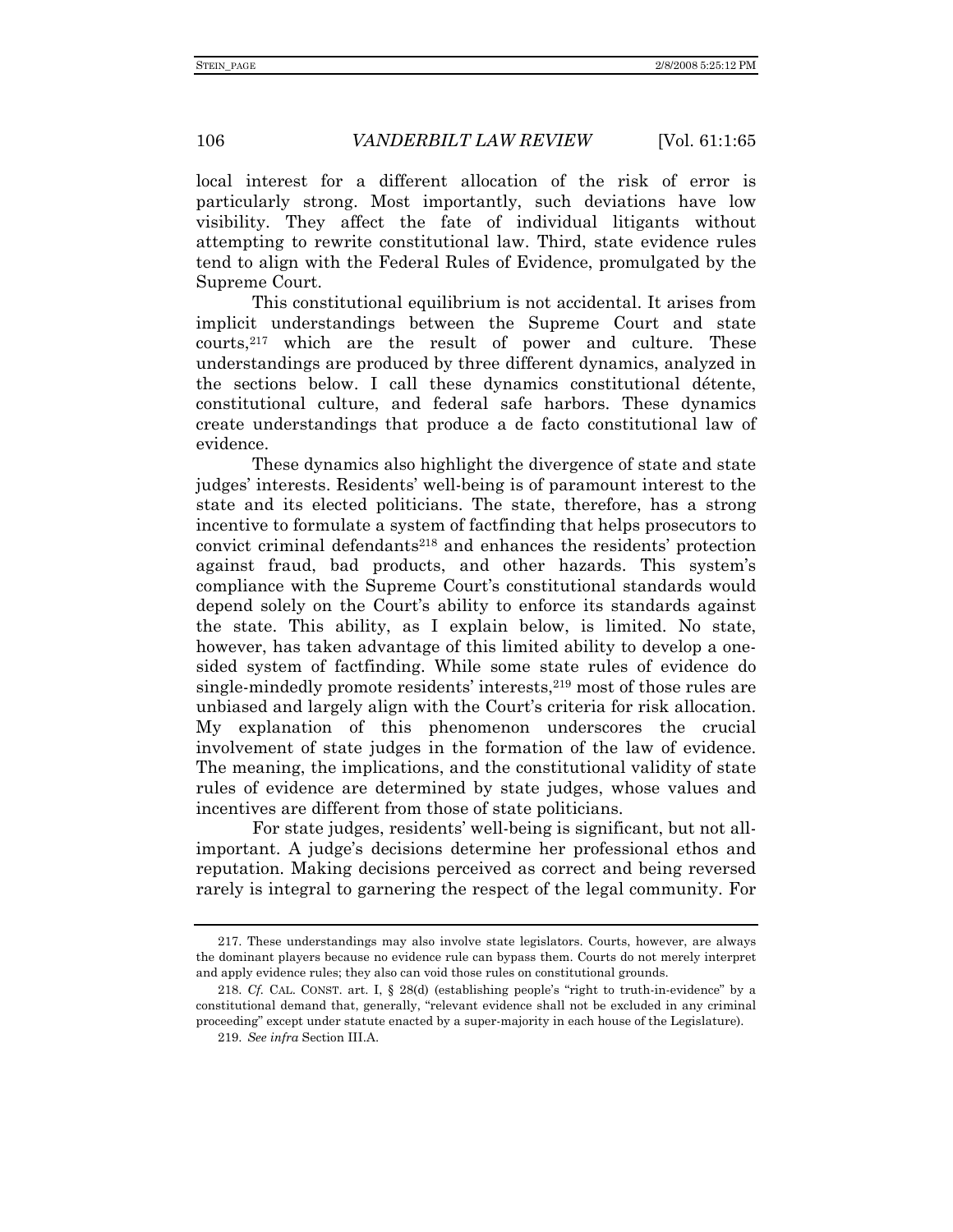senior judges, judgeship is also an opportunity to participate in nationwide constitutional governance and dialogue.220 Apart from enhancing a judge's reputation, this participation adds to her legacy as a judge.<sup>221</sup> For these reasons, doing the right thing has intrinsic value for state judges. This constitutional culture explains the congruence between many state evidence rules and the Supreme Court's agenda in risk-allocation. The power relationships with which my exposition begins do not tell the whole story.

#### *A. Constitutional Détente*

The Supreme Court's preferences in allocating the risk of error determine the moral limits that the Court imposes on legislators and other courts. By imposing its criteria for risk-allocation, the Court protects those important interests that other political actors, including lower courts, tend to ignore.<sup>222</sup> This protection reflects the Court's independent vision of the good.223

The Supreme Court has the power to impose this vision on federal actors. The Court's Justices have lifetime tenures, and their decisions face no judicial review. The prospect of legislative overruling by Congress may impact the Court's decisions,<sup>224</sup> but in the area of constitutional decisionmaking, as opposed to statutory interpretation and common law, this prospect is unlikely.225 Congress may threaten the Court with budgetary repercussions.226 This threat, however, is

223. I focus here on the Supreme Court's revealed preferences as exhibited by its decisions.

224. *See* William N. Eskridge, Jr., *Overriding Supreme Court Statutory Interpretation Decisions*, 101 YALE L.J. 331, 390-97 (1991) (predicting this impact).

225. *See, e.g.*, Dickerson v. United States, 530 U.S. 428, 442-43 (2000) (declaring unconstitutional 18 U.S.C. § 3501, an attempt by Congress to repeal the exclusionary rule set forth in *Miranda v. Arizona*, 384 U.S. 436 (1966)).

 226. Richard A. Posner, *Judicial Behavior and Performance: An Economic Approach*, 32 FLA. ST. U. L. REV. 1259, 1277 (2005); *see also* Eugenia Froedge Toma, *Congressional Influence and the Supreme Court: The Budget as a Signaling Device*, 20 J. LEGAL STUD. 131, 134-35 (1991) (arguing that congressional budgetary generosity toward the Supreme Court correlates with whether Congress likes the Court's decisions).

<sup>220.</sup> *See, e.g.*, J. Anthony Kline, Comment, *The Politicalization of Crime*, 46 HASTINGS L.J. 1087, 1093 (1995) (a senior California judge describing the "right to truth-in-evidence" provision of CAL. CONST. art. I, § 28(d) as threatening "the quality of American justice").

<sup>221.</sup> *Cf.* Mitu Gulati & C.M.A. McCauliff, *On Not Making Law*, 61 LAW & CONTEMP. PROBS. 157, 165, 204 (1998) (observing that judges generally care about their reputation, esteem, and legacy).

 <sup>222.</sup> William J. Stuntz, *The Political Constitution of Criminal Justice*, 119 HARV. L. REV. 780, 781 (2006), describes this account of the Supreme Court's constitutional jurisprudence as a view according to which "politics is to constitutional law as a disease is to the medicine that cures it."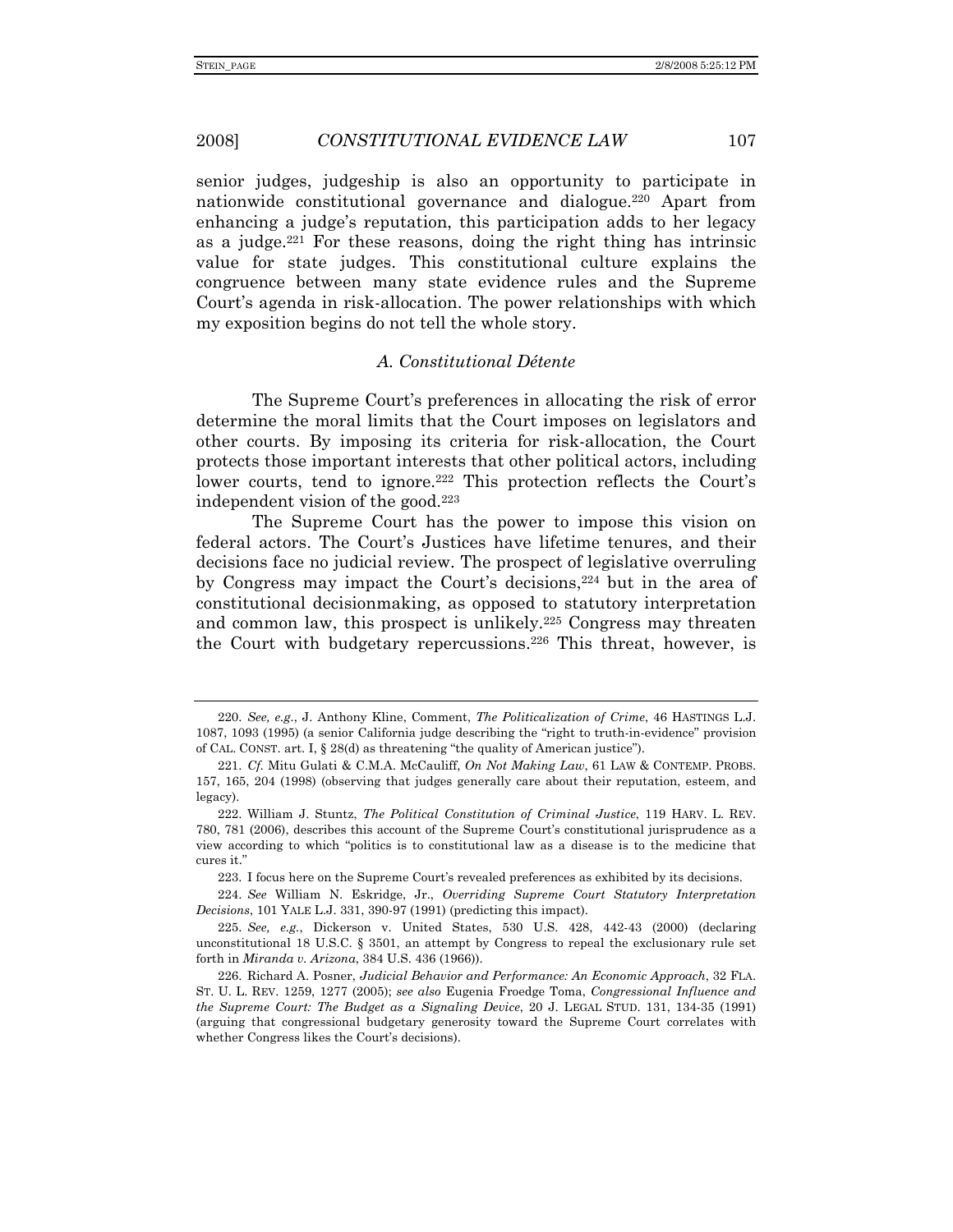largely theoretical, and it hardly influences the Court's decisions.<sup>227</sup> The President's ability to dilute the Justices' power by appointing new Justices with rival agendas, $228$  while more significant, is often ineffectual because vacancies rarely occur.229

State courts, in contrast, *can* undermine the Supreme Court's agenda.230 Their judges have a strong political incentive to promote local interests, such as crime reduction, because failure to promote those interests may put the judge at risk of losing the next election.231 Failure to expand residents' rights in product liability actions against out-of-state manufacturers also exposes judges to voter retaliation.232 When protecting local interests, state courts can take advantage of the fact that the Court only reviews a very small number of cases. Accordingly, they can be massively noncompliant. Unable to review most non-complying decisions, the Court would then have to relax its constitutional criteria for state laws.233

228. Posner, *supra* note 226.

 229. Any new appointment also goes through a partisan confirmation proceeding in the Senate. *See generally* Stephen Carter, *The Confirmation Mess*, 101 HARV. L. REV. 1185 (1988). The sitting Justices can strengthen the opposition to a rival nominee by issuing decisions that portray her agenda as a radical departure from the constitutional mainline.

 230. Federal judges have no systemic incentives to do so and are also controllable by the Supreme Court's appellate power.

231. *See, e.g.*, John H. Culver & John T. Wold, *Rose Bird and the Politics of Judicial Accountability in California*, 70 JUDICATURE 81, 87-89 (1986) (describing how conservative opponents waged a multimillion-dollar campaign that unseated three California Supreme Court Justices for being soft on crime).

232. *See* ERIC A. HELLAND & ALEXANDER TABARROK, JUDGE AND JURY: AMERICAN TORT LAW ON TRIAL 67-94 (2006) (demonstrating empirically that partisan-elected judges tend to increase in-state plaintiffs' awards in tort actions against out-of-state corporate defendants).

233. *See* McNollgast, *Politics and the Courts: A Positive Theory of Judicial Doctrine and the Rule of Law*, 68 S. CAL. L. REV. 1631, 1649-51 (1995) (analyzing this dynamic). Collective action does not seem to be a big problem for state courts. *See, e.g.*, Victoria A. Saker, *Federalism, The Great Writ, and Extrajudicial Politics: The Conference of Chief Justices, 1949-1966*, *in* FEDERALISM AND THE JUDICIAL MIND: ESSAYS ON AMERICAN CONSTITUTIONAL LAW AND POLITICS 131, 131 (Harry N. Scheiber ed., 1992) (discussing an organization of state chief judges formed in 1949 to wage "a 15-year crusade to trim the *habeas* jurisdiction of the federal courts").

 <sup>227.</sup> The political attitudes towards the Supreme Court are not uniform and change from Congress to Congress. This factor dilutes the threat of budgetary retaliation. John M. De Figueiredo & Emerson H. Tiller, *Congressional Control of the Courts: A Theoretical and Empirical Analysis of Expansion of the Federal Judiciary*, 39 J.L. & ECON. 435, 451 n.40 (1996). *See also* Nancy C. Staudt et al., *Judicial Decisions as Tax Legislation: Congressional Oversight of Supreme Court Tax Cases, 1954-2005*, 82 N.Y.U. L. REV. 1340, 1352-55 (2007) (carrying out a comprehensive empirical study establishing that, although Congress occasionally responds in a negative way to the Court's decisions, the number of positive Congressional responses, including codification of the Court's jurisprudence, is at least as high). With the federal judiciary as a whole, things are different. *See* Judith Resnik, *Trial as Error, Jurisdiction as Injury: Transforming the Meaning of Article III*, 113 HARV. L. REV. 924, 1011-12 (2000) (observing that the federal judiciary is heavily dependent on Congress for resources).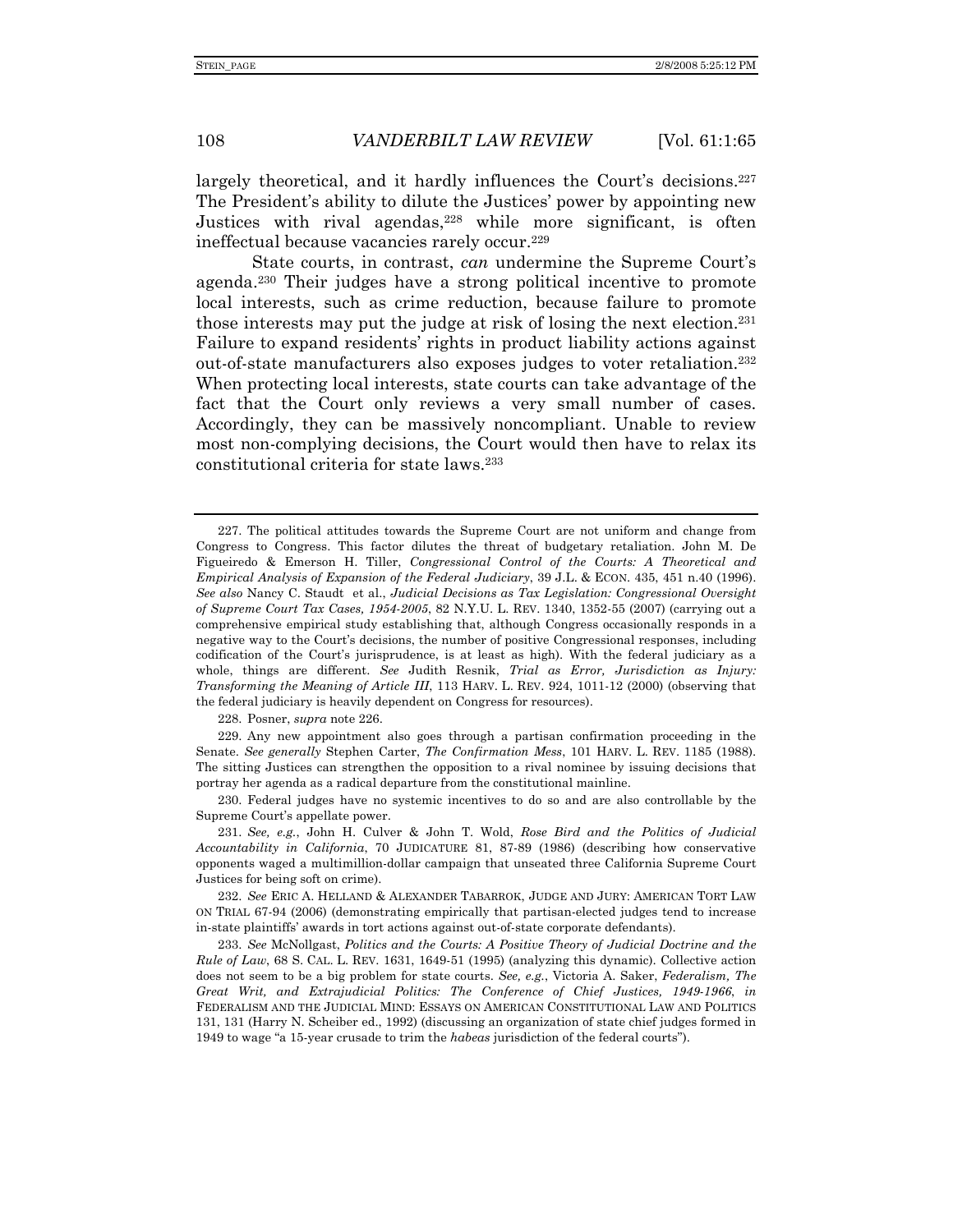Failure to comply with a Supreme Court precedent can prove costly, though. The disobedient judge faces the prospect of reversal, which is detrimental to her career.<sup>234</sup> Systematic deviation from what is perceived as the "law of the land" would also mark the judge as radical or idiosyncratic. These are not desirable images for most judges.235 These prospects motivate state judges to keep the noncompliance weapon for unavoidable and politically critical conflicts with the Court. State judges are well aware that the Court is not interested in initiating constitutional wars that it is not certain to win. They also know how far the Court will go to avoid such a war.236 The Court is willing to allow state judges space to promote local interests at the expense of its agenda. And this space has a constitutional name: federalism.237

This space is not unlimited. The Supreme Court must define its limits in order to protect its agenda and constitutional authority against open and systematic noncompliance. Such noncompliance not only could thwart the Court's agenda but also could erode its authority by motivating further noncompliance. The Court therefore designates the federalist space for deviations that are silent, occasional, and relatively invisible. For a number of reasons, the Court cannot expressly negotiate this space with state courts. First, the Court needs to appear apolitical.238 Second, it often is not possible to determine the boundaries of the federalist space before a real controversy arises.239 Finally, the Court expects state courts to protect its agenda against divergent initiatives by state legislators. An express commitment to this effect would make a state court unpopular and politically

<sup>234.</sup> *See* POSNER, *supra* note 107, at 543 (noting that judges are prestige maximizers and are sensitive to being reversed by a higher court); Posner, *supra* note 226, at 1271 (mentioning reversal rate among indicators of judicial promotion, which affects performance); *see also* Emery G. Lee III, *Horizontal Stare Decisis on the U.S. Court of Appeals for the Sixth Circuit*, 92 KY. L.J. 767, 771 (2004) ("Lower federal court judges may fear reversal by a higher court and may harbor ambitions for higher office . . . .").

<sup>235.</sup> *See* Suzanna Sherry, *Judges of Character*, 38 WAKE FOREST L. REV. 793, 800 (2003) ("The common law method, which encourages a simultaneously respectful but open-minded attitude toward precedent, tends to rein in the most radically arrogant.").

<sup>236.</sup> *Cf.* Elkins v. United States, 364 U.S. 206, 221 (1960) ("[A] healthy federalism depends upon the avoidance of needless conflict between state and federal courts.").

<sup>237.</sup> *See generally* Edward A. Purcell, Jr., *Evolving Understandings of American Federalism: Some Shifting Parameters*, 50 N.Y.L. SCH. L. REV. 635 (2006).

<sup>238.</sup> *See, e.g.*, Frederick Schauer, *Foreword: The Court's Agenda*—*And the Nation's*, 120 HARV. L. REV. 4, 57 (2006) (observing that the Supreme Court fosters appearance of "neutrality and political disinterest").

<sup>239.</sup> *See* Peter H. Schuck, *Citizenship in Federal Systems*, 48 AM. J. COMP. L. 195, 198 (2000) ("All genuine federal systems are highly complex, contingent products of unique historical, social, and political forces.").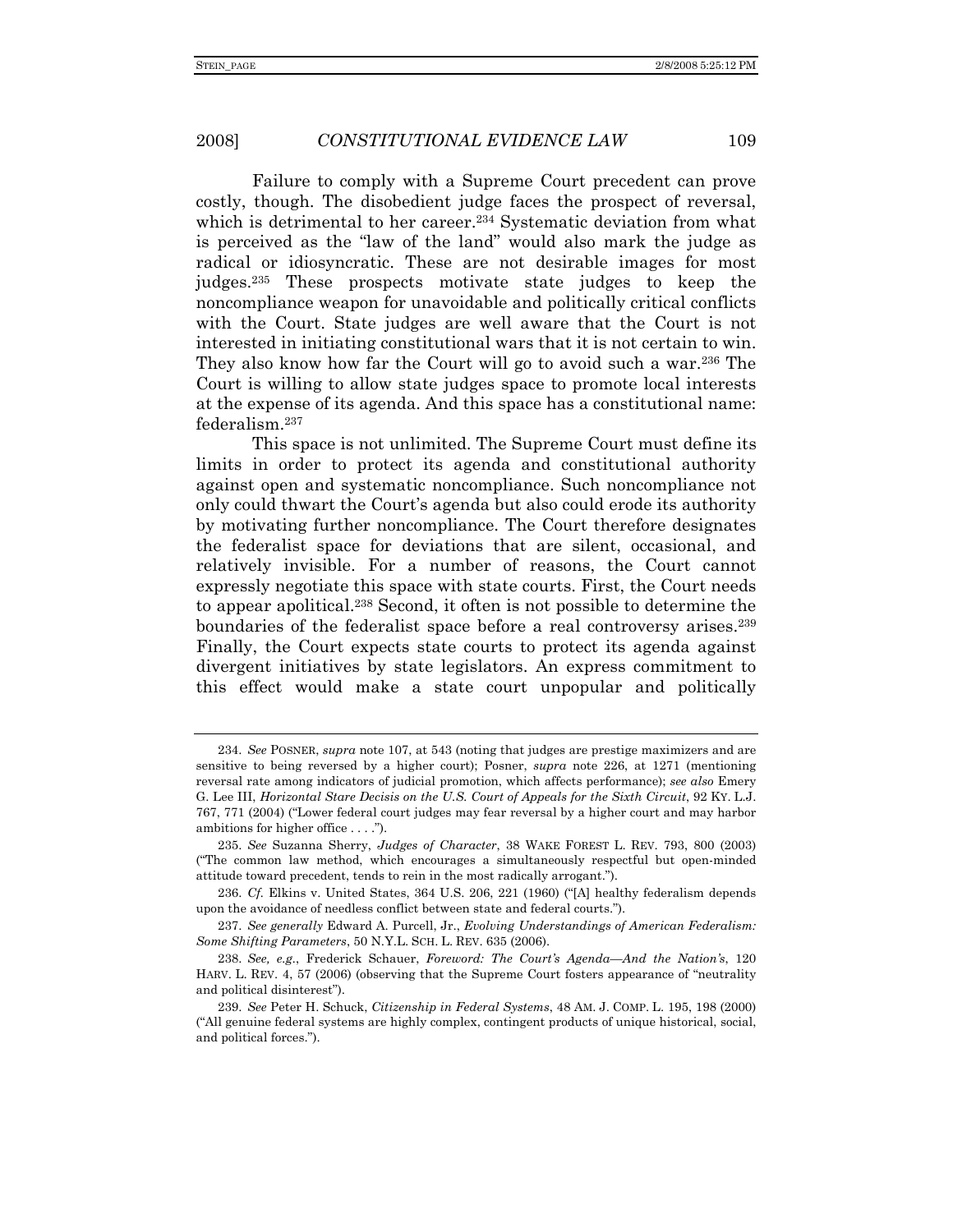vulnerable. The Court and state courts thus establish a workable balance through an implicit communication of mutual threats, promises, and commitments.240 This balance and its benefits form a constitutional détente between the Court and state courts.

This détente explains the "fundamental unfairness" doctrine that otherwise appears underinclusive. By this doctrine, the Supreme Court signals to state courts that it will invalidate an evidence rule only when the rule openly defies its risk-allocating agenda. This signal is transmitted by the doctrine's conventional understanding. According to this understanding, the doctrine bans only false testimony that the government suborns or induces $241$  and evidence from which factfinders can draw no rational inferences against the defendant.242 Such abuses of the process are too fundamental and too salient to condone. The Court thus signals that it will tolerate only invisible violations that promote state interests. For transparent violations, the Court retains the option to retaliate by expanding the "fundamental unfairness" category.243 These signals define the federalist space for state courts. The Court makes those signals credible by incorporating them in the constitutional doctrine. State courts seize the federalist space but reciprocate by staying within the defined boundaries. They deviate from the Court's agenda only in special cases, and they do so invisibly.<sup>244</sup>

 244. This understanding of the "fundamental unfairness" doctrine complements the theory of constitutional interpretation set forth in JED RUBENFELD, REVOLUTION BY JUDICIARY: THE STRUCTURE OF AMERICAN CONSTITUTIONAL LAW 13-15, 114-24 (2005), and articulated in Jed Rubenfeld, *The Paradigm-Case Method*, 115 YALE L.J. 1977 (2006). Rubenfeld's theory distinguishes between "application understandings"—the framers' and the Supreme Court's

 <sup>240.</sup> This account is inspired by Schelling's theory of strategic communications. *See* THOMAS C. SCHELLING, THE STRATEGY OF CONFLICT 119-39 (1960) (identifying equilibrium-attaining dynamics between adversaries communicating implicitly by threats and commitments).

<sup>241.</sup> *See supra* notes 130-139 and accompanying text.

<sup>242.</sup> *See supra* note 140 and accompanying text.

 <sup>243.</sup> The Court also maintains a threat to lay down "watershed rules" of constitutional criminal procedure. A single watershed rule can invalidate a large number of criminal convictions retroactively—a consequence that undermines the power and authority of state courts. But the Court has held that it will use its power to announce a watershed rule only in extreme circumstances that "implicate the fundamental fairness of the trial." *See* Teague v. Lane, 489 U.S. 288, 312 (1989). Specifically, a watershed rule will apply retroactively on collateral review of convictions when it "alter[s] our understanding of the *bedrock procedural elements* that must be found to vitiate the fairness of a particular conviction" and is necessary to prevent an "impermissibly large risk" of erroneous conviction. *Id.* at 311-13 (quoting Mackey v. United States, 401 U.S. 667, 693-94 (1971), and Desist v. United States, 394 U.S. 244, 262 (1969)); *see also* Whorton v. Bockting, 127 S. Ct. 1173, 1182-84 (2007) (applying *Teague*'s twoprong standard and denying the watershed status to *Crawford v. Washington*, 541 U.S. 36 (2004)); Schriro v. Summerlin, 542 U.S. 348, 356 (2004) (reaffirming *Teague*'s two-prong standard for watershed rules). The watershed weapon thus can be perceived as a residual component of the strategic balance between the Supreme Court and state courts.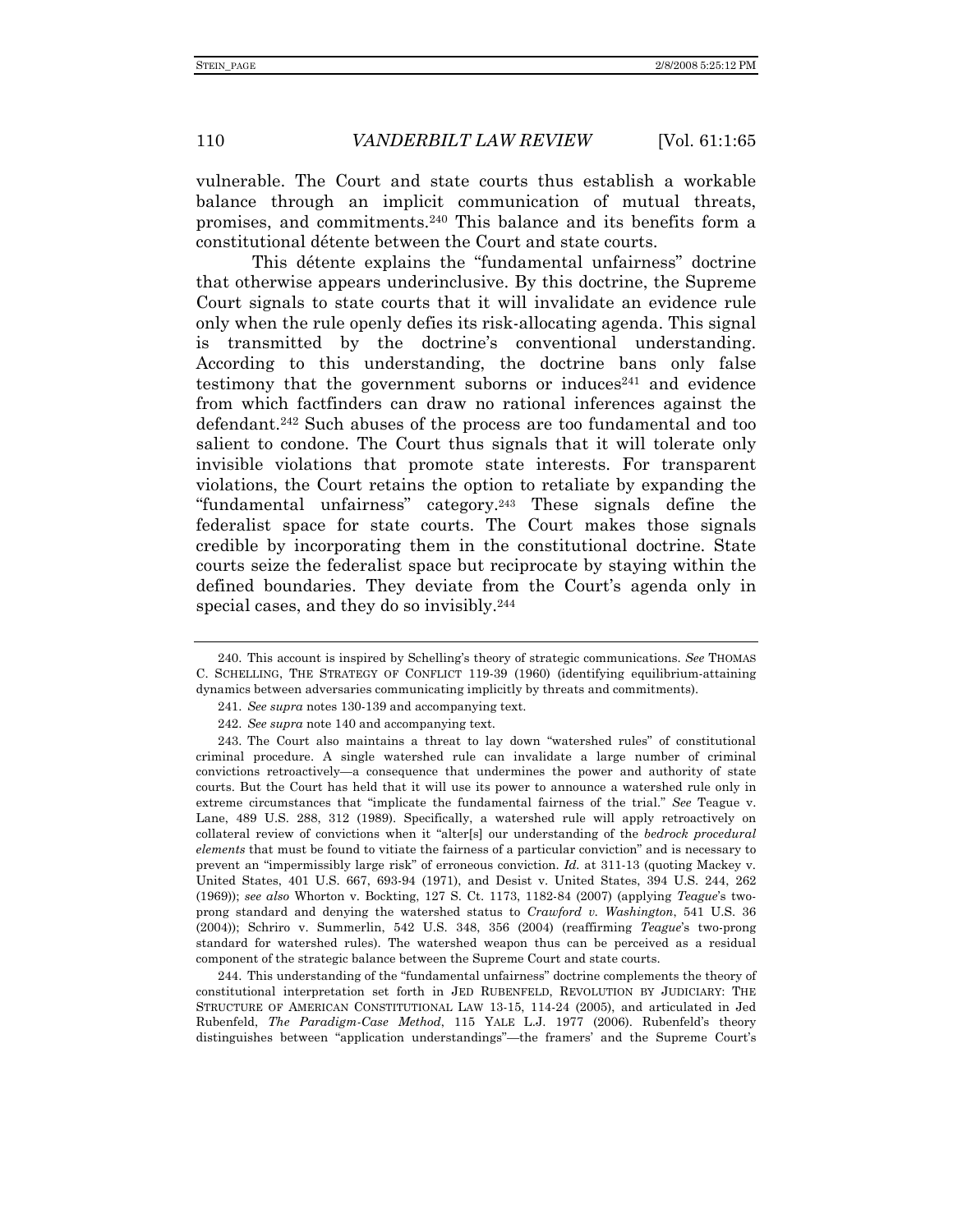State courts deviate with the help of rules that control evidential adequacy. These rules allow judges to block evidence on unreliability grounds.245 They also authorize judges to admit questionable evidence246 and to suppress evidence that is generally trustworthy.247 In doing so, the rules allocate informational risks without explicitly acknowledging this effect. Their application is factintensive: state judges always must consider the specifics of the evidence that they admit or block. These situation-specific decisions have low visibility. Adjudicators combine these decisions with orderly applications of the conventional burdens of proof and rules of procedure. These applications display constitutionally adequate allocations of decisional and participatory risks and downplay the divergent apportionment of informational risks. The hidden apportionment of informational risks gives state courts a needed flexibility. State courts are able to promote local interests by skewing the risk of error in any chosen direction within understood limits. Their allocations of risk stay out of sight and thereby may deviate quietly from the Supreme Court's agenda.248

 245. A good example of such a rule is the *Frye* doctrine, which conditions the admissibility of expert evidence on the "standing and scientific recognition" of its methodology. Frye v. United States, 293 F. 1013, 1014 (D.C. Cir. 1923); *see also* David E. Bernstein & Jeffrey D. Jackson, *The*  Daubert *Trilogy in the States*, 44 JURIMETRICS J. 351, 355 n.25 (2004) (reporting that a substantial number of states still follow *Frye* in one form or another). Another example is a Virginia statute prescribing that an interested party's testimony against a person incapable of testifying requires corroboration. *See* VA. CODE ANN. § 8.01-397 (2006), *construed in* Williams v. Condit, 574 S.E.2d 241, 244 (Va. 2003).

246. *See infra* text accompanying notes 259-276.

247. *See, e.g.*, TENN. CODE ANN. § 29-26-115(b) (2000) (providing that, subject to a necessitybased exception, only Tennessee physicians or those from a "contiguous bordering state" can testify as experts in medical malpractice actions before Tennessee courts); *see also* Legg v. Chopra, 286 F.3d 286, 291 (6th Cir. 2002) (categorizing Tennessee's restriction for medical experts' testimony as a "substantive" rule applicable in diversity cases); Hartsell *ex rel.* Upton v. Fort Sanders Reg'l Med. Ctr., 905 S.W.2d 944, 950 (Tenn. Ct. App. 1995) (upholding exclusion of the American Medical Association rules pertaining to disputed treatment because under Tennessee law, doctors' standard of care must be proven by local experts). This rule protects Tennessee doctors against malpractice lawsuits and possibly reduces the cost of medical care for the people of Tennessee.

 248. State courts cannot deviate from this agenda invisibly by redesigning their procedures. Any such change in the law would be general and, consequently, conspicuous. Modification of the

commitments to particular meanings of what constitutional rights prohibit—and "no-application understandings" that are merely intentions not to expand the scope of existing constitutional rights. Because intentions, unlike commitments, are not binding, the Supreme Court is free to reexamine the no-application understandings and develop new rights and new meanings of unconstitutionality. The Court, however, is not free to deviate from the application understandings by making constitutional what, in fact, is not. The "fundamental unfairness" doctrine and its floating constitutional threat fall into a separate in-between category of "strategic understandings" that features no commitments or intentions in either direction.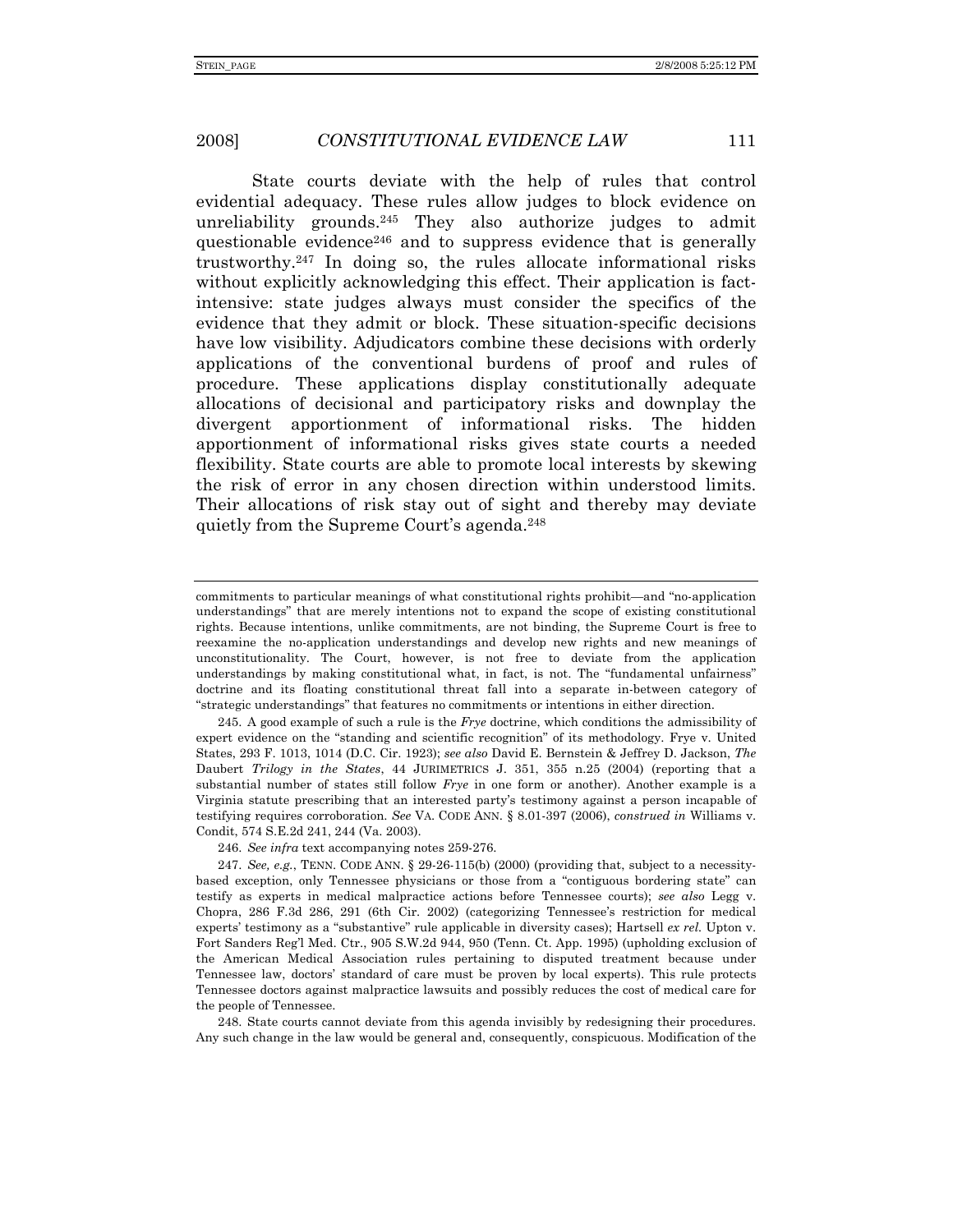This equilibrium can be exemplified by both criminal and civil evidence doctrines. I begin with a criminal evidence example. The Supreme Court disfavors the idea of using a defendant's propensity to commit crimes as evidence of her guilt. The Court expressly committed itself to the principle, "Judge the act, not the actor," by holding that propensity evidence is excessively prejudicial to the defendant.<sup>249</sup> Admission of such evidence increases the defendant's informational risk, thus exposing her to the risk of erroneous conviction.250 This exposure to the risk of error does not align with the "equal best" standard.251

But Congress differed from the Supreme Court in enacting Federal Rules of Evidence 413 and 414. These rules allow the prosecution to adduce evidence of prior sexual misconduct against a defendant charged with rape, sexual assault, or child molestation.252 The defendant's past as a sexual predator can evidence his commission of the act on trial and his guilty mind. Past misconduct only needs to be sufficiently similar to the present accusation.253 Unlike most federal rules of evidence, Rules 413 and 414 were enacted by Congress. Their enactment bypassed the regular Rules Enabling Act procedure.<sup>254</sup> The Court did not promulgate these rules and likely was against them.<sup>255</sup> The Court, however, is unlikely to pronounce

251. STEIN, *supra* note 8, at 183-85.

 252. The trial judge may still exclude this evidence as unduly prejudicial to the defendant, using her general discretion under FED. R. EVID. 403. *But see* Orenstein, *supra* note 142, at 1518- 40 (expressing well-founded skepticism about the performance of this gatekeeping role by trial judges in rape and child molestation cases).

 253. The similarity condition is implied in the "relevancy" requirement expressly imposed by Federal Rules of Evidence 413 and 414. *See* Orenstein, *supra* note 142, at 1527-30 (discussing the effect that similarity has on admissibility and probative value of sexual misconduct evidence).

 254. Congress enacted those rules as part of the Violent Crime Control and Law Enforcement Act of 1994, Pub. L. No. 103-322, § 320935(a), 108 Stat. 1796, 2135-37. 23 CHARLES ALAN WRIGHT & KENNETH W. GRAHAM, JR., FEDERAL PRACTICE AND PROCEDURE § 5411, at 360- 61 (Supp. 2007).

 255. The Judicial Conference of the United States urged Congress not to adopt these rules. JUDICIAL CONFERENCE OF THE UNITED STATES, REPORT OF THE JUDICIAL CONFERENCE ON ADMISSION OF CHARACTER EVIDENCE IN CERTAIN SEXUAL MISCONDUCT CASES (1995), *reprinted in* 56 Crim. L. Rep. (BNA) 2139, 2140 (Feb. 15, 1995); *see also* Eileen A. Scallen, *Analyzing "The* 

proof burdens would be conspicuous, as well, because these rules expressly identify the bearers of the risk of error. *See* 2 MCCORMICK, *supra* note 16, §§ 336-37 (explaining burdens of proof).

 <sup>249.</sup> Michelson v. United States, 335 U.S. 469, 475-76 (1948).

<sup>250.</sup> *See* STEIN, *supra* note 8, at 183-85 (explaining that propensity evidence cannot integrate with case-specific information and thus only can increase the statistical chances of guilt); *see also* John Kaplan, *Decision Theory and the Factfinding Process*, 20 STAN. L. REV. 1065, 1073-77 (1968) (observing that evidence of a defendant's bad character dilutes the regret associated with the jurors' prospect of convicting him erroneously and motivates jurors to be lax in applying the "beyond a reasonable doubt" standard).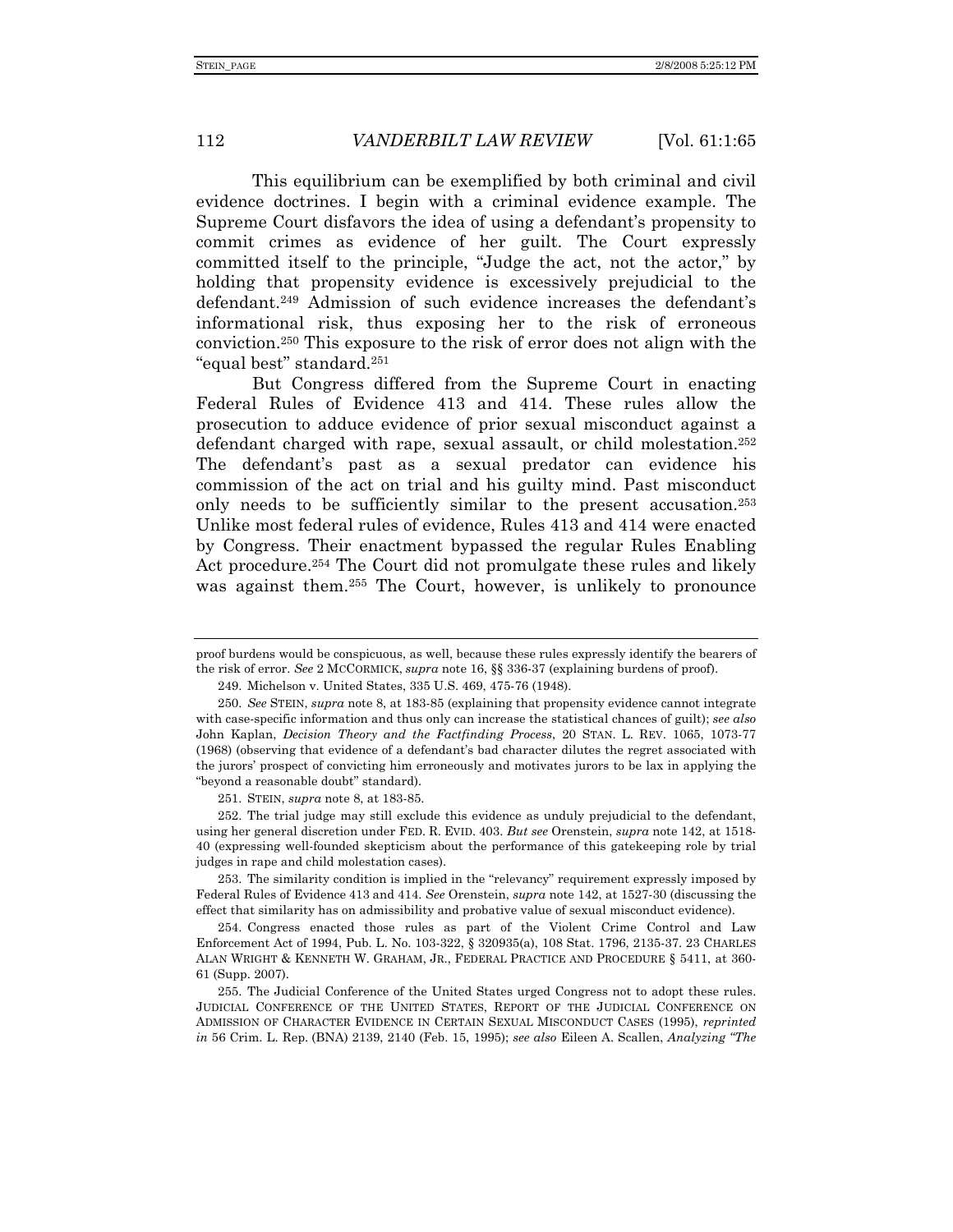them unconstitutional because they have a very limited scope of application.256 At federal trials, the Court also can use its supervisory power257 to diminish the rules' applicability.258 These impact-limiting factors make it politically imprudent for the Court to clash with Congress over the rules' constitutionality.

As far as state trials are concerned, propensity rules fall into the federalist space within which courts are permitted to promote local interests. Admission of propensity evidence by state courts runs against the Supreme Court's agenda for risk-allocation, but not openly so. State judges always do more than just allow the jury to count propensity evidence as increasing the probability of the defendant's guilt. They apply the Court's procedural safeguards against erroneous conviction and instruct the jury to acquit the defendant if the accusations are not proven beyond all reasonable doubt. Their deviations from the Court's agenda consequently have low visibility.

The most striking example of this dynamic is the "lustful disposition" rule that numerous states have adopted.259 This rule allows the prosecution to prove sexual offense accusations by evidence that points to the defendant's lustful disposition. Georgia courts have developed the broadest admissibility rules for lustful dispositions. They let in evidence of past sexual misconduct irrespective of the period separating the misconduct from the act on trial.260 They also impose no similarity requirements for misconduct; a defendant's past sexual misconduct need not be similar to the act on trial in order to evidence it.261 This broad admissibility rule extends to all sexual

257. *See infra* note 301 and accompanying text.

*Politics of [Evidence] Rulemaking*,*"* 53 HASTINGS L.J. 843, 856 (2002) (recounting the opposition of the Judicial Conference to FED. R. EVID. 413-415).

 <sup>256.</sup> Because rape and other sexual offenses are predominantly state crimes, Rules 413-414 apply almost exclusively in military federal cases and in Indian Country. Orenstein, *supra* note 142, at 1490.

 <sup>258.</sup> The Court can do so by imposing strict interpretation on the admissibility conditions set by those rules, as well as by encouraging federal courts to exclude prior misconduct evidence under FED. R. EVID. 403.

<sup>259.</sup> *See* Thomas J. Reed, *Reading Gaol Revisited: Admission of Uncharged Misconduct Evidence in Sex Offender Cases*, 21 AM. J. CRIM. L. 127, 188 (1993) (attesting that many states admit "lustful disposition" evidence).

<sup>260.</sup> *See, e.g.*, Mikell v. State, 637 S.E.2d 142, 146-47 (Ga. Ct. App. 2006) (affirming admission of evidence of defendant's uncharged sexual activities with a minor during 1994-97 to prove child molestation in 2003).

<sup>261.</sup> *See, e.g.*, Cook v. State, 625 S.E.2d 83, 89 (Ga. Ct. App. 2005) (affirming admission of evidence of defendant's unwelcome fondling of a sixteen-year old girl to prove molestation of a six-year-old girl); Brown v. State, 620 S.E.2d 394, 398 (Ga. Ct. App. 2005) (affirming admission of evidence of defendant's uninvited homosexual fondling of a twenty-nine-year-old man to prove his lustful disposition towards young boys); Beck v. State, 587 S.E.2d 316, 319-20 (Ga. Ct. App. 2003) (affirming admission of evidence of defendant's "deviant" sexual act with his wife to prove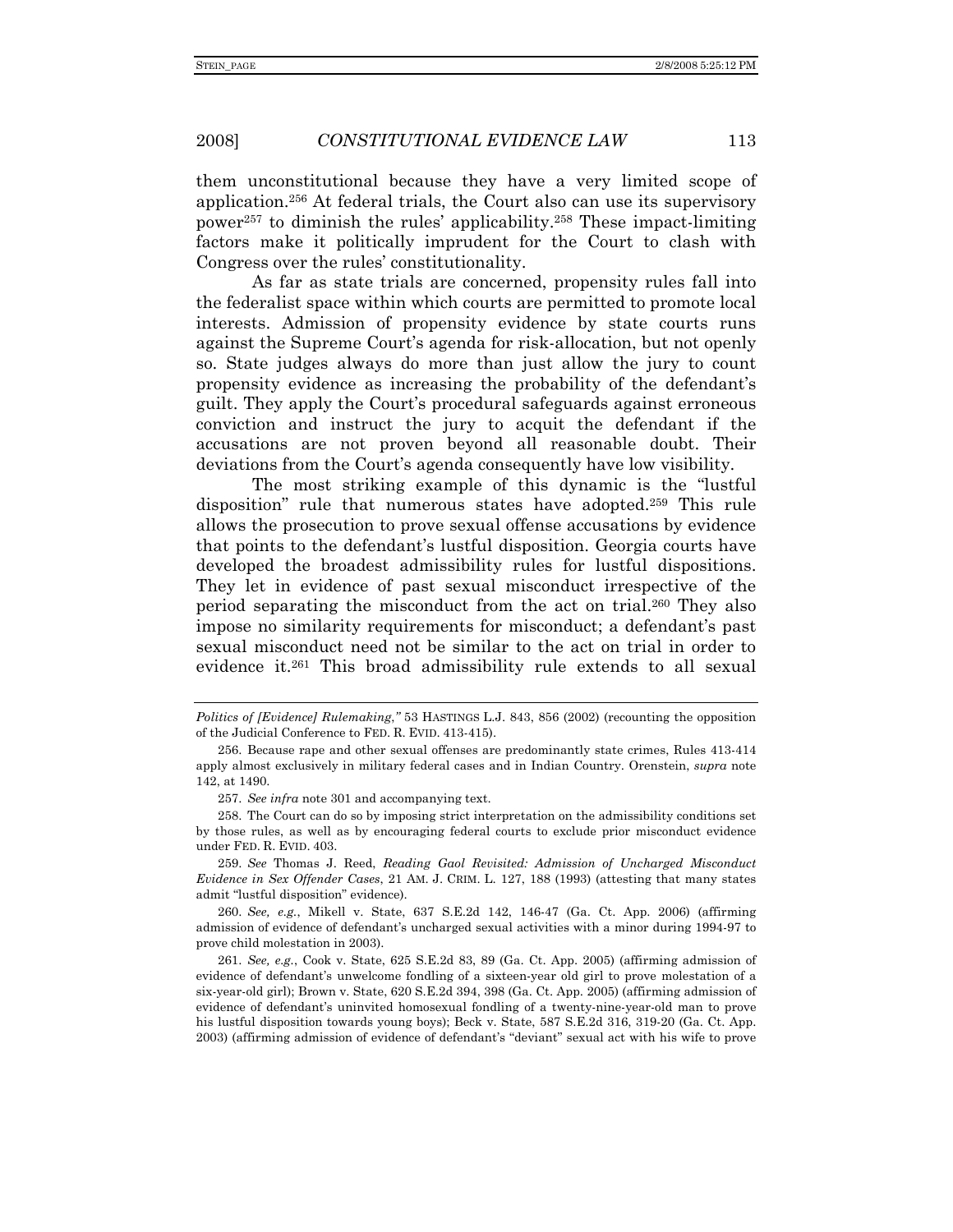activities apart from possession of sexual paraphernalia.262 As such, it helps the prosecution to convict dangerous sex offenders. But the rule also exposes defendants accused of sexual crimes to a serious informational risk. From time to time, this risk may result in a wrongful conviction.

Despite this prospect, the risk is not unconstitutional. For that reason, its numerous impositions on defendants never have been challenged before the Supreme Court.263 A defendant's lustful disposition always can be remotely probative of the accusations. For example, it can prove that the defendant had a guilty mind. Admission of such evidence therefore would not qualify as fundamentally unfair. The availability of a rational inference makes the unfairness to the defendant not fundamental enough to warrant an incursion into state law.264 This factor also makes the unfairness invisible: one virtually never can find indications that factfinders put the evidence to an improper use. Most importantly, Georgia courts execute this "tough on sex crimes" policy in combination with their faithful observance of the constitutional rules that allocate decisional and participatory risks. The Supreme Court of Georgia committed itself to the application of the "beyond a reasonable doubt" standard.265 Based on the Confrontation Clause, it voided Georgia's necessity exception to the hearsay rule as applying to testimonial evidence.266 This decision impedes the prosecution of sex and domestic violence offenses.267 The resulting allocation of informational, decisional, and participatory risks protects Georgia's local interests, and it does so without defying the Court's agenda.

In the civil domain, I take my example from products liability law. State courts have an incentive to favor in-state plaintiffs by

his lustful disposition towards performance of similar acts with his young stepdaughters); Hall v. State, 419 S.E.2d 503, 504-05 (Ga. Ct. App. 1992) (affirming admission of evidence of defendant's intercourse with his younger sister to prove his lustful disposition towards sexually fondling and rubbing his daughter fifteen years later).

<sup>262.</sup> *See* Simpson v. State, 523 S.E.2d 320, 321-22 (Ga. 1999) (holding that sexual paraphernalia are admissible to establish "lustful disposition" only in exceptional cases).

 <sup>263.</sup> For an unsuccessful attempt by a Missouri defendant, see State v. Lachterman, 812 S.W.2d 759, 768-69 (Mo. Ct. App. 1991), *cert. denied*, 503 U.S. 983 (1992), in which the court upheld the admission of prior sodomies with young boys and possession of child pornography as evidencing defendant's "depraved sexual instinct" in a new sodomy trial.

<sup>264.</sup> *See* Jammal v. Van de Kamp, 926 F.2d 918, 920 (9th Cir. 1991).

<sup>265.</sup> *See* Garland v. State, 325 S.E.2d 131, 133 (Ga. 1985) (reaffirming the requirement that guilt be established beyond a reasonable doubt).

 <sup>266.</sup> Richard v. State, 637 S.E.2d 406, 409 (Ga. 2006).

<sup>267.</sup> *See* Tom Lininger, *Prosecuting Batterers After* Crawford, 91 VA. L. REV. 747, 771-73 (2005) (demonstrating that expansion of the confrontation right makes prosecutors more likely to drop charges when a vulnerable victim of the crime recants or refuses to cooperate).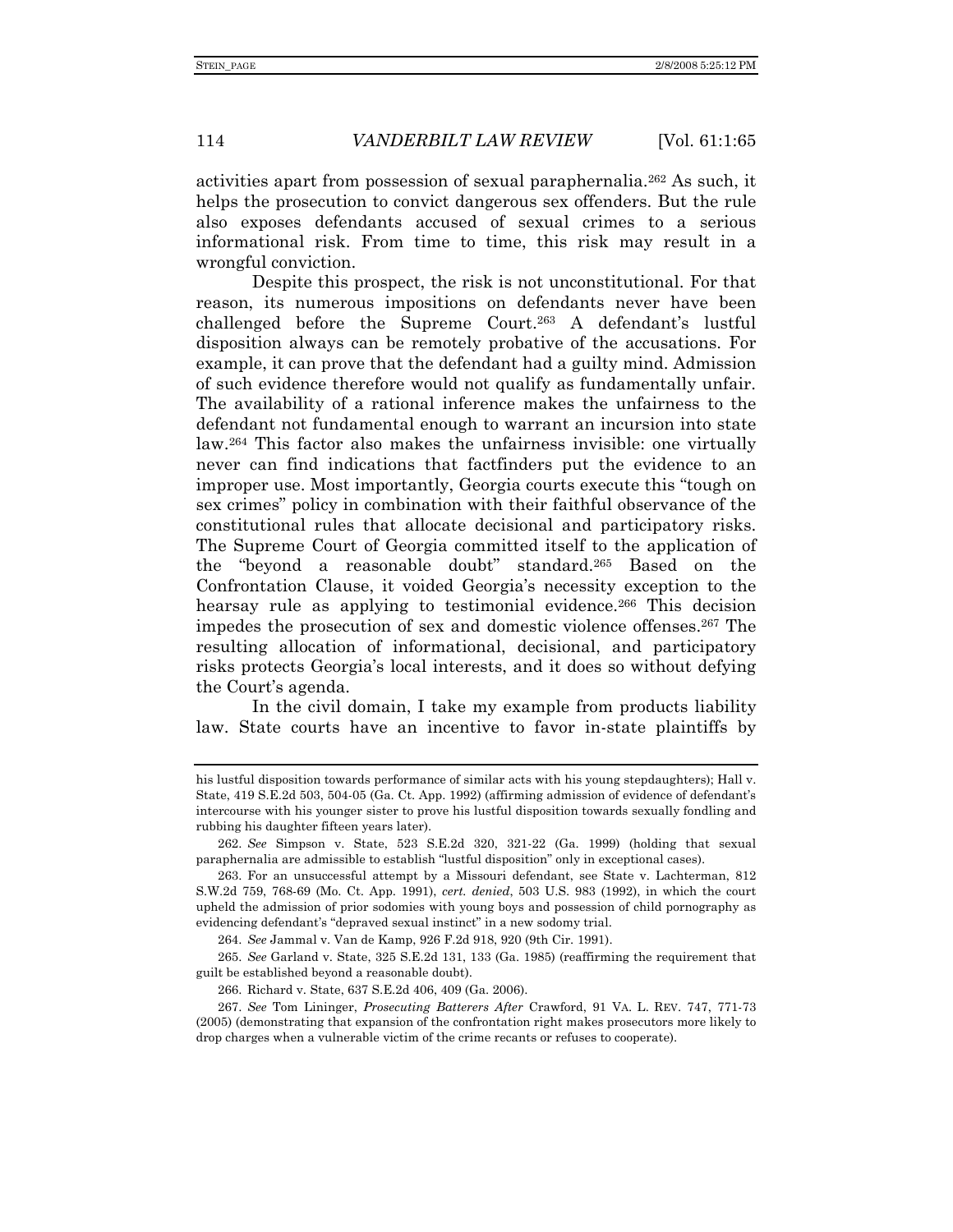forcing out-of-state manufacturers to pay those plaintiffs excessive compensation.268 To achieve this result, state courts may impose punitive damages on out-of-state manufacturers.269 This incentive is particularly strong in jurisdictions with split-recovery statutes that direct a fixed percentage of punitive damage awards to stateadministered funds.270 For these reasons, the Due Process Clause—as interpreted by the Supreme Court—restricts courts' ability to impose punitive damages.271 This interpretation of due process protects defendants against impositions of decisional and participatory risks. If the courts' assessment of punitive damages were to remain indeterminate, defendants would be exposed to a serious decisional risk. The absence of criteria for imposing such damages also would curtail the defendants' ability to defend against their imposition. This curtailment would expose the defendants to a serious participatory risk. The Court's guideposts for assessing punitive damages reduce those risks.272 These guideposts condition the availability of a punitive damage award on the reprehensibility of the defendant's conduct and on whether criminal and administrative sanctions sufficiently deter it.273 The guideposts also require that the award be proportionate to the actual damage suffered by the plaintiff.274

But what about informational risks? Can a state court devise an evidence rule that would make it easier for an in-state plaintiff to prove a case against the manufacturer? The West Virginia Supreme Court has devised such a rule.275 Under this rule, a plaintiff in a crashworthiness case can establish that her entire injury was caused by the car defect merely by showing that the defect was "*a* factor in causing some aspect of the plaintiff's harm."276 Based on this partial

 275. Blankenship v. Gen. Motors Corp., 406 S.E.2d 781, 786-87 (W. Va. 1991). 276. *Id.* at 786.

<sup>268.</sup> *See, e.g.*, Blankenship v. Gen. Motors Corp., 406 S.E.2d 781, 787 n.11 (W. Va. 1991) (acknowledging the presence of this incentive).

<sup>269.</sup> *See, e.g.*, BMW of N. Am., Inc. v. Gore, 517 U.S. 559, 563-65 (1996) (documenting an Alabama court's award of punitive damages in the amount of \$4,000,000 to a doctor from Birmingham who purchased a new BMW sports sedan without being told that it was repainted following acid rain).

 <sup>270.</sup> For analysis of these statutes and their implications, see Catherine M. Sharkey, *Punitive Damages as Societal Damages*, 113 YALE L.J. 347, 375-80, 414-22 (2003).

<sup>271.</sup> *See Gore*, 517 U.S. at 574-86 (voiding a punitive damage award for being excessive and determining guideposts for assessing punitive damages under the Due Process Clause).

<sup>272.</sup> *See id.*; *see also* State Farm Mut. Auto. Ins. Co. v. Campbell, 538 U.S. 408, 416-18 (2003).

<sup>273.</sup> *Gore*, 517 U.S. at 575-86.

<sup>274.</sup> *Id.* at 581 (holding that few awards exceeding a single-digit ratio between punitive and compensatory damages satisfy due process).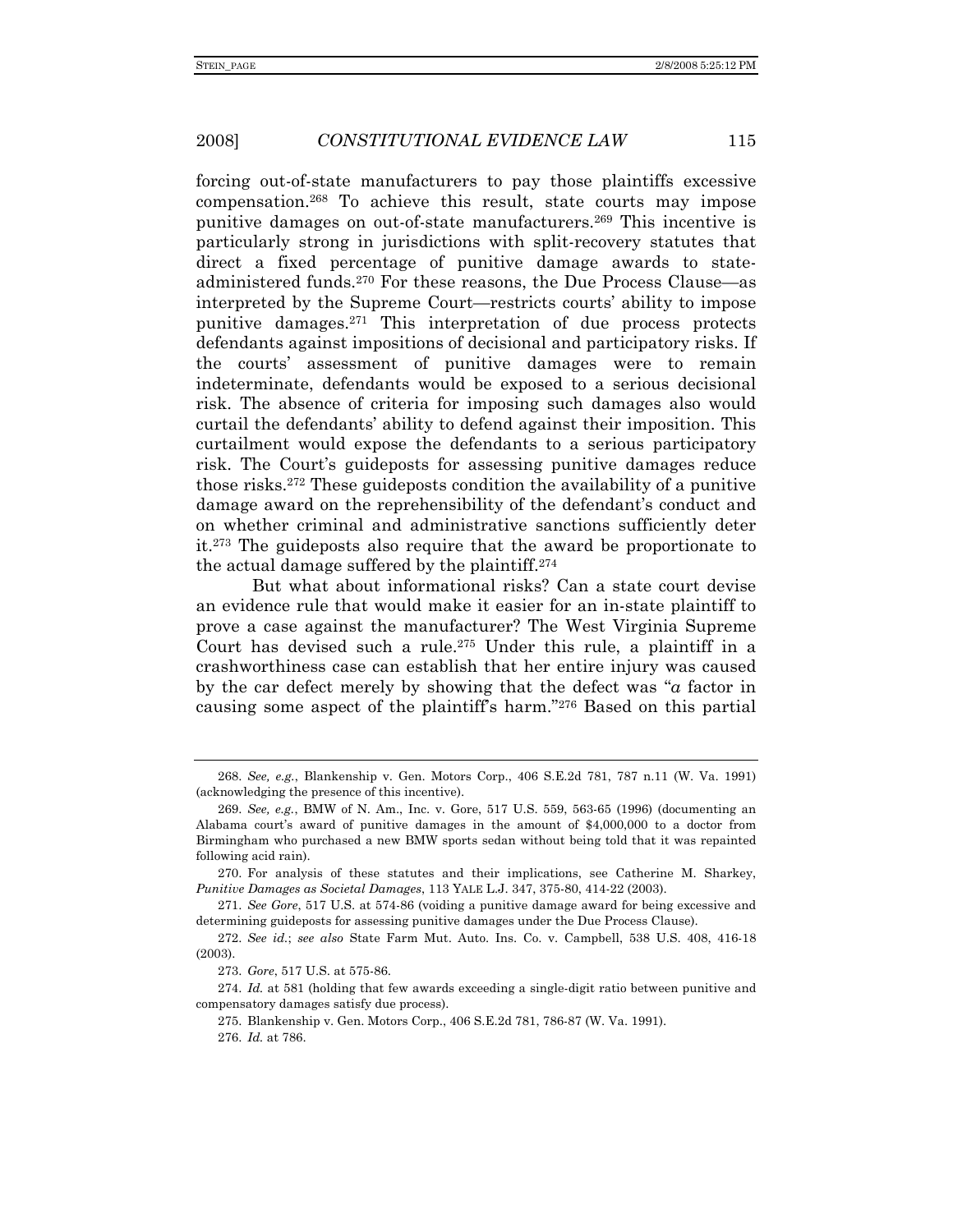causation evidence, the jury has discretion to award the plaintiff the full amount of compensation.

This rule forces defendants to compensate plaintiffs for unproven damages. Nonetheless, it passes constitutional muster for three doctrinal reasons. First, the "fundamental unfairness" rule has yet to be extended to civil trials.277 Second, the factfinder still may decide the case either way under the preponderance standard. Finally, relying on injury-enhancement evidence as a proof of full causation is not altogether irrational.<sup>278</sup> The "one rational inference" criterion<sup>279</sup> shields the rule from the Supreme Court's constitutional intervention. The prime reason for upholding the rule's constitutionality is not doctrinal, though. The rule's applications do not align with the Court's risk-allocating preferences. These applications, however, are situation specific and therefore largely invisible. Their low visibility separates them from court decisions that impose punitive damages or reverse the proof burden for no good reason. This factor keeps the West Virginia rule within the federalist space.<sup>280</sup>

## *B. Constitutional Culture*

The informal constitutional law of evidence is not only about power. It is also about the culture of doing the right thing.281 Within this framework, the Supreme Court and state courts do not simply divide rule-making power. Rather, they share constitutional governance through coordination and dialogue in the atmosphere of mutual respect.282 The Court does not demarcate a free-hand territory within which state judges can protect their voters from crime by exposing defendants to an increased risk of erroneous conviction. Rather, it trusts those judges' institutional commitment to justice and

 <sup>277.</sup> Presently, this rule only applies in criminal cases. *See supra* notes 121-142 and accompanying text.

<sup>278.</sup> *See* ARIEL PORAT & ALEX STEIN, TORT LIABILITY UNDER UNCERTAINTY 81-83 (2001) (observing that such inferences may be justified, but preferring the partial-compensation approach).

<sup>279.</sup> *See* Jammal v. Van de Kamp, 926 F.2d 918, 920 (9th Cir. 1991).

 <sup>280.</sup> The West Virginia Supreme Court signaled that it would make a different rule if "responsible leadership in a federal structure" could secure an "explicit and binding coordination" between states. *Blankenship*, 406 S.E.2d at 786 n.10. This signaling is far from accidental.

 <sup>281.</sup> I thank Bruce Ackerman for drawing my attention to this phenomenon.

<sup>282.</sup> *See* Bruce Ackerman, *The Living Constitution*, 120 HARV. L. REV. 1737, 1805 (2007) (rationalizing courts' applications of constitutional principles as organizing a dialogue between generations and setting a system of sustained deliberation that protects society's achievements from transient desires for change and populist temptations); *see also* Barry Friedman, *Dialogue and Judicial Review*, 91 MICH. L. REV. 577, 653-58 (1993) (developing a constitutional dialogue model for multiple political actors).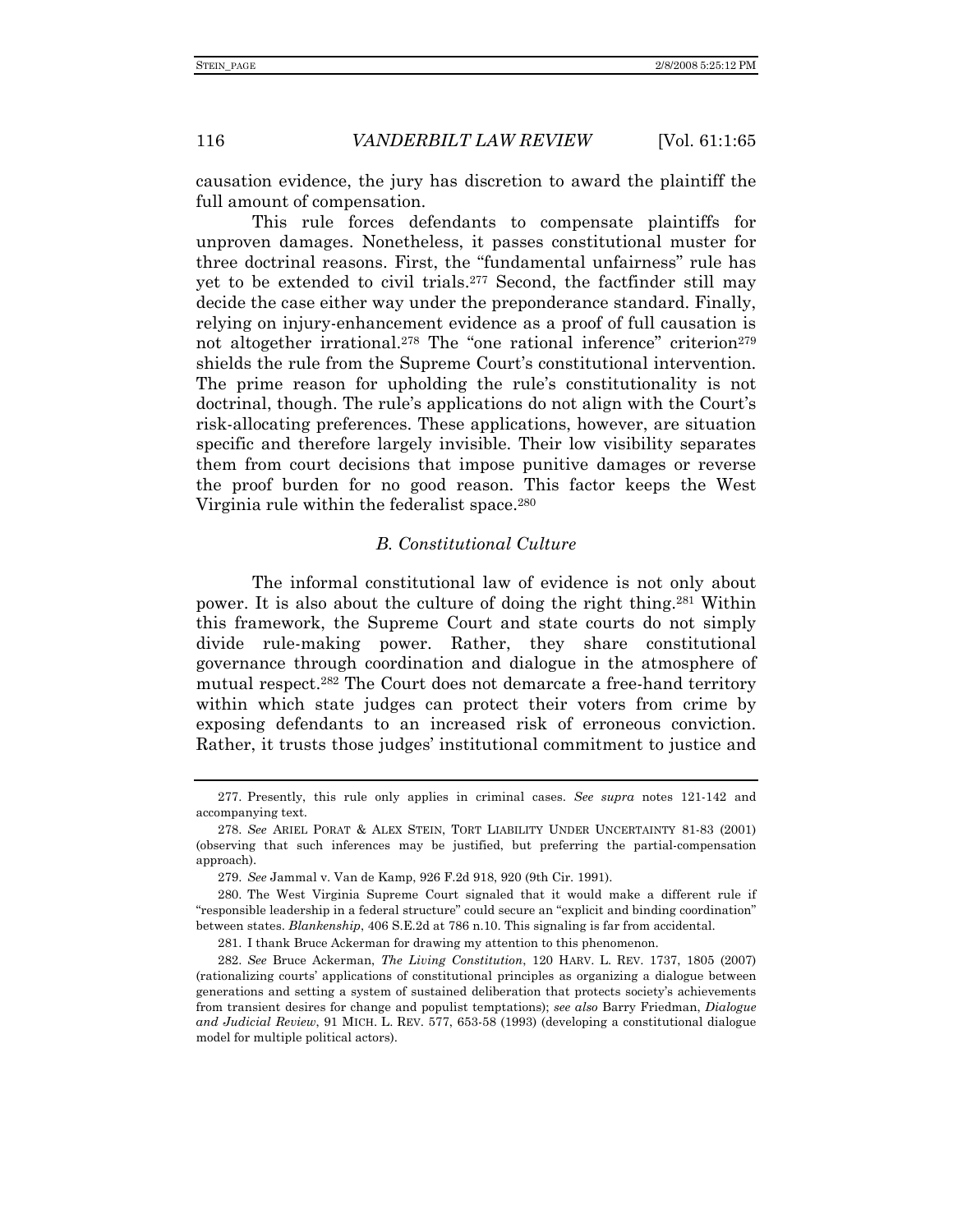does not interfere. The Court also realizes that its risk-allocating agenda is not uniquely correct and that it need not apply universally.

Allocation of participatory and decisional risks by the rules of procedure and burdens of proof is general by definition. As such, it warrants an imposition of uniform constitutional standards. But from the state courts' perspective, these standards may require fine-tuning. Skewing the informational risk in a chosen direction is the best way to make local adjustments. Because informational risks are situation specific, their allocation does not alter the general constitutional standards. State courts consequently introduce the required adjustments by formulating their own rules of evidence.283 These rules do not necessarily align with the Supreme Court's view, nor do they uniformly promote local interests. Instead, they often advance the state court's broader conception of justice.

The constitutional détente theory therefore does not fully explain state courts' evidential practices. Contrary to populist expectations, these courts are not uniformly tough on crime. They may, in fact, increase the rate of wrongful acquittals in order to heighten the defendant's protection against the risk of erroneous conviction beyond the Supreme Court's constitutional minimum. If, by doing so, state courts sacrifice local interest, it is to promote higher justice and to participate meaningfully in the constitutional governance and dialogue. What follows are three salient examples of this important phenomenon.

The first example is DNA evidence. This evidence does not fall into any constitutionally suspect category; a jury's finding that DNA identifies the defendant as a perpetrator of the crime beyond a reasonable doubt is constitutionally sufficient. But a number of state courts rule out the possibility of convicting a defendant upon DNA evidence alone284 because DNA only identifies the frequency of a random match between people's genetic patterns. Hence, even when the match is extremely rare, it can only identify the defendant as belonging to a small group of people sharing the pattern.285 The prosecution's case remains deficient because of the absence of case-

 <sup>283.</sup> Such rules also may be enacted, but courts ultimately would interpret them and determine their constitutionality.

<sup>284.</sup> *See, e.g.*, State v. Skipper, 637 A.2d 1101, 1108 (Conn. 1994) (holding that an inculpating genetic pattern that only one out of 3,497 people could have cannot establish alone the defendant's guilt beyond all reasonable doubt); Commonwealth v. Rocha, 784 N.E.2d 651, 658 n.13 (Mass. Ct. App. 2003) (holding DNA evidence sufficient for defendant's conviction because case-specific evidence unequivocally identified him as one of two possible perpetrators of the crime); Griffith v. State, 976 S.W.2d 241, 249 (Tex. App. 1998) (holding DNA evidence sufficient for defendant's conviction because case-specific evidence singled him out as a prime suspect).

<sup>285.</sup> *See, e.g.*, *Skipper*, 637 A.2d at 1103-04 & n.9.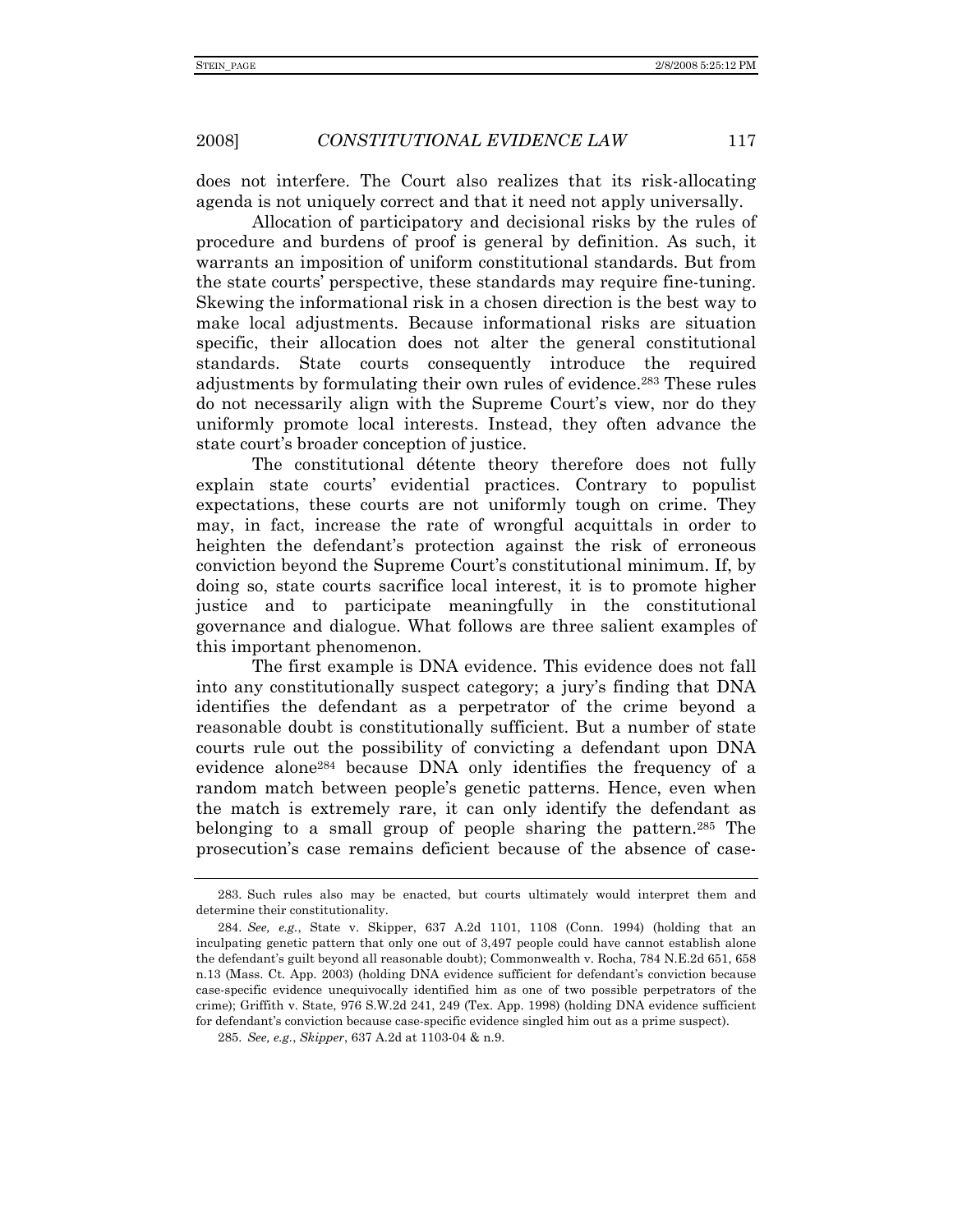specific evidence singling out the defendant as a likely perpetrator. These holdings align with the "equal best" standard,<sup>286</sup> but not with the citizens' interest in convicting as many criminals as possible.

The second example involves the corroboration requirement for confessions.287 The Supreme Court of New Jersey ruled that a jury cannot determine the defendant's eligibility for capital punishment on the basis of her uncorroborated confession.288 This ruling requires the judge in a trial for aggravated murder to determine whether there is independent evidence corroborating the defendant's voluntary confession. Absence of corroborative evidence makes the defendant ineligible for capital punishment.289 The court justified this ruling on constitutional grounds,<sup>290</sup> stating that "[o]ur State policy seems always to have favored that something more than his or her words would send a defendant to death."291

Other state courts have developed similar requirements.292 The Supreme Court of Tennessee, for example, has imposed the corroboration requirement for all confessions as a constitutional standard.293 Such decisions go beyond the constitutional due process minimum. Federal law that evolves from the Supreme Court's jurisprudence also requires corroboration for defendants'

 288. State v. Di Frisco, 571 A.2d 914, 928 (N.J. 1990). For a recent application of this requirement, see State v. Reddish, 859 A.2d 1173, 1211-15 (N.J. 2004).

289. *Di Frisco*, 571 A.2d at 924.

291. *Id.* at 928 (majority opinion).

<sup>286.</sup> *See* STEIN, *supra* note 8, at 86-88, 204 (arguing that statistical evidence alone is insufficient to convict a defendant, no matter how statistically probable the accusations may be). A DNA match becomes case specific only when it practically eliminates all suspects other than the defendant. *See* David H. Kaye & Michael E. Smith, *DNA Identification Databases: Legality, Legitimacy, and the Case for Population-Wide Coverage*, 2003 WIS. L. REV. 413, 438 (calling for a population-wide amassment of DNA samples as a means for easy apprehension of repeat offenders and minimization of the risk of erroneous conviction).

<sup>287.</sup> *Cf.* Boaz Sangero, Miranda *is Not Enough: A New Justification for Demanding "Strong Corroboration" to a Confession*, 28 CARDOZO L. REV. 2791 (2007) (advocating heightening of corroboration requirements for confessions).

<sup>290.</sup> *Id.* at 926-27 (invoking the principles of due process); *see also id.* at 936 (Handler, J., concurring in part and dissenting in part) (stating that finding a defendant eligible for capital punishment on his uncorroborated confession "insults the values inherent in fundamental fairness and the constitutional protections that assure due process").

<sup>292.</sup> *See, e.g.*, Littlejohn v. State, 989 P.2d 901, 911 (Okla. Crim. App. 1998) (holding in a murder case that a defendant's confession had no corroboration and that its admission therefore violated due process).

<sup>293.</sup> *See* State v. Housler, 193 S.W.3d 476, 490 (Tenn. 2006) ("Due Process is violated when the jury convicts on the basis of the defendant's confession absent corroborating evidence of the corpus delicti." (citing State v. Smith, 24 S.W.3d 274, 281 (Tenn. 2000))).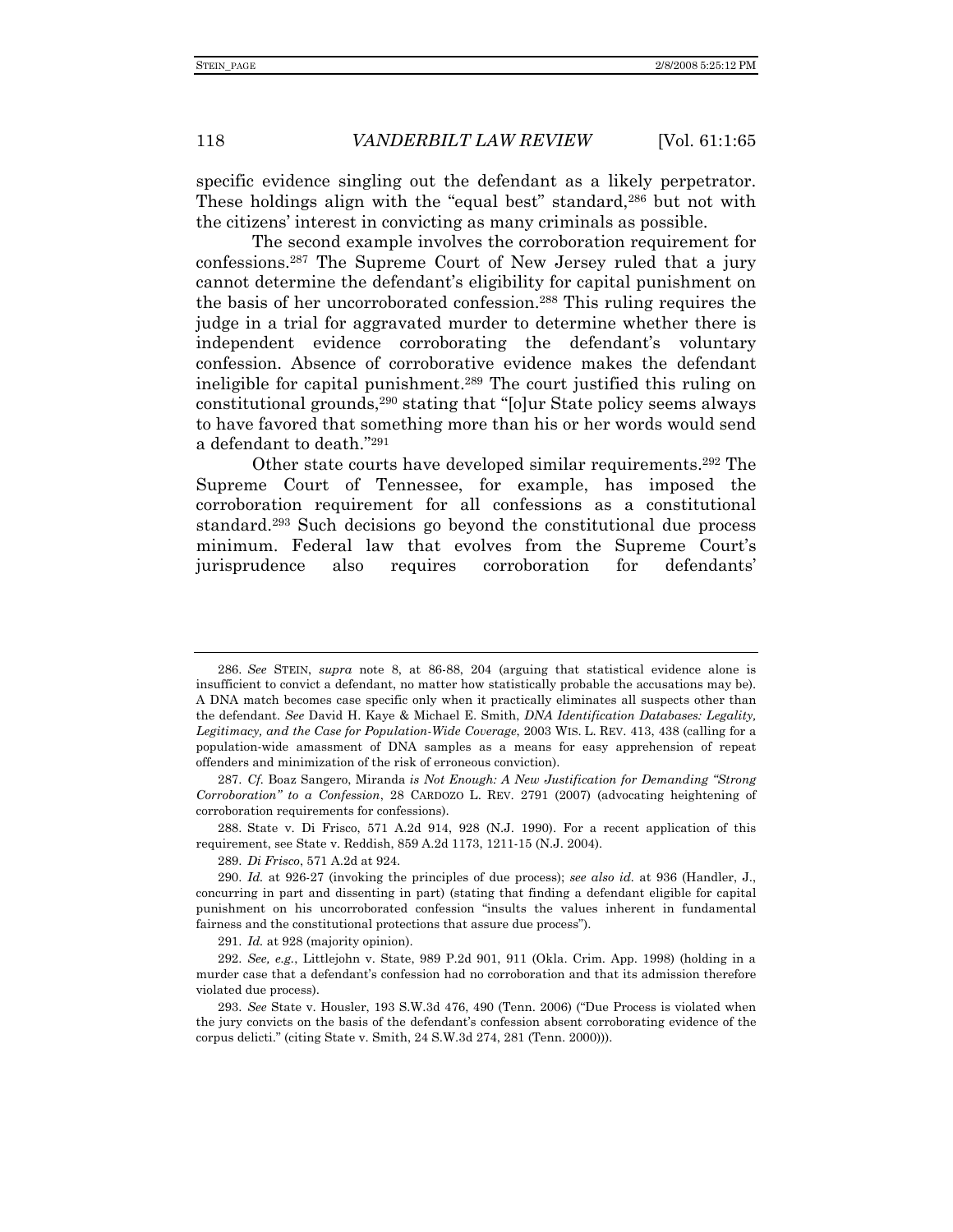confessions.294 However, this requirement has yet to acquire constitutional status.295

The third example is the corroboration requirement for accomplice testimony, adopted by numerous states.296 As explained by the California Supreme Court, this requirement is court created, rather than constitutionally based.<sup>297</sup> Federal law does not require corroboration as a condition for basing a defendant's conviction on the testimony of her accomplice,298 nor does the Supreme Court's due process jurisprudence.299 State courts again go beyond the constitutional minimum to protect defendants from the risk of erroneous conviction.300

## *C. Federal Safe Harbors*

In 1943, the Supreme Court announced its authority under Article III of the Constitution to devise rules of evidence for federal courts.<sup>301</sup> Previously, the Rules Enabling Act of  $1934^{302}$  gave the Court "the power to prescribe general rules of . . . evidence for cases in the

298. *See* Watson v. Howard, 123 F. App'x 910, 917 (10th Cir. 2005) ("Federal law does not require independent corroboration of accomplice testimony . . . ."); DuBois v. Lockhart, 859 F.2d 1314, 1317 (8th Cir. 1988) (holding that a rational factfinder can find a defendant guilty beyond a reasonable doubt without additional evidence to corroborate an accomplice's testimony).

299. *See* United States v. Augenblick, 393 U.S. 348, 352 (1969) (holding that corroboration requirements for accomplice testimony "do not customarily involve constitutional questions").

300. *E.g.*, State v. Pecor, 972 P.2d 737, 745 (Idaho Ct. App. 1998).

301. *See* McNabb v. United States, 318 U.S. 332, 340-47 (1943) (holding that a prolonged detention constitutes pressure rendering the defendant's confession involuntary and, consequently, inadmissible, and asserting that the Supreme Court's supervisory power under U.S. CONST. art. III, § 1 makes it mandatory for federal courts to follow this holding); Johnson v. United States, 318 U.S. 189, 198-99 (1943) (holding that, independent of the Fifth Amendment, a prosecutor cannot comment on the defendant's failure to testify, and asserting that the Supreme Court's supervisory power under U.S. CONST. art. III, § 1 makes it mandatory for federal courts to follow this holding). *But see* Amy Coney Barrett, *The Supervisory Power of the Supreme Court*, 106 COLUM. L. REV. 324 (2006) (carrying out a comprehensive study of the constitutional history of U.S. CONST. art. III, § 1, demonstrating that the Supreme Court over-interpreted its "supremacy" functions).

302. 28 U.S.C. §§ 2071-77 (2000).

 <sup>294.</sup> Wong Sun v. United States, 371 U.S. 471, 488-90 (1963); Smith v. United States, 348 U.S. 147, 152-53 (1954); Opper v. United States, 348 U.S. 84, 89-90 (1954); United States v. Deville, 278 F.3d 500, 506-07 (5th Cir. 2002).

<sup>295.</sup> *See* United States v. Bukowski, 435 F.2d 1094, 1106 n.7 (7th Cir. 1970) ("[I]t is not clear whether [the corroboration requirement for confessions] need be treated as a feature of 'Due Process.'").

<sup>296.</sup> *See* TORCIA, *supra* note 144.

<sup>297.</sup> *In re* Mitchell P., 587 P.2d 1144, 1146 (Cal. 1978); *see also* People v. Felton, 18 Cal. Rptr. 3d 626, 637 (Cal. Ct. App. 2004) ("[T]he corroboration requirement [for accomplice testimony] is a matter of state law, not due process.").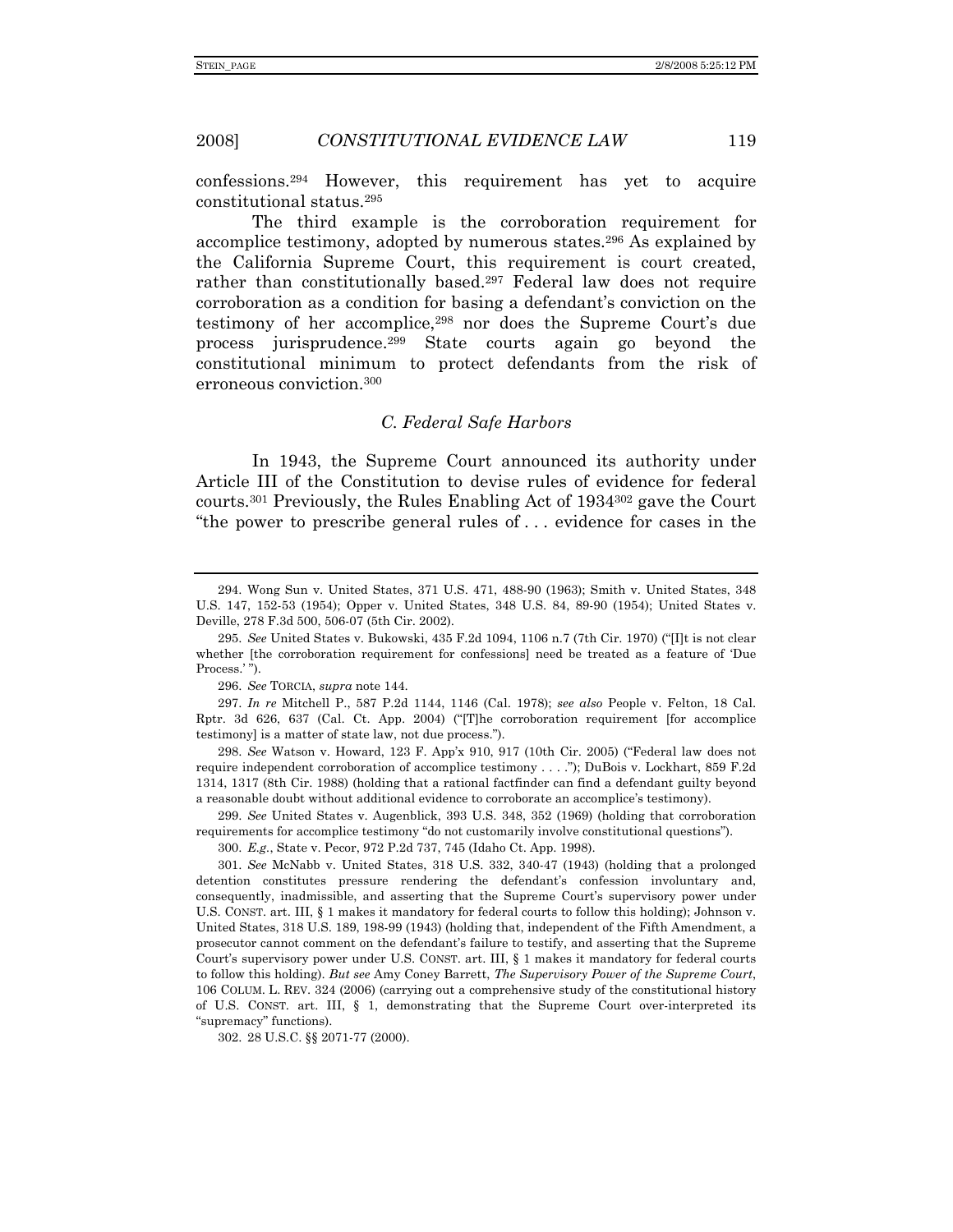United States district courts . . . and courts of appeals."303 The Court acted under the latter authority in 1972 by promulgating the Federal Rules of Evidence.304 After exercising its power to amend those rules,305 Congress enacted them into law that became effective in  $1975$ ,<sup>306</sup> and it made a few amendments thereafter.<sup>307</sup> This obviated the Court's need to install constitutional control over federal evidence rules. Federal trials, both civil and criminal, are conducted primarily under the Court's rules that implement its vision of how to allocate the risk of error.

Federal rules of evidence also serve as a model for state courts and legislators—an important constitutional role outside federal law. Alignment with a federal rule that the Supreme Court promulgated and approved in advance practically guarantees that a state rule will withstand constitutional scrutiny. Federal rules of evidence thus set a safe-harbor incentive for state rules, on which state courts and legislators generally act.

In a recent case, *Clark v. Arizona*, the Supreme Court upheld the constitutionality of Arizona's "Mott Rule."308 The Mott Rule holds inadmissible testimony of a psychological or psychiatric expert as to whether the defendant had the requisite mens rea for the crime on trial.309 Under this rule, such an expert can only testify on the issue of insanity, identify the defendant's mental disease, or give observational testimony about the defendant's behavioral traits.310 For reasons stated by the dissenting Justices, this limitation clashes with due process.311 A mental health expert often is able to provide useful information about the defendant's capacity to form the mens rea for the crime.312 Although far from indisputably accurate, this information can help the defendant raise a reasonable doubt as to

<sup>303.</sup> *Id.* § 2072(a).

<sup>304.</sup> *See* Edward W. Cleary, *Preliminary Notes on Reading the Rules of Evidence*, 57 NEB. L. REV. 908, 913 (1978) (outlining the promulgation of the Federal Rules of Evidence by the Supreme Court as delegate of the congressional rulemaking authority). Professor Cleary served as Reporter to the Advisory Committee for the Federal Rules of Evidence.

 <sup>305. 28</sup> U.S.C. § 2074. Before the enactment of the Judicial Improvements and Access to Justice Act of 1988, Pub. L. No. 100-702, 102 Stat. 4642, Congress's power to modify federal rules of evidence existed in a different format in 28 U.S.C. § 2072.

 <sup>306.</sup> Act of Jan. 2, 1975, Pub. L. No. 93-595, 88 Stat. 1926.

 <sup>307.</sup> The most significant of those amendments is the Violent Crime Control and Law Enforcement Act of 1994, Pub. L. No. 103-322, § 320935(a), 108 Stat. 1796, 2135-37, that enacted FED. R. EVID. 413-15.

 <sup>308. 126</sup> S. Ct. 2709, 2729-37 (2006).

 <sup>309.</sup> State v. Mott, 931 P.2d 1046, 1051, 1054 (Ariz. 1997) (en banc).

<sup>310.</sup> *Clark*, 126 S. Ct. at 2724-26.

<sup>311.</sup> *Id.* at 2743-49 (Kennedy J., dissenting)

<sup>312.</sup> *Id.* at 2746.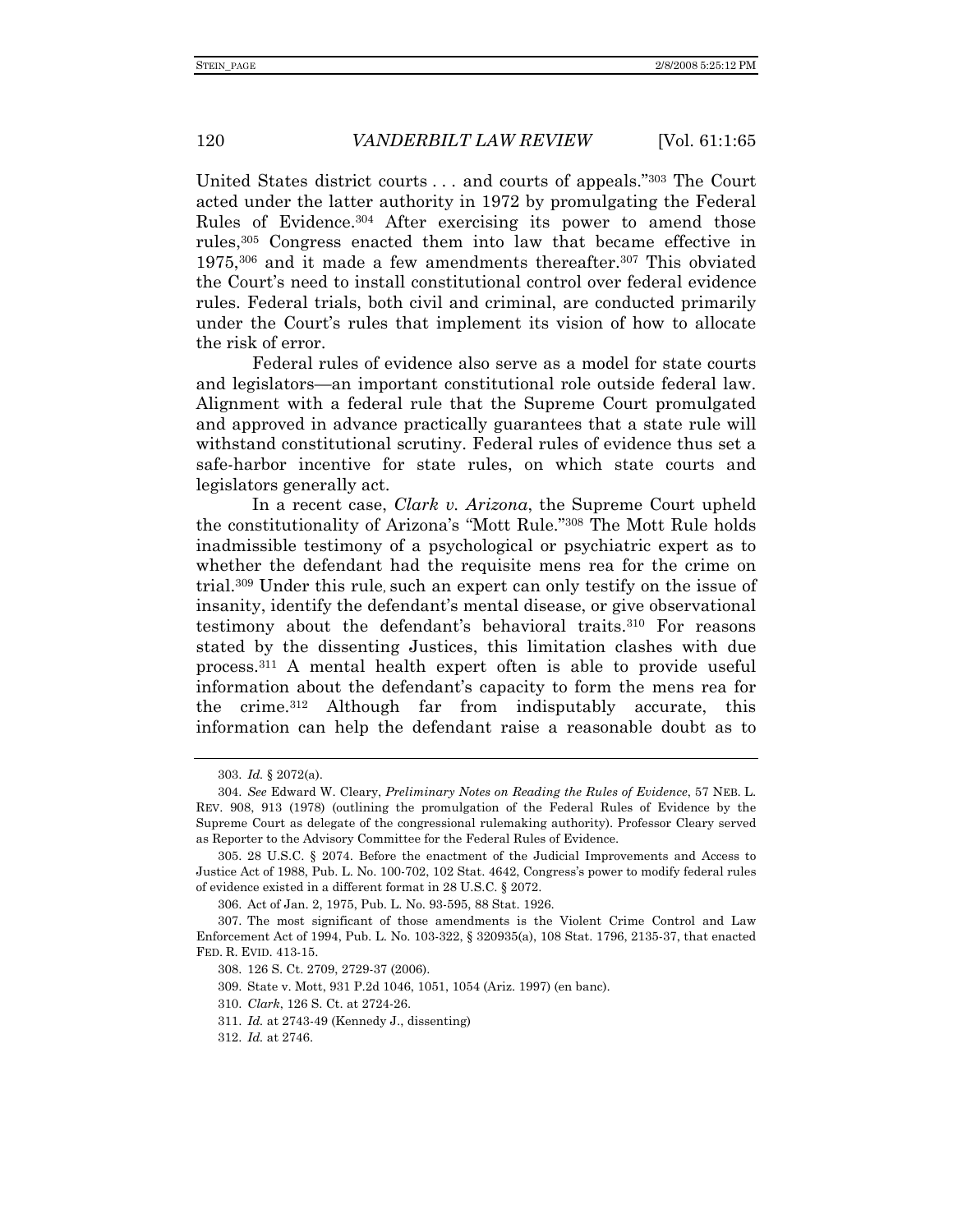whether he had a guilty mind. The Mott Rule therefore exposes criminal defendants to a serious informational risk. The countervailing factors favored by the Court may attract some utilitarians, but they hardly can legitimize the imposition of the risk of erroneous conviction on individual defendants.313

To understand *Clark* fully, however, one needs to consider Federal Rule of Evidence 704(b), which the Supreme Court cites in a footnote.314 This rule holds:

No expert witness testifying with respect to the mental state or condition of a defendant in a criminal case may state an opinion or inference as to whether the defendant did or did not have the mental state or condition constituting an element of the crime charged or a defense thereto. Such ultimate issues are matters for the trier of fact alone.<sup>315</sup>

Rule 704(b) and Arizona's Mott Rule are essentially the same, which is why the Mott Rule was held constitutional. While this rule exposes defendants to the risk of erroneous conviction, it does so in a way that the Supreme Court approves in advance.

Federal Rule of Evidence 704(b) is an informal safe harbor for state rules, as is any other federal rule of evidence. The Federal Rules of Evidence thus do not function only as a model that advises state courts and legislators;316 they are also a constitutional guarantor. The Judicial Conference Advisory Committee on Evidence Rules works to secure the constitutionality of the rules and their state equivalents.<sup>317</sup> This Committee removes constitutional "traps for the unwary,"318 as courts and legislators opting for the adoption of a federal rule of evidence should be able to rely on its constitutionality. This creation of federal safe harbors allows the Supreme Court to control state rules of evidence.

Indeed, state courts resort to federal rules as safe harbors in order to shield their decisions from possible invalidation on constitutional grounds. I illustrate this resort by two decisions of California and New York courts. These decisions are particularly

<sup>313.</sup> *See* STEIN, *supra* note 8, at 197 (arguing on moral grounds in favor of broad admissibility of defense expert evidence).

<sup>314.</sup> *Clark*, 126 S. Ct. at 2725 n.30.

 <sup>315.</sup> FED. R. EVID. 704(b).

 <sup>316.</sup> Federal Rules of Evidence have had a tremendous success in that role. They have been adopted by all states except California, Georgia, Illinois, Massachusetts, Missouri, New York, Kansas, and Virginia. In addition to the District of Columbia, forty-two jurisdictions follow these rules. *See* 21 WRIGHT & GRAHAM, *supra* note 254, § 5009.

<sup>317.</sup> *See* Daniel J. Capra, *Amending the Hearsay Exception for Declarations Against Penal Interest in the Wake of* Crawford, 105 COLUM. L. REV. 2409, 2431-34 (2005) (attestation by the Committee's Reporter).

<sup>318.</sup> *Id.* at 2433.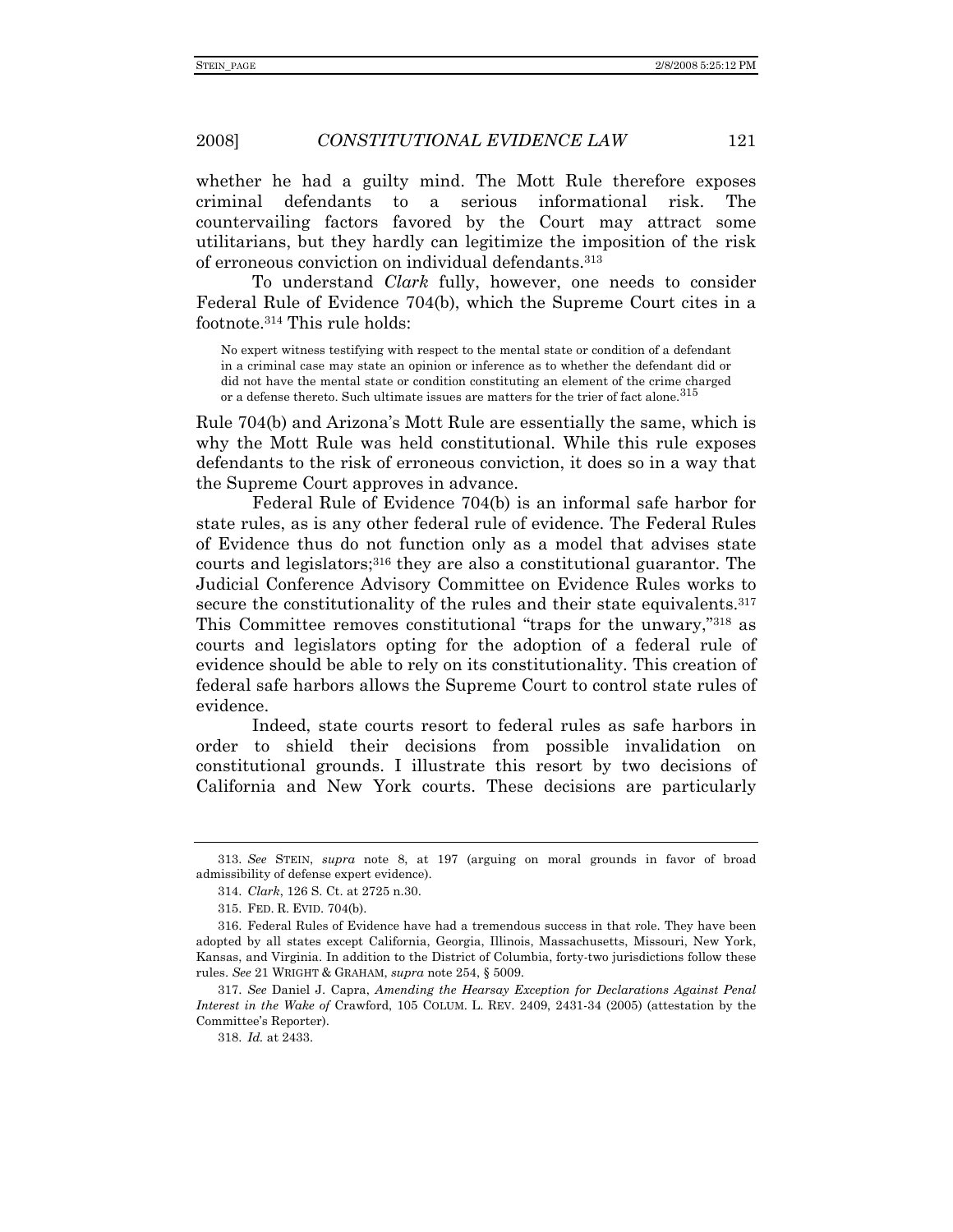illustrative because neither California nor New York has adopted the Federal Rules of Evidence.

In a landmark decision, *People v. Falsetta*, the Supreme Court of California held that California's statutory removal of the bar against propensity evidence from sex crime prosecutions<sup>319</sup> does not violate due process.320 The court's reasons for this decision included the similarity between the California statute and Federal Rules of Evidence 413 and 414, along with the fact that federal courts have upheld the constitutionality of those rules.321

The *Falsetta* decision suppressed the differences between the California statute and the federal rules. Federal Rules of Evidence 413 and 414 require type similarity between the defendant's past sexual misconduct and the crime on trial. A sexual assault of an adult victim, for example, is not admissible as evidence in a federal trial for child molestation.322 There is no such requirement in the California statute. Under the federal rules, the defendant's past sexual misconduct also must be relevant to an issue on trial.323 The California statute, as interpreted in *Falsetta*, presupposes this relevancy324—a presupposition that hinders the defendant's objection to the evidence. The *Falsetta* court chose to ignore these differences in order to accentuate the sameness of the California statute and the federal rules. This reasoning strategy could serve only one purpose: establishment of a safe harbor.

*People v. Brandon*, a recent New York case, presented a puzzling evidentiary issue. Shortly after his conviction by a jury, the defendant moved for an order setting aside the verdict.325 His affidavit revealed that he had a conversation in the courthouse's hallway with one of the jurors after the verdict was announced. According to the affidavit, the juror—whose eyes were glassy and whose breath smelled of alcohol—had expressed concern for the defendant and regret about the verdict. The defendant also proffered this juror's testimony as

 <sup>319.</sup> CAL. EVID. CODE § 1108(a) (West 2003) (providing that, subject to a court's general discretion to exclude preponderantly prejudicial evidence, "in a criminal action in which the defendant is accused of a sexual offense, evidence of the defendant's commission of another sexual offense or offenses is not made inadmissible" by the general rule against propensity evidence).

 <sup>320. 986</sup> P.2d 182, 187-93 (Cal. 1999).

<sup>321.</sup> *Id.*

<sup>322.</sup> *See* FED. R. EVID. 414(a) (requiring similarity between categories of victims).

 <sup>323.</sup> FED. R. EVID. 413(a) and 414(a) allow past sexual misconduct to be "considered for its bearing on any matter to which it is relevant."

 <sup>324.</sup> The court reasoned that past sexual misconduct is "at least circumstantially relevant" in every trial involving a sex crime. *Falsetta*, 986 P.2d at 188-89.

 <sup>325.</sup> *See* People v. Brandon, 785 N.Y.S.2d 286, 287-88 (N.Y. Crim. Ct. 2004).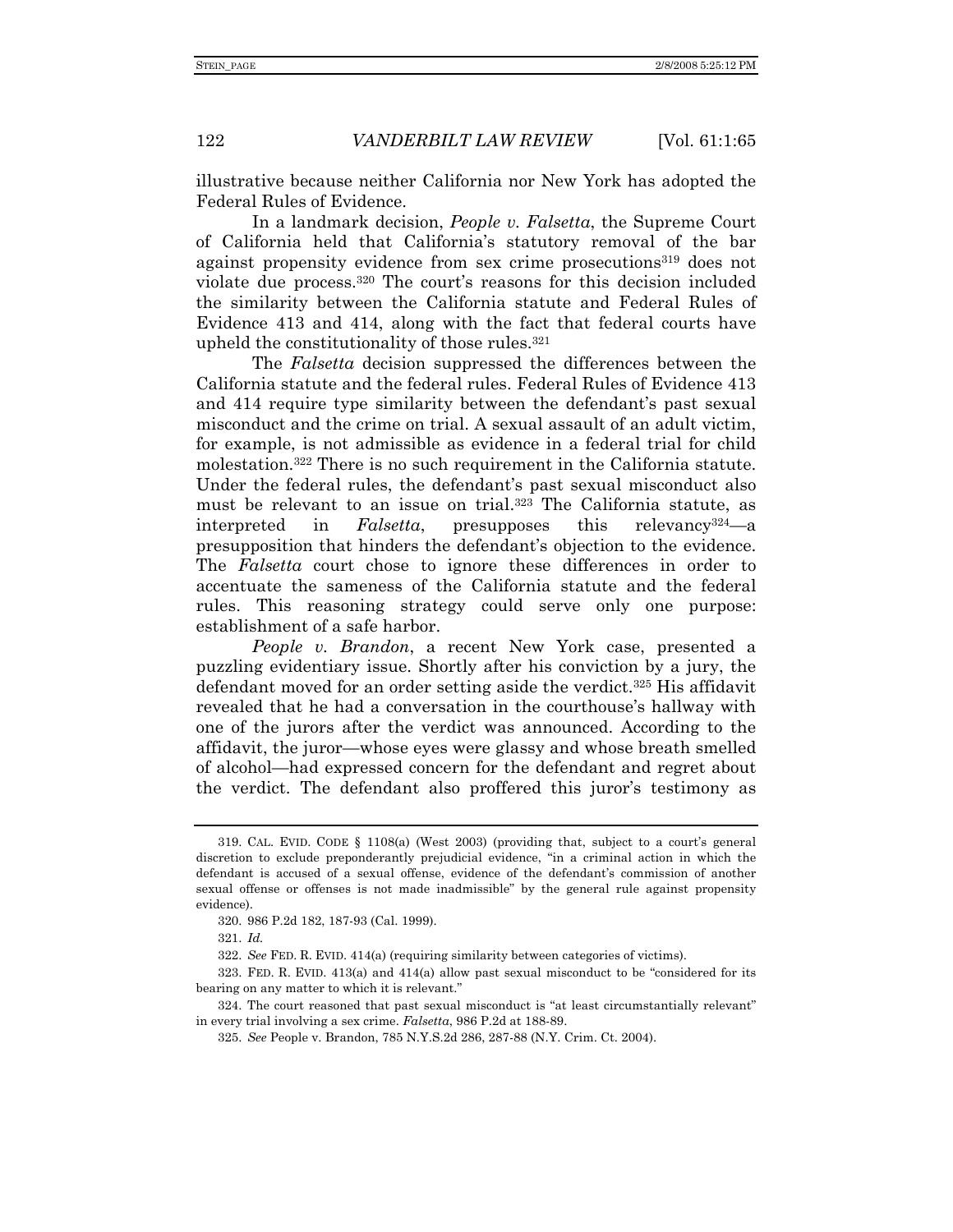independent evidence and called four additional jurors to testify about the jury's deliberation. The judge ruled the jurors' testimony inadmissible.326 Ultimately, she decided that the defendant failed to prove by a preponderance of the evidence that the juror's misconduct had affected the verdict.<sup>327</sup>

The judge based her exclusion of the jurors' testimony on the common law of New York.328 This decision was constitutionally problematic, as the defendant's testimony *was* admitted and merited proper evaluation. Finding that testimony unpersuasive while preventing witnesses from corroborating it hardly aligns with due process. Presumably for that reason, the judge also cited Federal Rule of Evidence 606(b), which imposes a complete bar on a juror's postverdict testimony concerning "any matter or statement occurring during the course of the jury's deliberations." Under this rule, a juror only can testify about an "outside influence" on the jury or its exposure to "extraneous prejudicial information."329 The judge also cited the Supreme Court's decision in *Tanner v. United States*.330 *Tanner* approved a trial court's suppression of a juror's testimony about his fellow jurors' alcohol and drug consumption.331

These citations do not align with New York's "improper influence" standard for vacating jury verdicts in criminal trials. Under this standard, any improper influence on the jury capable of working out an injustice is sufficient cause to vacate the verdict.332 The influence need not come from an outside source.333 By deciding the case as it did, the court exposed its decision to a due process challenge. And to shield itself from that challenge, the court underscored the alignment between its decision and a federal rule—not applicable in New York—and quoted the Supreme Court's rationalization of that rule.334

332. *See* People v. Brown, 399 N.E.2d 51, 53 (N.Y. 1979) (reaffirming a broad "improper influence" standard for vacating the jury verdict in a criminal case).

333. *See id.* at 52-54 (holding that a juror's contrived experimentation in front of other jurors in a robbery trial to affirm that a police witness could see the face of the driver of the getaway car qualified as "improper influence").

334. *See Tanner*, 483 U.S. at 117-26 (affirming the fairness and practicality of the rule that recognizes only an external, as opposed to an internal, influence on the jury as a reason for vacating verdicts); *see also id.* at 127 (justifying this differentiation by "long-recognized and very substantial concerns" that "support the protection of jury deliberations from intrusive inquiry").

<sup>326.</sup> *Id.* at 289.

<sup>327.</sup> *Id.* at 291.

<sup>328.</sup> *Id.* at 288-89.

 <sup>329.</sup> FED. R. EVID. 606(b).

<sup>330.</sup> *Brandon*, 785 N.Y.S.2d at 288.

 <sup>331.</sup> Tanner v. United States, 483 U.S. 107, 125 (1987).